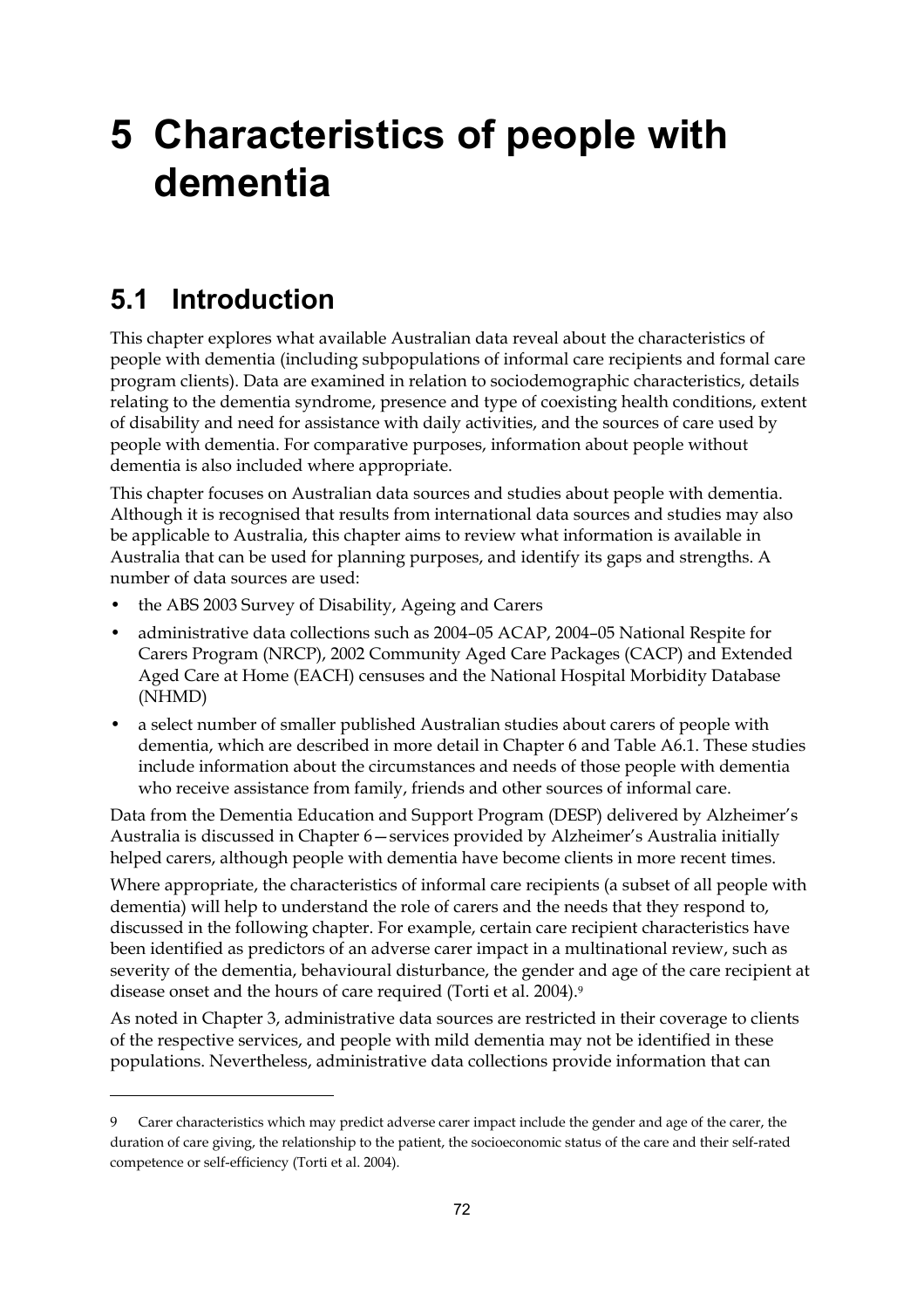assist in constructing a profile of an important subpopulation of people with dementia those receiving assistance through formal services. In addition, compared to sample sizes of most other data sources used in this chapter, the administrative data collections include information about a large number of clients.

Missing data are excluded from the calculation of percentages in tables in this chapter, and the number of cases for which data are missing is reported below the *Total* row in each table. As a consequence of this treatment of missing data, the number of valid cases analysed for any given data source may vary from table to table depending upon which variables are included and the amount of missing data related to each variable.

## **5.2 Identification of dementia**

Chapter 3 of this report discussed the purpose, scope, and collection methodology of the data sources used in this chapter. It also described the type of data collected about dementia and the limitations of each in this respect. Each of the data sources analysed in this chapter includes information designed to identify people with dementia.

### **Survey of Disability, Ageing and Carers**

In the 2003 SDAC, long-term health conditions were coded to a classification based on the International Statistical Classification of Diseases and Related Health Problems (ICD), 10th Revision. A person was considered to have a long-term health condition, such as dementia, if he/she had a disease or disorder which had lasted or was likely to last for at least six months; or a disease, disorder or event (e.g. stroke) which produced an impairment or restriction which had lasted or was likely to last for at least six months.

As noted in Chapter 3, the SDAC has strengths as a data source about dementia. These include its coverage of people in cared accommodation (e.g. residential aged care), and its inclusion of all people over the age of 60 in selected households. Its limitations arise from the reliance on self- or proxy-report which risks under-reporting of mild dementia in particular, and the bias in reporting of health conditions generally which tends towards identifying those conditions which are associated with disability. The coding of health conditions also restricts the identification of people with dementia, omitting those with alcoholic dementia or dementia in Parkinson's disease (see Chapter 3 for a more detailed discussion).

### **Aged Care Assessment Program**

Dementia may be recorded in the ACAP MDS v2 as a primary health condition that has the greatest impact on the client's need for assistance, or as one of nine other health conditions that impact on the client's need for assistance—codes are based on the Australian modification of the 10th revision of the International Statistical Classification of Diseases and Related Health Problems (ICD-10-AM). The ACAP data presented in this chapter generally only include details about the most recent assessment for each client that took place between July 2004 and March 2005 (i.e. details about the number of clients during the period rather than the number of assessments). Approximately 108,638 clients had 127,078 assessments between July 2004 and March 2005 (Table 5.1). Around 24% of all clients had dementia, and around 24% of all assessments were for a client with dementia. It is important to note, however, that ACAP clients without dementia also include those clients for whom a health condition was inadequately described or not reported—some of these may have dementia.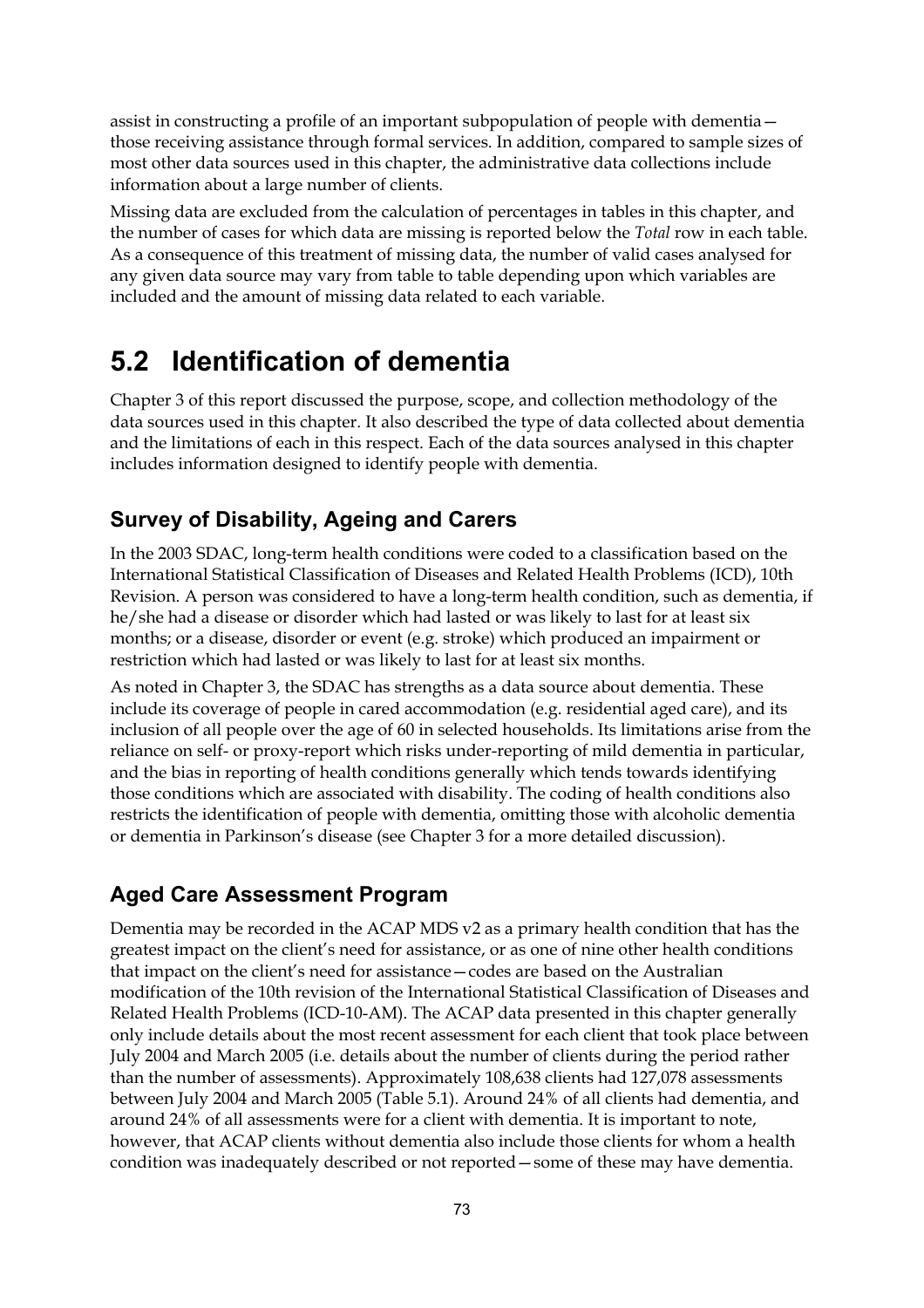|                  | <b>Assessments</b> |          | <b>Clients</b> |          |  |
|------------------|--------------------|----------|----------------|----------|--|
| Dementia status  | <b>Number</b>      | Per cent | Number         | Per cent |  |
| With dementia    | 30.192             | 23.8     | 26,158         | 24.1     |  |
| Without dementia | 96.886             | 76.2     | 82,480         | 75.9     |  |
| Total            | 127,078            | 100.0    | 108,638        | 100.0    |  |

#### **Table 5.1: Dementia status of ACAP assessments and clients, July 2004 to March 2005**

*Source:* AIHW analysis of the ACAP MDS v2.

### **National Respite for Carers Program**

NRCP data are collected about people who receive informal care and whose carer is receiving some form of assistance or support through the NRCP. Only limited data from this program were available for this project, due to the constraints of the project's timeframe. The quality of data from this program has been considerably improved over the last 12 months and will be a potentially valuable source of future information about care recipients with dementia. Data from the NRCP show that in 2004–05 9,940 care recipients or 17% of care recipients registered with a Commonwealth Carer Respite Centre (CCRC) had dementia (Table 5.2).

#### **Table 5.2: Care recipients registered with a CCRC, by dementia status, 2004–05**

| Care recipients registered with a CCRC | Care recipients with dementia | Per cent with dementia |
|----------------------------------------|-------------------------------|------------------------|
| 59.849                                 | 9.940                         | 16.6                   |

*Source:* DoHA analysis of the NRCP MDS.

### **Community Aged Care Packages and Extended Aged Care at Home**

As Chapter 3 noted, ongoing administrative data about CACP and EACH clients do not identify people with dementia. The following analyses are therefore based on data collected through the censuses of these programs conducted in 2002. This data has not been subsequently updated. One major limitation of the data is that the EACH program was relatively new at the time of the census with a very small client population. The EACH client population has increased eight-fold since the census and it is possible that the client profile has changed since that time. Although the age, sex and living arrangement profiles of recent EACH clients are broadly similar to those of clients in the EACH census, there are no data available to compare the profiles of clients with dementia. Data from the 2002 census of CACP and EACH programs were included in AIHW (2004f).

At the time of the CACP census, conducted over one week between mid-September and mid-October 2002, there were 904 service outlets on the administrative database with approximately 26,500 CACP clients. Approximately 94% of these service outlets responded, with services being delivered from 759 locations, and data were obtained for 25,439 clients (approximately 96% of estimated clients) (AIHW 2004b). There are currently over 30,500 CACPs.

EACH was established in 2001; at the time of the EACH census conducted over one week in May 2002, there were only 10 providers, located in five jurisdictions, with 288 EACH clients. The response rate by providers was 100% (AIHW 2004e). There are currently about 1,800 EACH packages.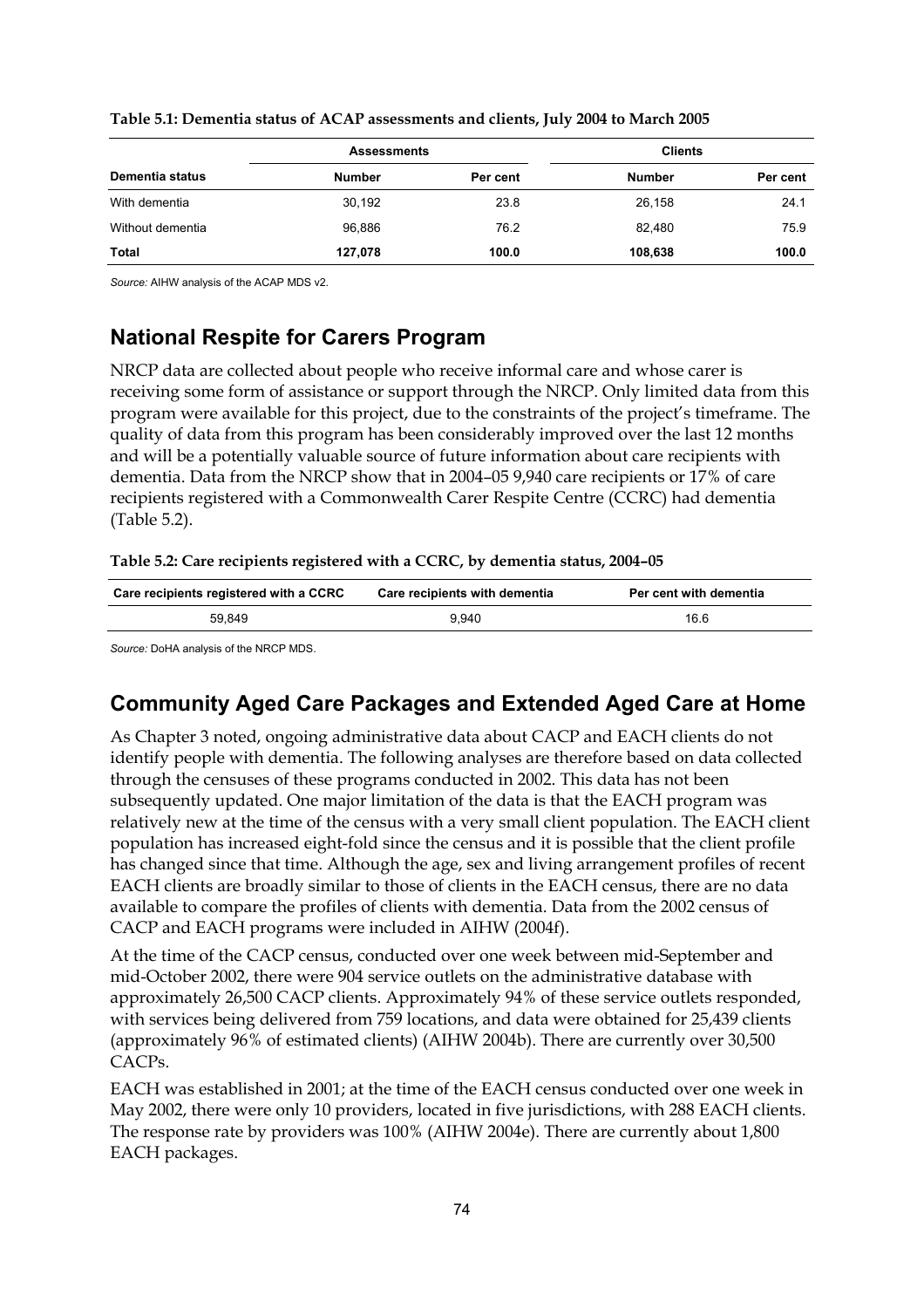In 2002, almost one in five CACP clients were reported as diagnosed with dementia, while one-third of all EACH clients had been diagnosed with dementia (Table 5.3); 196 CACP clients and 8 EACH clients did not state their dementia status—these clients will be excluded from the subsequent tables.

|                            | <b>CACP</b>   |           | <b>EACH</b>   |                |
|----------------------------|---------------|-----------|---------------|----------------|
|                            | <b>Number</b> | Per cent  | <b>Number</b> | Per cent       |
| With dementia              | 4,646         | 18.4      | 90            | 32.1           |
| Without dementia           | 20,597        | 81.6      | 190           | 67.9           |
| Total                      | 25,243        | 100.0     | 280           | 100.0          |
| Dementia status not stated | 196           | $\cdot$ . | 8             | $\sim$ $ \sim$ |

| Table 5.3: CACP and EACH clients with and without dementia, census periods, 2002 |  |  |
|----------------------------------------------------------------------------------|--|--|
|----------------------------------------------------------------------------------|--|--|

*Source:* AIHW analysis of CACP and EACH 2002 census.

## **5.3 Sociodemographic characteristics**

### **Age and sex distribution**

The age and sex distribution of people with dementia from a number of meta-analyses is discussed in Chapter 4. In particular, Table 4.3 shows the age and sex distribution of the population with dementia (by residency status) based on the meta-analyses of Lobo et al. (2000) and Harvey et al. (2003). Given the increasing prevalence of dementia with age, it is not surprising that people with dementia are mostly older women—consistent with metaanalyses, more than half of SDAC respondents and ACAP, CACP and EACH clients with dementia were women aged 75 years or older.

| Number with dementia |              |                | Per cent       |              |                | Age-specific rates (%) |              |                |                |
|----------------------|--------------|----------------|----------------|--------------|----------------|------------------------|--------------|----------------|----------------|
| Age                  | <b>Males</b> | <b>Females</b> | <b>Persons</b> | <b>Males</b> | <b>Females</b> | <b>Persons</b>         | <b>Males</b> | <b>Females</b> | <b>Persons</b> |
| $45 - 64$            | **1.800      | **800          | $*2.600$       | $*$ 6.2      | $**1.1$        | $*2.5$                 | $*$ 0.1      |                | $*0.1$         |
| 65-69                | **1,200      | **1.900        | $*3,100$       | $**4.2$      | $*2.6$         | $*3.1$                 | $*$ 0.4      | $*0.5$         | $*0.4$         |
| $70 - 74$            | $*3.800$     | $*3.100$       | $*6.900$       | $*13.1$      | $*4.2$         | $*6.7$                 | $*1.3$       | $*0.9$         | $*1.1$         |
| $75 - 79$            | $*6.800$     | $*9,200$       | 15.900         | $*23.4$      | $*12.6$        | 15.7                   | $*2.9$       | $*3.1$         | 3.0            |
| $80 - 84$            | $*5.700$     | 18.100         | 23,800         | $*19.8$      | 24.8           | 23.4                   | $*3.9$       | 8.3            | 6.5            |
| $85+$                | $*9.600$     | 39.900         | 49,500         | 33.3         | 54.7           | 48.6                   | 10.7         | 20.6           | 17.5           |
| Total 65+            | 27.100       | 72.200         | 99.300         | 93.8         | 98.9           | 97.5                   | 2.4          | 5.2            | 4.0            |
| Total 45+            | 28.900       | 73,000         | 101,900        | 100.0        | 100.0          | 100.0                  | 0.8          | 2.0            | 1.4            |

**Table 5.4: People with dementia, by age and sex, 2003** 

Estimate has a relative standard error of 25% to 50% and should be used with caution.

\*\* Estimate has a relative standard error greater than 50% and is considered too unreliable for general use.

— Nil or rounded to zero.

*Note:* The survey reported no people aged under 45 years with dementia.

*Source:* AIHW analysis of the ABS 2003 Survey of Disability, Ageing and Carers confidentialised unit record file.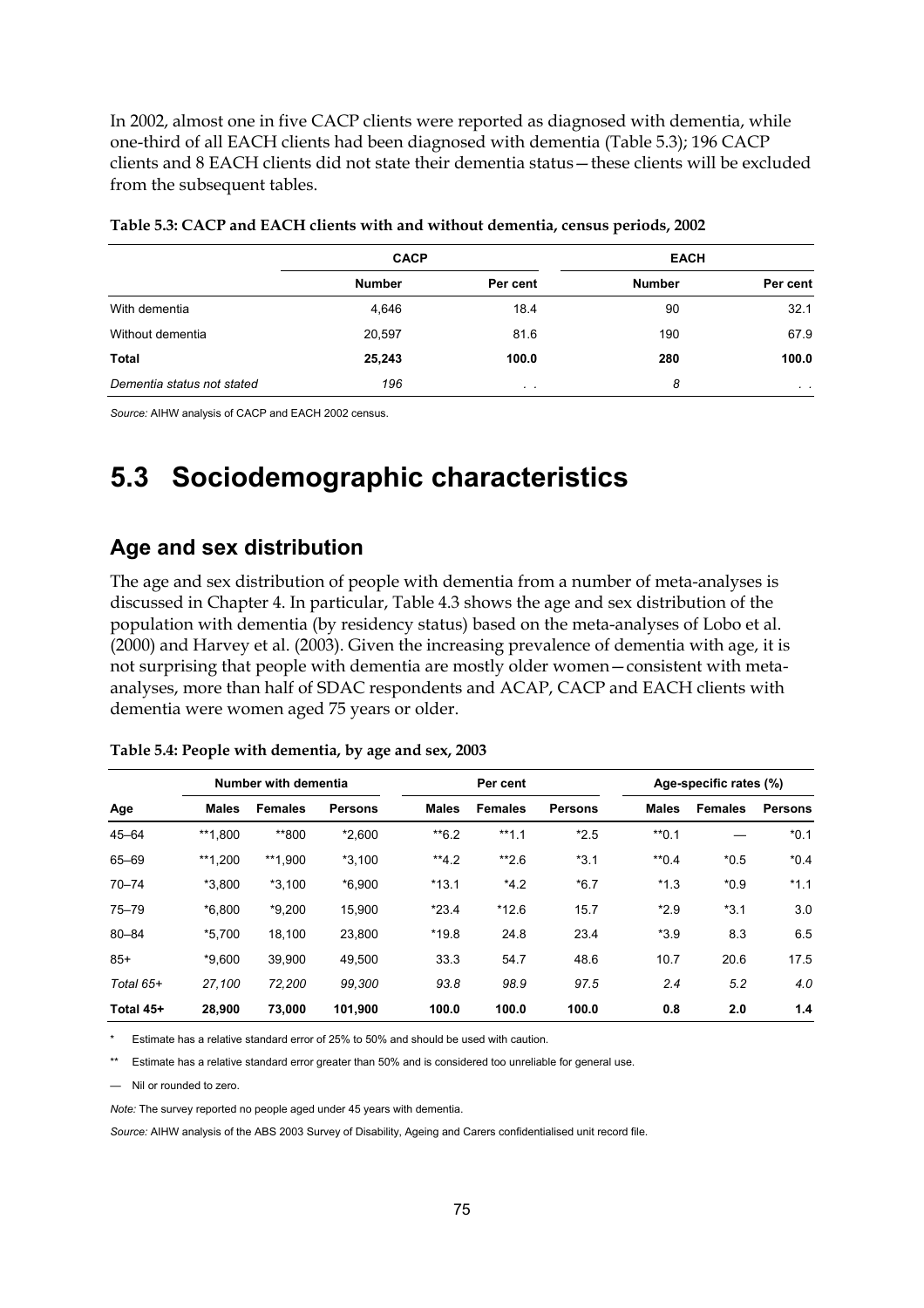According to the 2003 SDAC, the majority (72%) of people with dementia were women (Table 5.4). However, only about half of people with dementia who are cared for by a coresident carer (52%) or a co-resident primary carer (48%) were women (a primary carer is a person who provides the most informal assistance, in terms of help or supervision, to a person with one or more disabilities). The majority of people with dementia (72%) were aged 80 years or older. The age profile of males with dementia is different from that of females, with a higher proportion of males (24%) than females (8%) aged less than 75 years. Those cared for by a co-resident carer or a co-resident primary carer appeared to have a younger age profile than the entire population of people with dementia, reflecting the older profile of those living in cared accommodation compared with those living in households.

ACAP clients fall mostly into the old to very old age groups: approximately 80% of clients were aged 75 years or over and over a third of clients were aged 85 years or over. The groups of clients with and without dementia have similar age structures, with only a marginally higher proportion of clients with dementia compared to those without dementia in the 85 years or over age group (Table 5.5).

|                                   | With dementia |               | Without dementia |                |  |
|-----------------------------------|---------------|---------------|------------------|----------------|--|
| Sex/age                           | <b>Number</b> | Per cent      | Number           | Per cent       |  |
| <b>Males</b>                      |               |               |                  |                |  |
| < 65                              | 393           | 4.1           | 2,866            | 9.4            |  |
| $65 - 74$                         | 1,290         | 13.4          | 5,353            | 17.6           |  |
| $75 - 84$                         | 4,825         | 50.1          | 13,171           | 43.4           |  |
| $85 - 94$                         | 2,961         | 30.8          | 8,340            | 27.5           |  |
| $95+$                             | 159           | 1.7           | 638              | 2.1            |  |
| Total                             | 9,628         | 100.0         | 30,368           | 100.0          |  |
| Not stated/inadequately described | 3             | $\sim$ $\sim$ | 15               | $\sim$ $ \sim$ |  |
| <b>Females</b>                    |               |               |                  |                |  |
| < 65                              | 328           | 2.0           | 2,812            | 5.4            |  |
| $65 - 74$                         | 1,524         | 9.2           | 6,806            | 13.1           |  |
| $75 - 84$                         | 7,648         | 46.3          | 22,232           | 42.7           |  |
| $85 - 94$                         | 6,503         | 39.4          | 18,462           | 35.5           |  |
| $95+$                             | 516           | 3.1           | 1,746            | 3.4            |  |
| Total                             | 16,519        | 100.0         | 52,058           | 100.0          |  |
| Not stated/inadequately described | 4             | $\sim$        | 20               | $\sim$ $\sim$  |  |
| <b>Persons</b>                    |               |               |                  |                |  |
| < 65                              | 721           | 2.8           | 5,681            | 6.9            |  |
| $65 - 74$                         | 2,814         | 10.8          | 12,160           | 14.7           |  |
| $75 - 84$                         | 12,474        | 47.7          | 35,407           | 42.9           |  |
| $85 - 94$                         | 9,467         | 36.2          | 26,812           | 32.5           |  |
| $95+$                             | 675           | 2.6           | 2,385            | 2.9            |  |
| <b>Total</b>                      | 26,151        | 100.0         | 82,445           | 100.0          |  |
| Not stated/inadequately described | 7             | $\sim$ $-$    | 35               | $\sim$ $ \sim$ |  |

### **Table 5.5: ACAP clients with and without dementia, by sex and age at beginning of assessment, July 2004 to March 2005**

*Note:* Cases with known age but missing sex are included in the persons data.

*Source:* AIHW analysis of the ACAP MDS v2.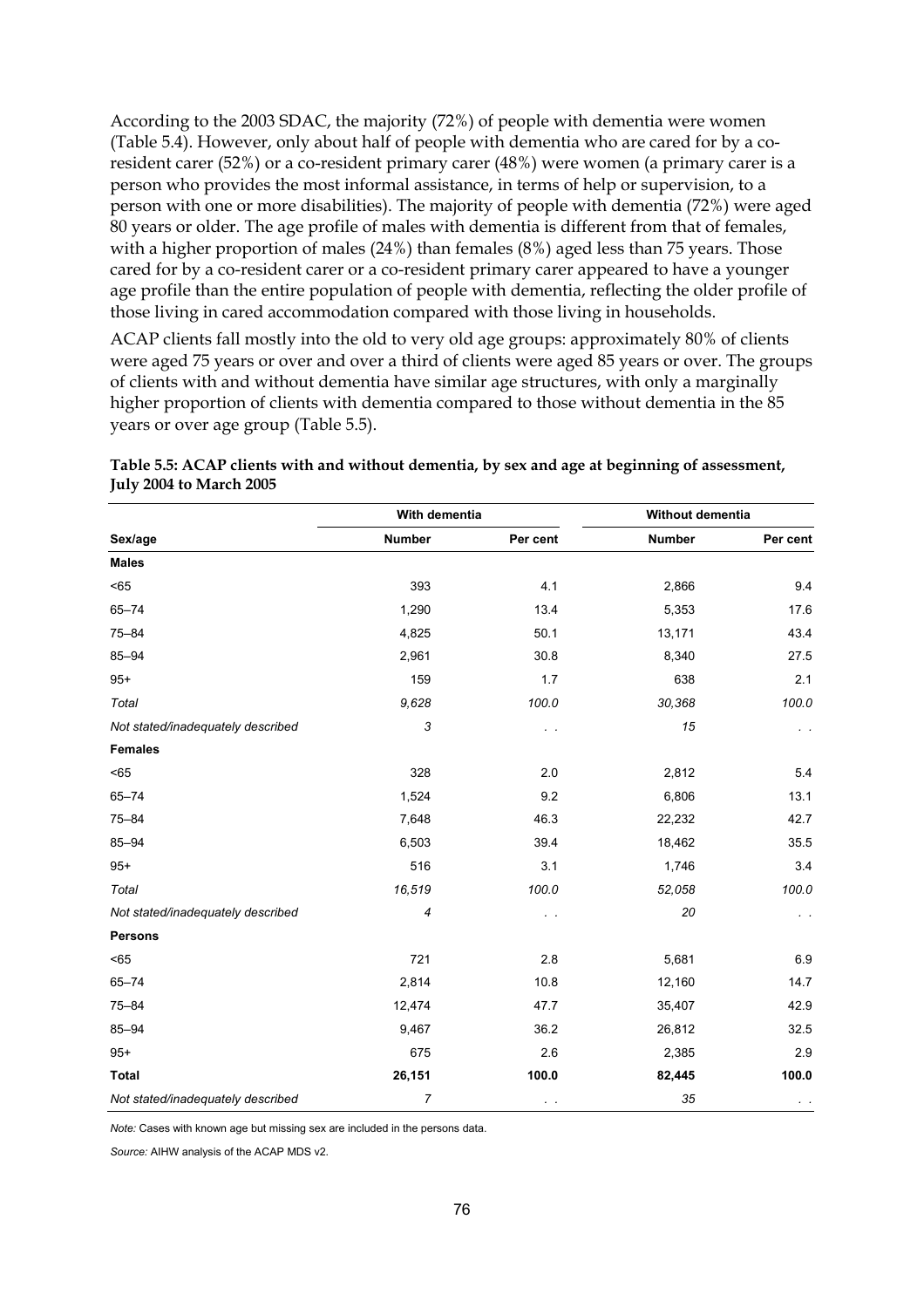Just over 18% of CACP clients reported having a diagnosis of dementia (4,646 clients). Among all CACP clients, 93% were aged 65 and over and 36% were aged 85 and over (Table 5.6). The prevalence of dementia among CACP clients increased with age, rising from 8% in the under 65 age group to 20% in the 75–84 and 85–94 age groups. The proportion with dementia declined to 16% in the 95 and over age group.

CACP clients with dementia showed an older age profile compared with those without dementia. Less than 15% of clients with dementia were under 75 years compared with 24% in this age group for those without dementia. Equivalent proportions of CACP clients with and without dementia (2%) were in the 95 years and over age group.

For all CACP clients, women outnumbered men by a factor of more than two to one (70% were women). There was little difference between men and women for dementia status, with 18% of men and 19% of women diagnosed with dementia. Around 72% of those diagnosed with dementia were female—this is comparable to the proportion of CACP clients without dementia that were female (70%).

|                |        | With dementia  |                 |               | Without dementia |                 |
|----------------|--------|----------------|-----------------|---------------|------------------|-----------------|
| Sex/age        | Number | Per cent (row) | Per cent (col.) | <b>Number</b> | Per cent (row)   | Per cent (col.) |
| <b>Males</b>   |        |                |                 |               |                  |                 |
| < 65           | 73     | 9.4            | 5.7             | 701           | 90.6             | 11.7            |
| $65 - 74$      | 190    | 14.0           | 14.8            | 1,167         | 86.0             | 19.4            |
| $75 - 84$      | 573    | 20.3           | 44.6            | 2,252         | 79.7             | 37.5            |
| $85 - 94$      | 425    | 19.5           | 33.1            | 1,750         | 80.5             | 29.1            |
| $95+$          | 23     | 14.5           | 1.8             | 136           | 85.5             | 2.3             |
| Total          | 1,284  | 17.6           | 100.0           | 6,006         | 82.4             | 100.0           |
| Age not stated | 11     | 19.3           | $\sim$ $\sim$   | 46            | 80.7             | $\sim$ $ \sim$  |
| <b>Females</b> |        |                |                 |               |                  |                 |
| < 65           | 71     | 7.5            | 2.2             | 882           | 92.5             | 6.2             |
| $65 - 74$      | 350    | 14.0           | 10.6            | 2,146         | 86.0             | 15.0            |
| $75 - 84$      | 1,534  | 20.3           | 46.5            | 6,006         | 79.7             | 41.9            |
| $85 - 94$      | 1,280  | 20.5           | 38.8            | 4,957         | 79.5             | 34.6            |
| $95+$          | 65     | 16.0           | 2.0             | 340           | 84.0             | 2.4             |
| Total          | 3,300  | 18.7           | 100.0           | 14,331        | 81.3             | 100.0           |
| Age not stated | 21     | 17.6           | $\sim$ $\sim$   | 98            | 82.4             |                 |
| <b>Persons</b> |        |                |                 |               |                  |                 |
| < 65           | 145    | 8.4            | 3.1             | 1,587         | 91.6             | 7.8             |
| $65 - 74$      | 544    | 14.0           | 11.8            | 3,332         | 86.0             | 16.3            |
| $75 - 84$      | 2,118  | 20.3           | 45.9            | 8,294         | 79.7             | 40.6            |
| $85 - 94$      | 1,715  | 20.3           | 37.2            | 6,754         | 79.7             | 33.0            |
| $95+$          | 90     | 15.9           | 2.0             | 477           | 84.1             | 2.3             |
| <b>Total</b>   | 4,612  | 18.4           | 100.0           | 20,444        | 81.6             | 100.0           |
| Age not stated | 34     | 18.2           | $\sim$ $\sim$   | 153           | 81.8             | $\sim$ $-$      |

|  | Table 5.6: CACP clients with and without dementia, by age and sex, census week 2002 |  |  |  |
|--|-------------------------------------------------------------------------------------|--|--|--|
|--|-------------------------------------------------------------------------------------|--|--|--|

*Note:* The table excludes 196 cases with missing dementia status. Cases with known age but missing sex are included in the persons data.

*Source:* AIHW analysis of CACP 2002 census.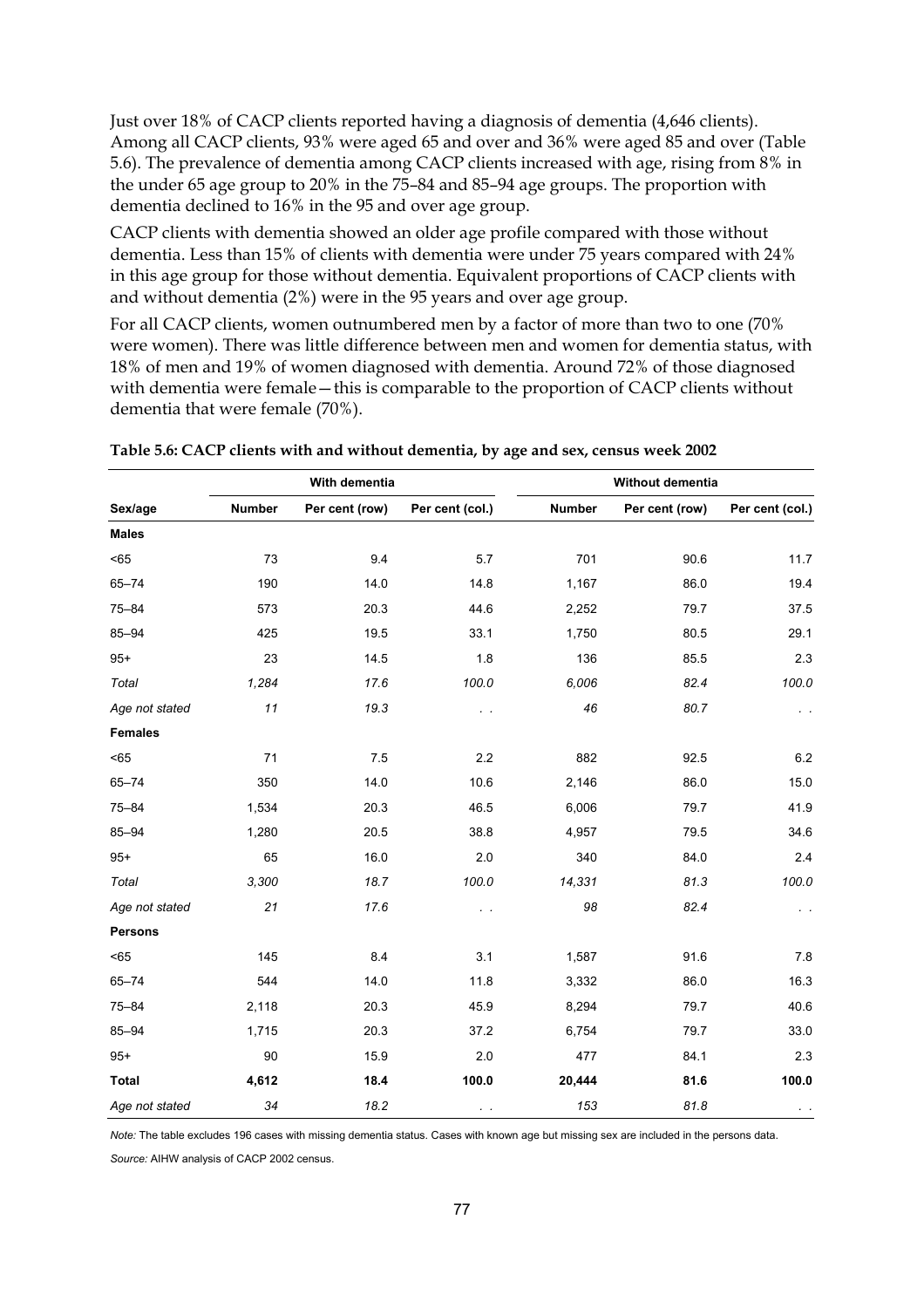Among all EACH clients, 89% were aged 65 and over and 34% were aged 85 and over (Table 5.7). The prevalence of dementia among EACH clients increased with age. While 15% of clients aged 65–69 had been diagnosed with dementia, this increased to almost one-half for clients aged 85 and over (46% of clients aged 85–94 and 46% of clients aged 95 and over).

|                |                  | With dementia  |                        |                | Without dementia |                       |
|----------------|------------------|----------------|------------------------|----------------|------------------|-----------------------|
| Sex/age        | <b>Number</b>    | Per cent (row) | Per cent (col.)        | <b>Number</b>  | Per cent (row)   | Per cent (col.)       |
| <b>Males</b>   |                  |                |                        |                |                  |                       |
| < 65           | 3                | 42.9           | 11.1                   | $\overline{4}$ | 57.1             | 5.8                   |
| $65 - 74$      | 4                | 13.8           | 14.8                   | 25             | 86.2             | 36.2                  |
| $75 - 84$      | 9                | 25.7           | 33.3                   | 26             | 74.3             | 37.7                  |
| 85-94          | 11               | 45.8           | 40.7                   | 13             | 54.2             | 18.8                  |
| $95+$          | 0                |                |                        | $\mathbf{1}$   | 100.0            | 1.4                   |
| Total          | 27               | 28.1           | 100.0                  | 69             | 71.9             | 100.0                 |
| Age not stated | 0                |                | $\sim$                 | 0              |                  |                       |
| <b>Females</b> |                  |                |                        |                |                  |                       |
| < 65           | 5                | 20.8           | 8.3                    | 19             | 79.2             | 16.0                  |
| $65 - 74$      | 5                | 16.1           | 8.3                    | 26             | 83.9             | 21.8                  |
| $75 - 84$      | 19               | 33.9           | 31.7                   | 37             | 66.1             | 31.1                  |
| $85 - 94$      | 26               | 44.8           | 43.3                   | 32             | 55.2             | 26.9                  |
| $95+$          | 5                | 50.0           | 8.3                    | 5              | 50.0             | 4.2                   |
| Total          | 60               | 33.5           | 100.0                  | 119            | 66.5             | 100.0                 |
| Age not stated | $\overline{c}$   | 66.7           | . .                    | $\mathbf{1}$   | 33.3             | $\epsilon$ .          |
| Persons        |                  |                |                        |                |                  |                       |
| < 65           | 8                | 25.8           | 9.1                    | 23             | 74.2             | 12.2                  |
| $65 - 74$      | 9                | 14.8           | 10.2                   | 52             | 85.2             | 27.5                  |
| $75 - 84$      | 28               | 30.8           | 31.8                   | 63             | 69.2             | 33.3                  |
| $85 - 94$      | 38               | 45.8           | 43.2                   | 45             | 54.2             | 23.8                  |
| $95+$          | 5                | 45.5           | 5.7                    | 6              | 54.5             | 3.2                   |
| <b>Total</b>   | 88               | 31.8           | 100.0                  | 189            | 68.2             | 100.0                 |
| Age not stated | $\boldsymbol{2}$ | 66.7           | $\epsilon \rightarrow$ | 1              | 33.3             | $\epsilon = \epsilon$ |

**Table 5.7: EACH clients with and without dementia, by age and sex, census week May 2002** 

— Nil or rounded to zero.

*Note:* The table excludes 8 cases with dementia status missing. Cases with known age but missing sex are included in the persons data.

*Source:* AIHW analysis of EACH 2002 census.

EACH clients with dementia also showed an older age profile compared with those without dementia. Around 43% of clients with dementia were aged 85–94 and 6% were aged 95 and over, compared with 24% aged 85–94 and 3% aged 95 and over for those not diagnosed with dementia. EACH clients with dementia were more likely to be in the oldest age groups than CACP clients with dementia. For EACH clients, 49% of clients with dementia were 85 years and over. The equivalent proportion for CACP clients was 39%.

Considering all EACH clients, women outnumbered men by a factor of almost two to one (64% were women). Of the EACH care clients diagnosed with dementia, 69% were women. This is higher than the proportion of clients without dementia who were women (63%).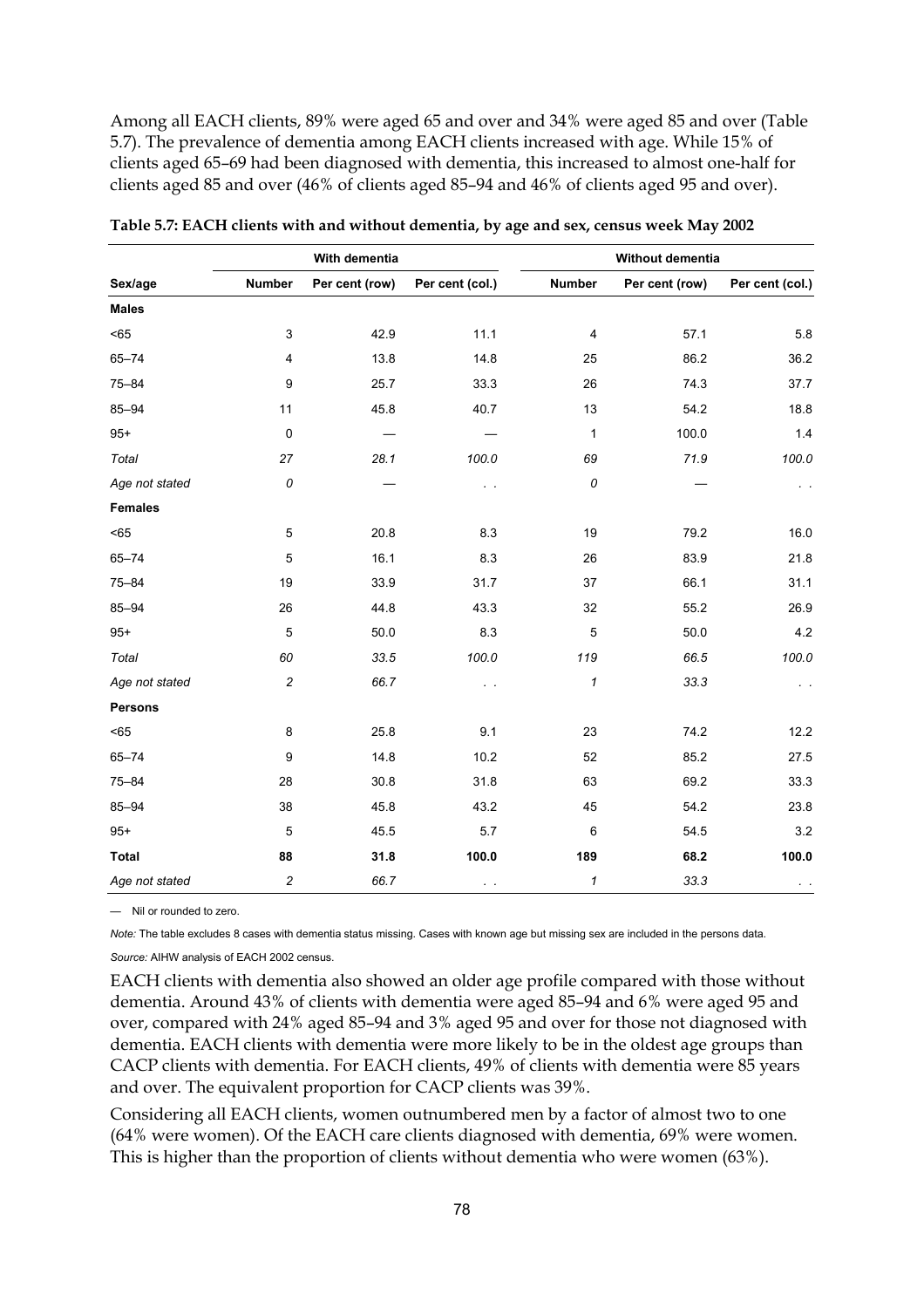Although the total number of clients was small in this census, Table 5.7 suggests that a higher (or at least equal) proportion of female than male EACH clients had dementia at all ages except in the under 65 age group.

Around 70% of those diagnosed with dementia were female—however, only 60% (63) of those without dementia were female. Similar proportions of clients with a carer were female—the age distribution of those clients with a carer is discussed in Section 5.5.

Data from the NRCP shows that 56% of care recipients with dementia who were registered with a CCRC were female (Table 5.8). The percentage of all care recipients registered with a CCRC that were female was 51%.

|                                   | Care recipients registered<br>with a CCRC |          | Care recipients with<br>dementia |                 | Per cent with |
|-----------------------------------|-------------------------------------------|----------|----------------------------------|-----------------|---------------|
| <b>Sex</b>                        | <b>Number</b>                             | Per cent | <b>Number</b>                    | Per cent        | dementia      |
| Males                             | 28,674                                    | 49.4     | 4,290                            | 44.3            | 15.0          |
| Females                           | 29,331                                    | 50.6     | 5,391                            | 55.7            | 18.4          |
| Total                             | 58,005                                    | 100.0    | 9.681                            | 100.0           | 16.7          |
| Not stated/inadequately described | 1.844                                     | $\sim$   | 259                              | $\cdot$ $\cdot$ | 14.0          |

#### **Table 5.8: Care recipients registered with a CCRC, by sex and dementia status, 2004–05**

*Source:* DoHA analysis of the NRCP MDS.

Published Australian studies found that the majority of care recipients with dementia were usually female, although this was not the case in all studies (see Table A5.1). The proportion of care recipients that were female ranged from just over 20% to just under 80%.

The age of care recipients with dementia ranged from less than 50 years to over 90 years. This variation was partly the result of methodological differences and study eligibility criteria. For example, the study by Luscombe et al. (1998) required participants to be less than 65 years of age at survey—as might be expected, those with Huntington's disease were younger than those with Alzheimer's disease or other dementias at survey (as well as age at diagnosis).

Caregivers and dependants in the dementia subpopulation in Bindoff et al. (1997) were significantly older than dependants with a physical or intellectual disability, despite attempts to seek older caregivers of physically and intellectually disabled adults and thus match the ages of those caregivers or dependants with those of the dementia group. Physical disability dependants were also found to be significantly older than intellectual disability dependants. Similarly, Schofield et al. (1998b) found that there were proportionately more female care recipients in the dementia group and higher proportions of care recipients with dementia were aged over 70 years.

### **Country of birth**

According to the 2003 SDAC, around 68% or 69,500 of people with dementia were born in Australia (Table 5.9). A further 16% (15,900) were born in non-English-speaking countries and 16% (16,500) from the main overseas English-speaking countries—New Zealand, Ireland, United Kingdom, United States of America, Canada and South Africa.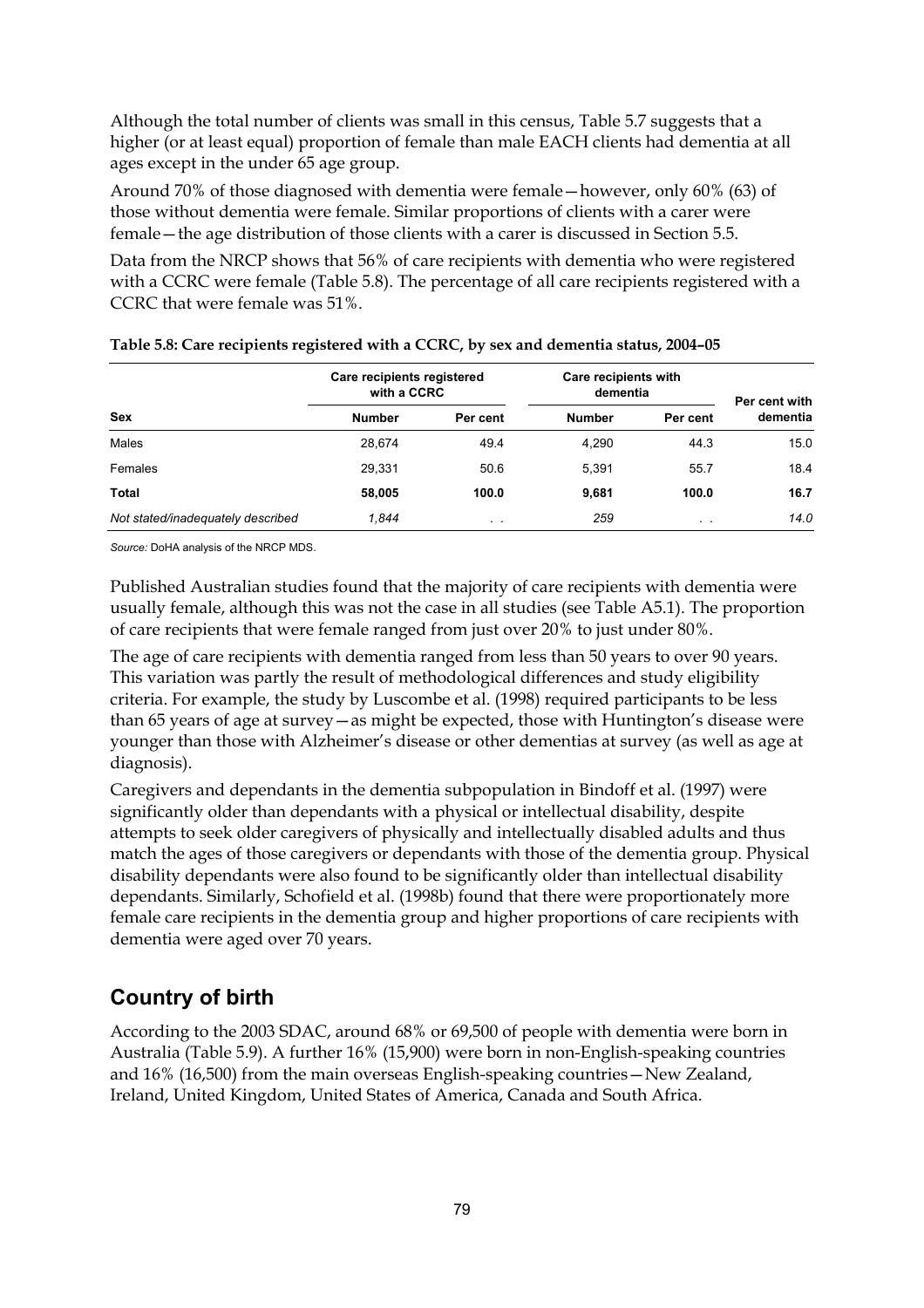**Table 5.9: Country of birth of people with dementia, 2003** 

| <b>Country of birth</b>         | <b>Number</b> | Per cent |
|---------------------------------|---------------|----------|
| Australian-born                 | 69,500        | 68.2     |
| Main English-speaking countries | 15.900        | 15.6     |
| Non-English-speaking countries  | 16.500        | 16.2     |
| Total                           | 101,900       | 100.0    |

*Note: Australian-born* includes those born in Australian external territories. The *Main English-speaking countries* category for those born overseas comprises people born in New Zealand, Ireland, United Kingdom, United States of America, Canada or South Africa. The *Non-Englishspeaking countries* category comprises people born in other countries. (Standard Australian Classification of Countries codes for Australia and territories: 1101–1199; NZ: 1201; UK: 2101–2106; Ireland: 2200–2201; Canada: 8102; USA: 8104; South Africa: 9225).

*Source:* AIHW analysis of ABS 2003 Survey of Disability, Ageing and Carers confidentialised unit record file.

Around 71% or 17,921 ACAP clients with dementia were born in Australia (Table 5.10). A further 18% (4,525) were born in non-English-speaking countries and 12% (2,923) were from the main English-speaking countries. Similar proportions of ACAP clients without dementia were born in Australia, non-English-speaking countries and the main English-speaking countries.

#### **Table 5.10: Country of birth, by dementia status of ACAP client, July 2004 to March 2005**

|                                               | With dementia |                 | Without dementia |          |
|-----------------------------------------------|---------------|-----------------|------------------|----------|
| <b>Country of birth</b>                       | <b>Number</b> | Per cent        | <b>Number</b>    | Per cent |
| Australian-born                               | 17.921        | 70.6            | 56.706           | 74.0     |
| Main English-speaking countries               | 2,923         | 11.5            | 8.296            | 10.8     |
| Non-English-speaking countries                | 4,525         | 17.8            | 13,586           | 17.7     |
| Total                                         | 25,369        | 100.0           | 76.588           | 100.0    |
| Not stated, unknown or inadequately described | 789           | $\cdot$ $\cdot$ | 3,892            | $\sim$   |

*Note:* See note to Table 5.9.

*Source:* AIHW analysis of the ACAP MDS v2.

Around 66% of CACP clients with dementia were born in Australia (Table 5.11). A further 21% were born in non-English-speaking countries and 13% in the main English-speaking countries. Similar proportions of CACP clients without dementia were born in Australia, non-English-speaking countries and the main English-speaking countries. A higher proportion of CACP clients with a carer were born in non-English-speaking countries than CACP clients without a carer, regardless of dementia status.

#### **Table 5.11: CACP clients with and without dementia, by country of birth, census week 2002**

|                                               | With dementia |           | Without dementia |                |
|-----------------------------------------------|---------------|-----------|------------------|----------------|
| <b>Country of birth</b>                       | <b>Number</b> | Per cent  | <b>Number</b>    | Per cent       |
| Australian-born                               | 3,066         | 66.3      | 13.996           | 68.5           |
| Main English-speaking countries               | 607           | 13.1      | 2,257            | 11.0           |
| Non-English-speaking countries                | 954           | 20.6      | 4,187            | 20.5           |
| Total                                         | 4,627         | 100.0     | 20.440           | 100.0          |
| Not stated, unknown or inadequately described | 19            | $\cdot$ . | 157              | $\sim$ $ \sim$ |

*Note:* The table excludes 196 cases with missing dementia status. See also note to Table 5.9.

*Source:* AIHW analysis of CACP 2002 census.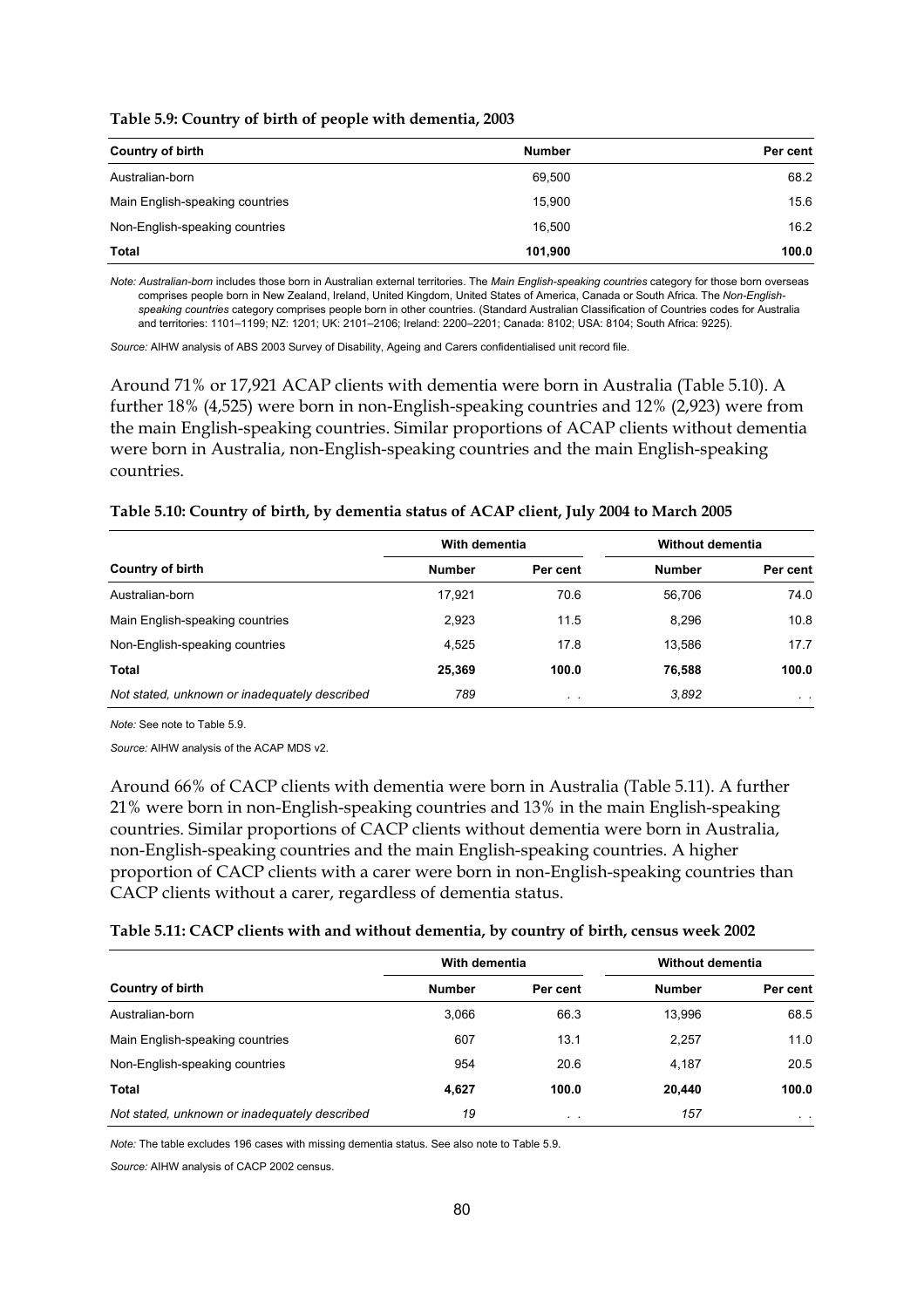Around 61% of EACH clients with dementia were born in Australia (Table 5.12). A further 28% were born in non-English-speaking countries and 11% in the main English-speaking countries. Similar proportions of EACH clients without dementia were born in Australia, non-English-speaking countries and the main English-speaking countries.

| Country of birth                              | With dementia |                | Without dementia |          |
|-----------------------------------------------|---------------|----------------|------------------|----------|
|                                               | <b>Number</b> | Per cent       | <b>Number</b>    | Per cent |
| Australian-born                               | 54            | 60.7           | 116              | 61.1     |
| Main English-speaking countries               | 10            | 11.2           | 21               | 11.1     |
| Non-English-speaking countries                | 25            | 28.1           | 53               | 27.9     |
| Total                                         | 89            | 100.0          | 190              | 100.0    |
| Not stated, unknown or inadequately described |               | $\sim$ $ \sim$ |                  | $\sim$   |

| Table 5.12: EACH clients with and without dementia, by country of birth, census week May 2002 |  |
|-----------------------------------------------------------------------------------------------|--|
|                                                                                               |  |

— Nil or rounded to zero.

*Note:* See note to Table 5.9.

*Source:* AIHW analysis of EACH 2002 census.

### **Indigenous status**

The overwhelming majority of ACAP clients with dementia (99% or 25,072 clients) were non-Indigenous—only around 1% (223) of ACAP clients with dementia were identified as Aboriginal and/or Torres Strait Islander (Table 5.13). Similar proportions of ACAP clients without dementia were identified as Aboriginal and/or Torres Strait Islander.

### **Table 5.13: Indigenous status, by dementia status of ACAP client, July 2004 to March 2005**

| Indigenous status                             | With dementia |           | <b>Without dementia</b> |                |  |
|-----------------------------------------------|---------------|-----------|-------------------------|----------------|--|
|                                               | <b>Number</b> | Per cent  | <b>Number</b>           | Per cent       |  |
| Aboriginal and/or Torres Strait Islander      | 223           | 0.9       | 1.021                   | 1.3            |  |
| Neither Aboriginal nor Torres Strait Islander | 25.072        | 99.1      | 77.472                  | 98.7           |  |
| Total                                         | 25.295        | 100.0     | 78.493                  | 100.0          |  |
| Not stated/inadequately described             | 863           | $\cdot$ . | 3.987                   | $\sim$ $ \sim$ |  |

*Notes* 

1. This item only relates to whether the person identifies as being of Aboriginal and/or Torres Strait Islander descent.

2. Non-Indigenous status was not taken as the default in the presence of no other evidence.

The age benchmark used for service provision and planning within the ACAP is 50 and over for Aboriginal and/or Torres Strait Islander people, compared to 70 and over for the general population.

*Source:* AIHW analysis of the ACAP MDS v2.

Data from the NRCP show that 1.8% of care recipients with dementia registered with a CCRC were Aboriginal or Torres Strait Islander people (Table 5.14). The percentage of all care recipients registered with a CCRC who were Indigenous was 3.6%. Only a small proportion of people who did not state their Indigenous status are expected to be Aboriginal or Torres Strait Islander (personal communication with DoHA).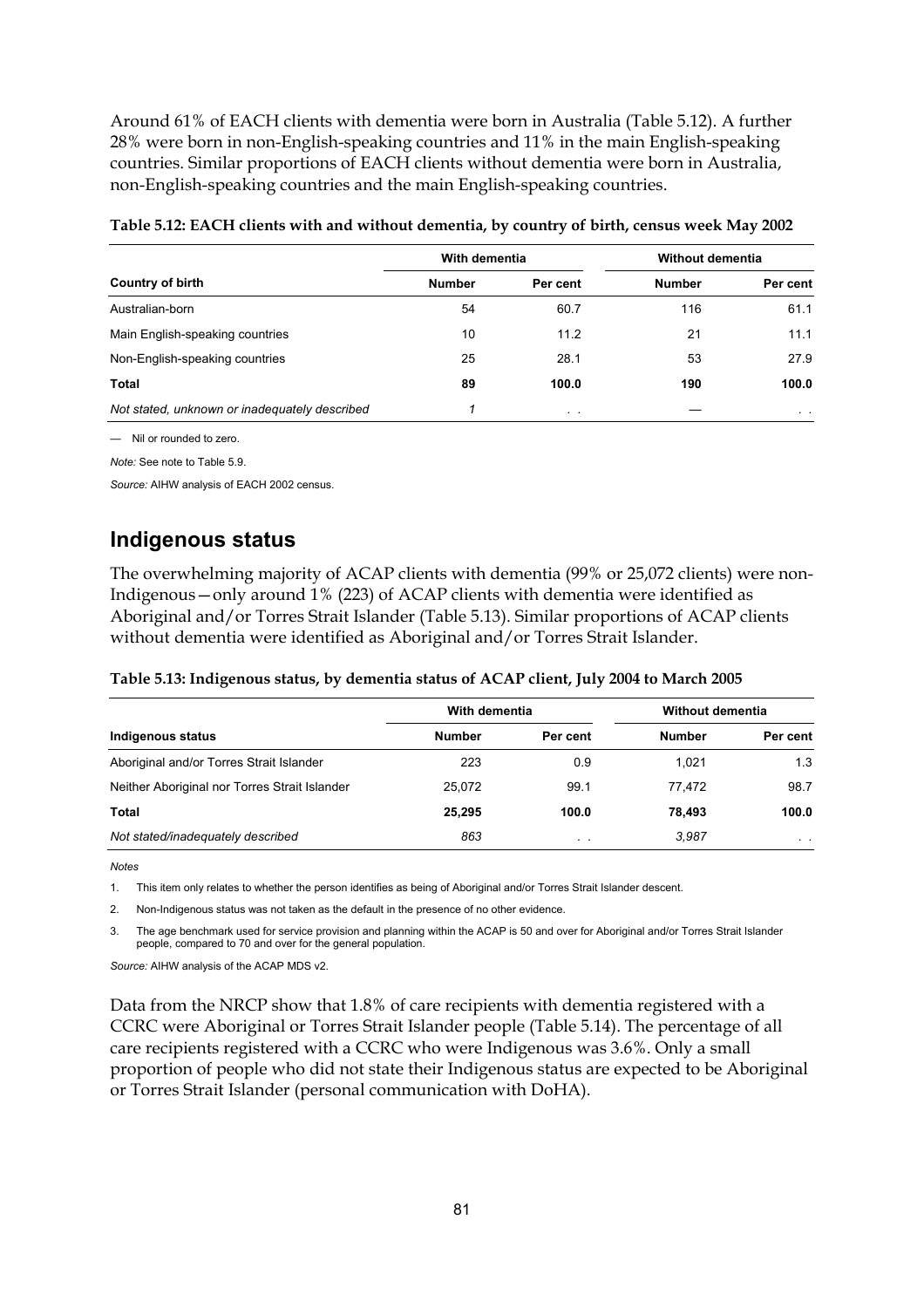|                                   | Care recipients registered<br>with a CCRC |                 | Care recipients with<br>dementia |          | Per cent with |
|-----------------------------------|-------------------------------------------|-----------------|----------------------------------|----------|---------------|
| Indigenous status                 | <b>Number</b>                             | Per cent        | <b>Number</b>                    | Per cent | dementia      |
| Indigenous                        | 1,812                                     | 3.6             | 165                              | 1.8      | 9.1           |
| Non-Indigenous                    | 48.855                                    | 96.4            | 8.970                            | 98.2     | 18.4          |
| Total                             | 50,667                                    | 100.0           | 9,135                            | 100.0    | 18.0          |
| Not stated/inadequately described | 9.183                                     | $\cdot$ $\cdot$ | 805                              | $\sim$   | 8.8           |

#### **Table 5.14: Care recipients registered with a CCRC, by Indigenous status and dementia status, 2004–05**

*Source:* DoHA analysis of the NRCP MDS.

Almost all CACP clients with dementia (97% or 4,468 clients) were non-Indigenous—only around 3% (121) CACP clients with dementia were identified as Aboriginal and/or Torres Strait Islander (Table 5.15). Similar (but marginally higher) proportions of CACP clients without dementia were identified as Aboriginal and/or Torres Strait Islander.

| Table 5.15: CACP clients with and without dementia, by Indigenous status, census week 2002 |  |
|--------------------------------------------------------------------------------------------|--|
|--------------------------------------------------------------------------------------------|--|

|                                               | With dementia |                 | Without dementia |                |  |
|-----------------------------------------------|---------------|-----------------|------------------|----------------|--|
| Indigenous status                             | <b>Number</b> | Per cent        | <b>Number</b>    | Per cent       |  |
| Aboriginal and/or Torres Strait Islander      | 121           | 2.6             | 1.211            | 6.0            |  |
| Neither Aboriginal nor Torres Strait Islander | 4.468         | 97.4            | 19.050           | 94.0           |  |
| Total                                         | 4,589         | 100.0           | 20.261           | 100.0          |  |
| Not stated/inadequately described             | 57            | $\cdot$ $\cdot$ | 336              | $\sim$ $ \sim$ |  |

*Note:* The table excludes 196 clients where dementia status was not reported.

*Source:* AIHW analysis of CACP 2002 census.

According to the 2002 census, no EACH clients were identified as Aboriginal and/or Torres Strait Islander—99% reported that they were non-Indigenous, and Indigenous status was unknown or missing for the remaining 1% of clients.

### **Education**

According to the 2003 SDAC, over half (53%) of people with dementia living in households only completed Year 8 or below or never attended school. Just over a quarter (27%) completed Year 12 or went on to higher education.

### **Residency**

The severity of the disability experienced by people with dementia means that many of those with the condition are eligible for care in residential aged care services. In 2003, only 26,600 people with dementia reported living in households—75,300 people reported to have dementia had been, or were expected to be, living in cared accommodation such as residential aged care services or hospitals for three months or more (Table 5.16). This equates to 74% of all those reporting dementia. For those aged 65 or more, 45% of those in cared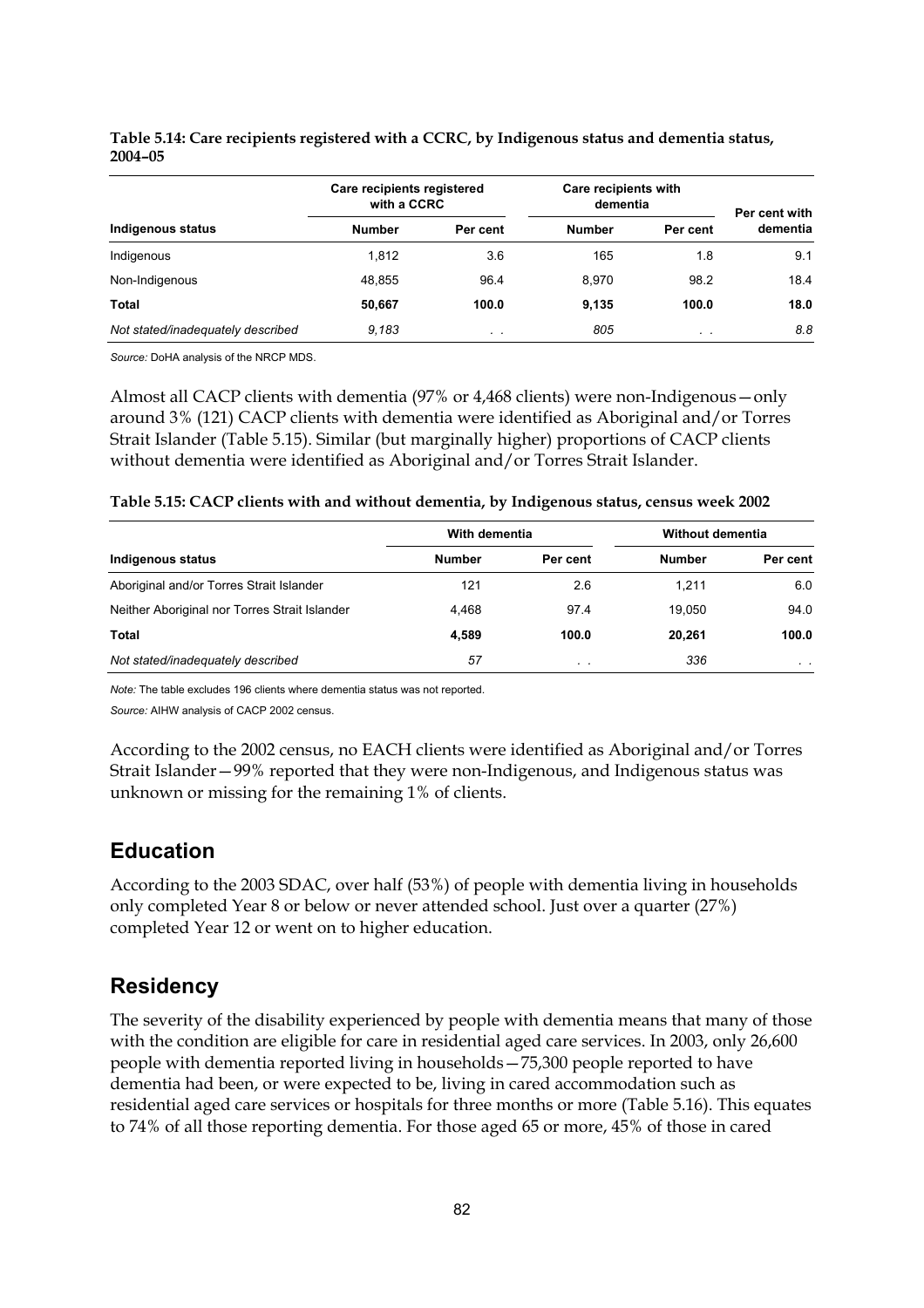accommodation reported dementia, compared with around 1% of those living in households. For those aged 85 years or more, the corresponding figures were 48% and 4%.

People living in households may live in private dwellings or special dwellings such as selfcare accommodation for the retired or aged. The majority of people living in cared accommodation (65% or 49,300 people) reported living in a home for the aged and an additional 21% (15,500 people) reported living in accommodation for the retired or aged the remaining 10,500 people (14%) were living in hospitals or other homes.

|           | Number with dementia |                        | Number in population |                        | Age-specific rates within<br>accommodation type |                        |
|-----------|----------------------|------------------------|----------------------|------------------------|-------------------------------------------------|------------------------|
| Age       | <b>Households</b>    | Cared<br>accommodation | <b>Households</b>    | Cared<br>accommodation | <b>Households</b>                               | Cared<br>accommodation |
| $45 - 64$ | **1,400              | 1,200                  | 4,673,400            | 11,300                 |                                                 | 10.5                   |
| 65-69     | **1,700              | 1,400                  | 694,800              | 6,400                  | $*$ <sup>0.2</sup>                              | 22.3                   |
| $70 - 74$ | $*3,000$             | 3,800                  | 610,300              | 11.000                 | $*0.5$                                          | 34.9                   |
| $75 - 79$ | *7.000               | 9.000                  | 502.500              | 22,000                 | $*1.4$                                          | 40.9                   |
| $80 - 84$ | $*5,500$             | 18,400                 | 329,300              | 37,000                 | $*1.7$                                          | 49.6                   |
| $85+$     | *8.000               | 41,500                 | 196.400              | 87,200                 | $*4.1$                                          | 47.6                   |
| Total 65+ | 25,200               | 74,100                 | 2,333,300            | 163,500                | 1.1                                             | 45.3                   |
| Total 45+ | 26,600               | 75,300                 | 7,006,700            | 174,800                | 0.4                                             | 43.1                   |

| Table 5.16: Residency of people with dementia, by age and sex, 2003 |  |  |  |
|---------------------------------------------------------------------|--|--|--|
|                                                                     |  |  |  |

Estimate has a relative standard error of 25% to 50% and should be used with caution.

Estimate has a relative standard error greater than 50% and is considered too unreliable for general use.

Nil or rounded to zero.

*Note:* Age-specific rates relate to population in households and cared accommodation, respectively.

*Source:* AIHW analysis of the ABS 2003 Survey of Disability, Ageing and Carers confidentialised unit record file.

Similar results were obtained from the 1998 survey (see AIHW 2004f): 73,300 people with dementia (or 72%) were living in cared accommodation. For those aged 65 or more, 43% of those in cared accommodation reported dementia, compared with around 1% of those living in households. For those aged 85 years or more, the corresponding figures were 47% and 8%.

Table 5.17 shows that 84% of ACAP clients with dementia lived in a community setting at assessment, mostly in a private residence (73%)—only 16% were in a institutional setting, mostly lower level residential aged care (13%). However, a smaller proportion of ACAP clients with dementia lived in a community setting at assessment than ACAP clients without dementia (93%).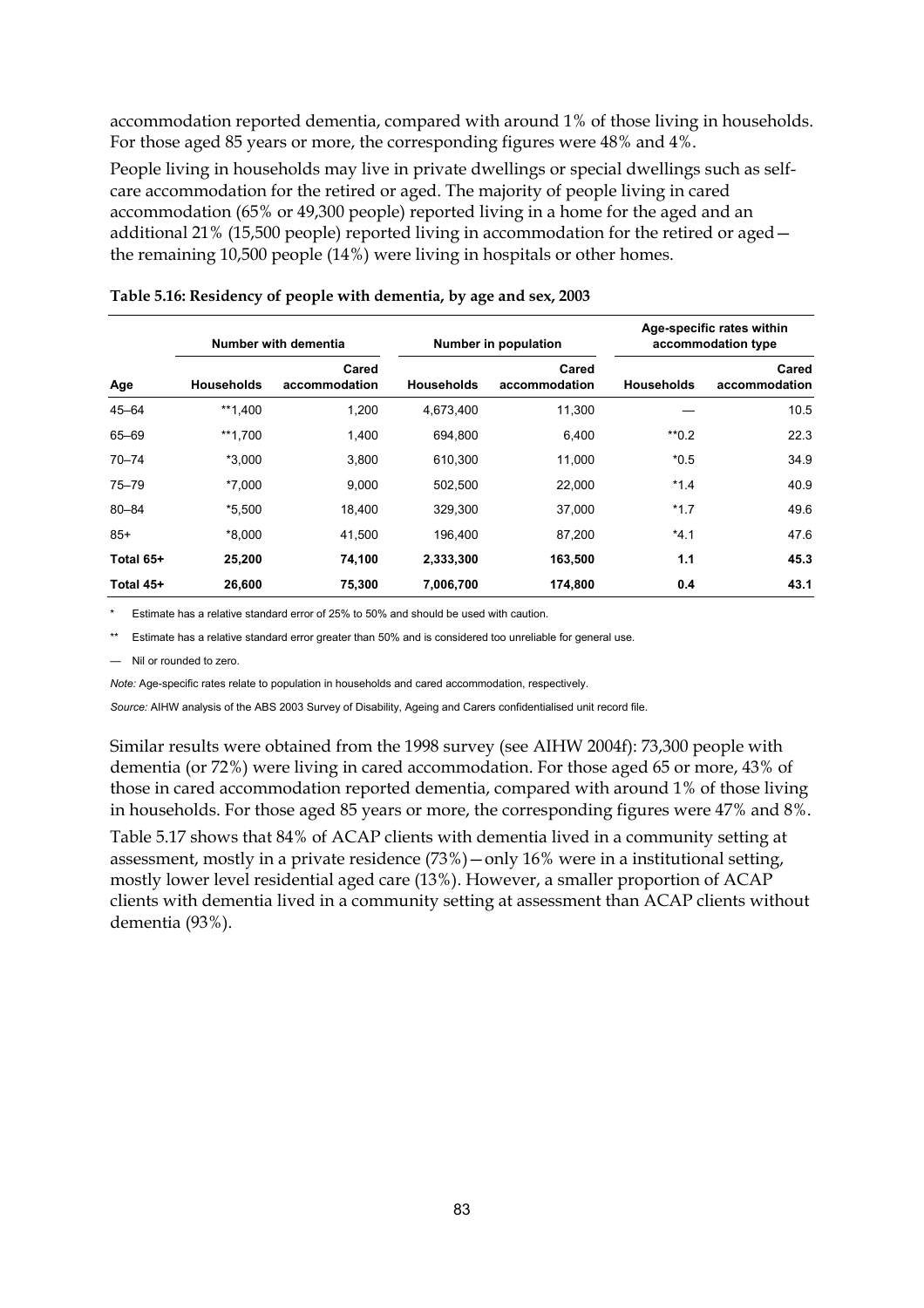|                                                 | With dementia |          | Without dementia |           |
|-------------------------------------------------|---------------|----------|------------------|-----------|
| Usual accommodation setting                     | <b>Number</b> | Per cent | <b>Number</b>    | Per cent  |
| <b>Community setting</b>                        |               |          |                  |           |
| Private residence <sup>(a)</sup>                | 18,666        | 72.8     | 58,230           | 81.2      |
| Independent living within a retirement village  | 1,501         | 5.9      | 5,126            | 7.1       |
| Supported community accommodation               | 504           | 2.0      | 888              | 1.2       |
| Other $(b)$                                     | 924           | 3.6      | 2,750            | 3.8       |
| Total community setting                         | 21,595        | 84.3     | 66,994           | 93.4      |
| <b>Institutional setting</b>                    |               |          |                  |           |
| Residential aged care service - low level care  | 3,352         | 13.1     | 3,707            | 5.2       |
| Residential aged care service - high level care | 481           | 1.9      | 656              | 0.9       |
| Hospital                                        | 89            | 0.3      | 159              | 0.2       |
| Other institutional care                        | 106           | 0.4      | 203              | 0.3       |
| Total institutional setting                     | 4,028         | 15.7     | 4,725            | 6.6       |
| <b>Total</b>                                    | 25,623        | 100.0    | 71,719           | 100.0     |
| Not stated/inadequately described               | 535           | $\sim$   | 10,761           | $\cdot$ . |

#### **Table 5.17: Usual accommodation setting at the time of ACAP assessment, by dementia status of ACAP client, July 2004 to March 2005**

(a) Includes owned/purchasing, private rentals and public rentals or community housing.

(b) Includes all other types of settings, as well as boarding house/rooming house/private hotel, short-term crisis, emergency or transitional accommodation and public place/temporary shelter.

*Source:* AIHW analysis of the ACAP MDS v2.

The majority of CACP clients lived in a private residence, mostly a residence that was owned or being purchased, regardless of dementia status (Table 5.18).

|                                                               | With dementia |          | <b>Without dementia</b> |          |
|---------------------------------------------------------------|---------------|----------|-------------------------|----------|
| <b>Accommodation type</b>                                     | <b>Number</b> | Per cent | <b>Number</b>           | Per cent |
| Private                                                       | 4,122         | 90.2     | 18,100                  | 89.3     |
| Owned/purchasing                                              | 3,176         | 69.5     | 12,361                  | 61.0     |
| Private rental                                                | 253           | 5.5      | 1,421                   | 7.0      |
| Public rental or community housing                            | 513           | 11.2     | 3,711                   | 18.3     |
| Not specified                                                 | 180           | 3.9      | 607                     | 3.0      |
| Independent living within a retirement village                | 352           | 7.7      | 1,730                   | 8.5      |
| Boarding house/ rooming house/ private hotel                  | 28            | 0.6      | 161                     | 0.8      |
| Short-term crisis, emergency or transitional<br>accommodation | 4             | 0.1      | 15                      | 0.1      |
| Public place/temporary shelter                                | 1             |          | 35                      | 0.2      |
| Other                                                         | 62            | 1.4      | 237                     | 1.2      |
| Total                                                         | 4,569         | 100      | 20,278                  | 100      |

— Nil or rounded to zero.

*Note:* The table excludes 196 clients where dementia status was not reported.

*Source:* AIHW analysis of CACP 2002 census.

*Not stated/inadequately described 77 . . 319 . .*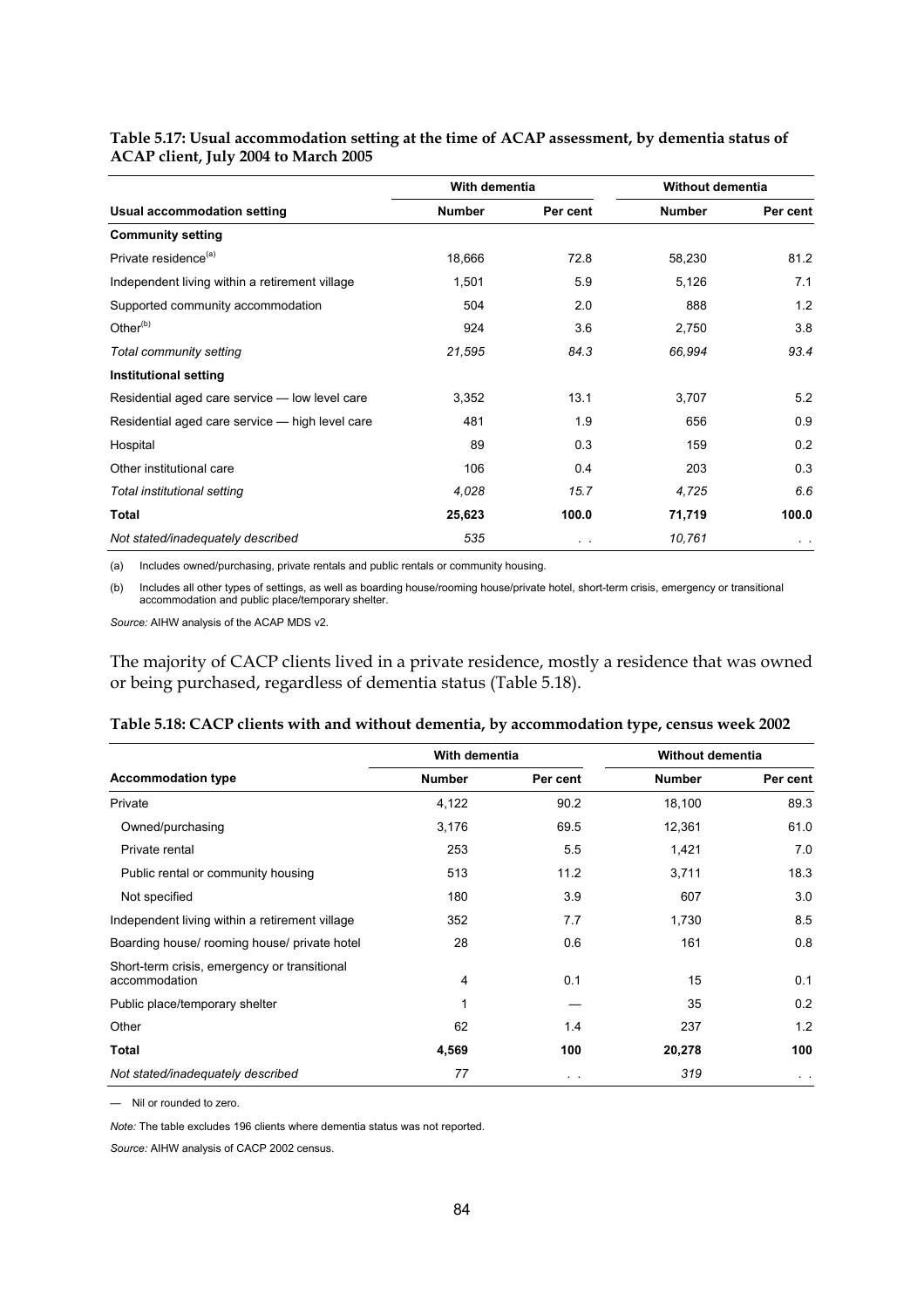A higher proportion of EACH clients with dementia (88%) lived in their own private residence than clients without dementia (78%) (Table 5.19).

|                                                | With dementia |          | <b>Without dementia</b> |          |
|------------------------------------------------|---------------|----------|-------------------------|----------|
| <b>Accommodation type</b>                      | <b>Number</b> | Per cent | <b>Number</b>           | Per cent |
| Private                                        |               |          |                         |          |
| Owned/purchasing                               | 79            | 87.8     | 149                     | 78.4     |
| Private rental                                 | 4             | 4.4      | 14                      | 7.4      |
| Public rental or community housing             | 6             | 6.7      | 14                      | 7.4      |
| Independent living within a retirement village |               | 1.1      | 11                      | 5.8      |
| Supported community accommodation              | 0             |          | 1                       | 0.5      |
| Other                                          | 0             |          |                         | 0.5      |
| <b>Total</b>                                   | 90            | 100.0    | 190                     | 100.0    |

| Table 5.19: EACH clients with and without dementia, by accommodation type, census week |  |
|----------------------------------------------------------------------------------------|--|
| <b>May 2002</b>                                                                        |  |

— Nil or rounded to zero.

*Source:* AIHW analysis of EACH 2002 census.

### **Living arrangements**

According to the 2003 SDAC, over three-quarters of people with dementia living in private dwellings lived with others rather than living alone (76% or 17,900 people). Similarly, in 2004–05 the majority of ACAP clients with dementia living in the community at assessment were living with family (60%), although a significant proportion (36%) were living alone (Table 5.20). A smaller proportion of ACAP clients with dementia were living alone than ACAP clients without dementia—for ACAP clients without dementia, similar proportions were living with family (49%) and living alone (49%).

| Table 5.20: Living arrangements, by dementia status of ACAP client, July 2004 to March 2005 |  |
|---------------------------------------------------------------------------------------------|--|
|                                                                                             |  |

|                                   | With dementia |          | Without dementia |                 |
|-----------------------------------|---------------|----------|------------------|-----------------|
| Living arrangements               | <b>Number</b> | Per cent | <b>Number</b>    | Per cent        |
| Lives alone                       | 7,689         | 36.1     | 31,299           | 47.8            |
| Lives with family                 | 12,851        | 60.3     | 32,160           | 49.1            |
| Lives with others                 | 774           | 3.6      | 2,039            | 3.1             |
| Total                             | 21,314        | 100.0    | 65,498           | 100.0           |
| Not stated/inadequately described | 918           | $\sim$   | 11,915           | $\alpha = 0.01$ |
| Not applicable <sup>(a)</sup>     | 5,067         | $\sim$   | 3.926            | $\sim$ $\sim$   |

(a) Recorded for people who were permanent residents of residential aged care services, multipurpose services or centres, Indigenous flexible pilots, hospital or other institutional settings at the time of assessment.

*Notes* 

1. If the persons' household included both family and non-family members, the person was recorded as living with family. *Living with family* includes de facto and same sex relationships.

2. Where there was difficulty on deciding the living arrangement of a person living in accommodation settings such as boarding houses, group homes or retirement villages, the person was regarded as living alone, unless they were sharing their own private space/room within the premises with a significant other such as a partner, sibling or close friend.

3. If a person was living in a granny flat, they were coded as living alone if the granny flat was a separate dwelling and they did not share their flat with another person.

*Source:* AIHW analysis of the ACAP MDS v2.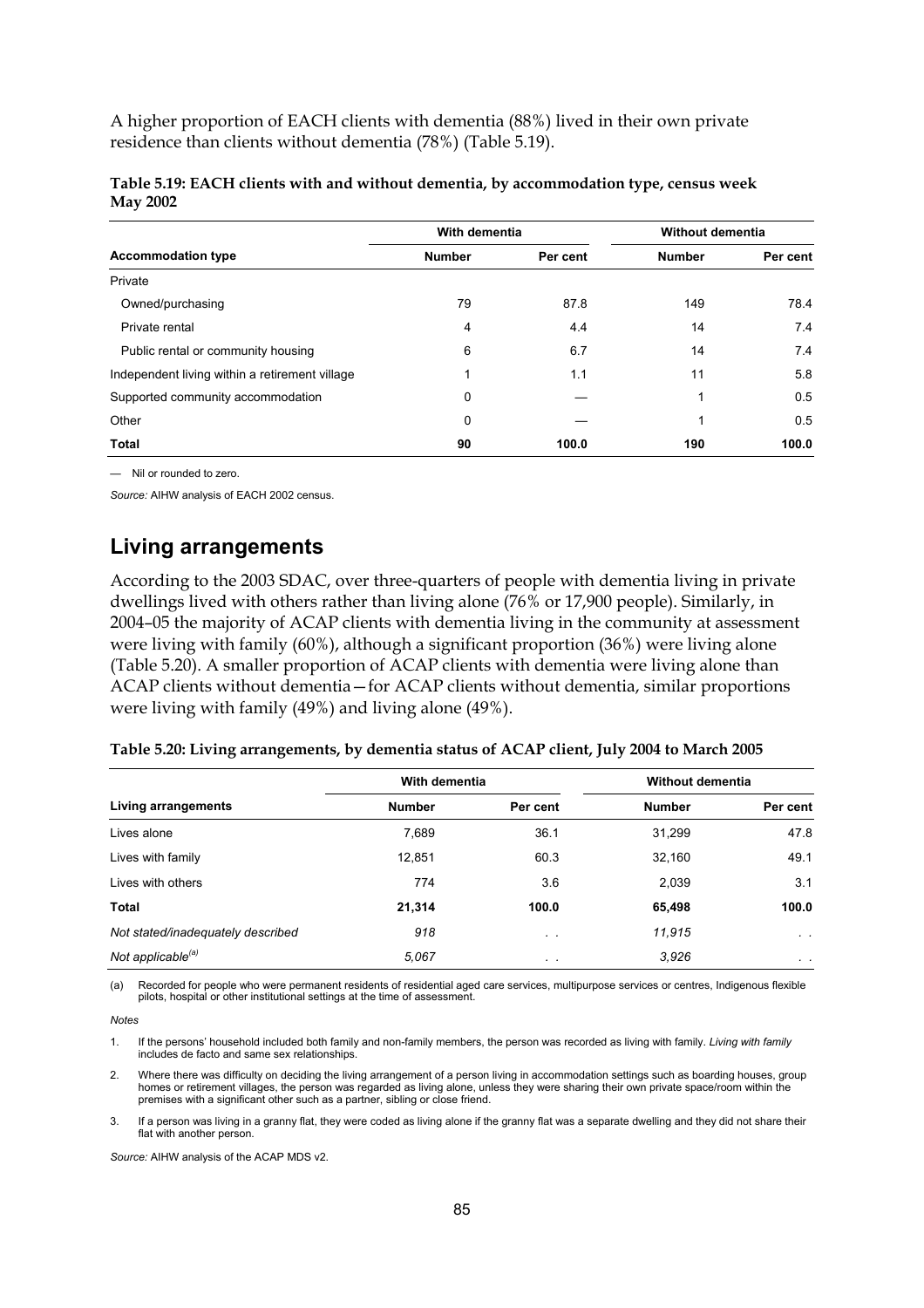In census week 2002, the majority of CACP clients with dementia were living alone (56%), although a significant number were living with family (42%). A smaller proportion of CACP clients with dementia were living alone than CACP clients without dementia—for CACP clients without dementia, 63% were living alone and over a third (35%) were living with family. A small number of CACP clients lived with others (Table 5.21).

|                                   | With dementia |                 | Without dementia |                |
|-----------------------------------|---------------|-----------------|------------------|----------------|
| Living arrangements               | <b>Number</b> | Per cent        | <b>Number</b>    | Per cent       |
| Lives alone                       | 2,599         | 56.2            | 12,839           | 62.6           |
| Lives with family                 | 1.941         | 42.0            | 7.219            | 35.2           |
| Lives with others                 | 86            | 1.9             | 466              | 2.3            |
| Total                             | 4,626         | 100.0           | 20,524           | 100.0          |
| Not stated/inadequately described | 20            | $\cdot$ $\cdot$ | 73               | $\sim$ $ \sim$ |

| Table 5.21: CACP clients with and without dementia, by living arrangements, census week 2002 |  |  |  |  |  |  |  |
|----------------------------------------------------------------------------------------------|--|--|--|--|--|--|--|
|----------------------------------------------------------------------------------------------|--|--|--|--|--|--|--|

*Note:* The table excludes 196 clients where dementia status was not reported.

*Source:* AIHW analysis of CACP 2002 census.

The majority of EACH clients with dementia were living with family (88%) with the remaining 12% living alone (Table 5.22). A smaller proportion of EACH clients with dementia were living alone than EACH clients without dementia—for EACH clients without dementia, 72% were living with family, one-quarter (26%) were living alone and 2.6% were living with others. Although the majority of EACH clients lived with family, the overwhelming majority (96%) of those without a carer lived alone, regardless of dementia status.

### **Table 5.22: EACH clients with and without dementia, by living arrangements, census week May 2002**

|                     | With dementia |          |               | Without dementia |
|---------------------|---------------|----------|---------------|------------------|
| Living arrangements | <b>Number</b> | Per cent | <b>Number</b> | Per cent         |
| Lives alone         | 11            | 12.2     | 49            | 25.8             |
| Lives with family   | 79            | 87.8     | 136           | 71.6             |
| Lives with others   | 0             |          | 5             | 2.6              |
| Total               | 90            | 100.0    | 190           | 100.0            |

— Nil or rounded to zero.

*Source:* AIHW analysis of EACH 2002 census.

## **5.4 Nature of the dementia syndrome**

### **Type of dementia**

The ACAP MDS v2 records a main health condition and allows up to a further nine health conditions to be recorded by the ACAT at the end of the comprehensive assessment process. Recorded health conditions reflect those that are related to the person's assessed need for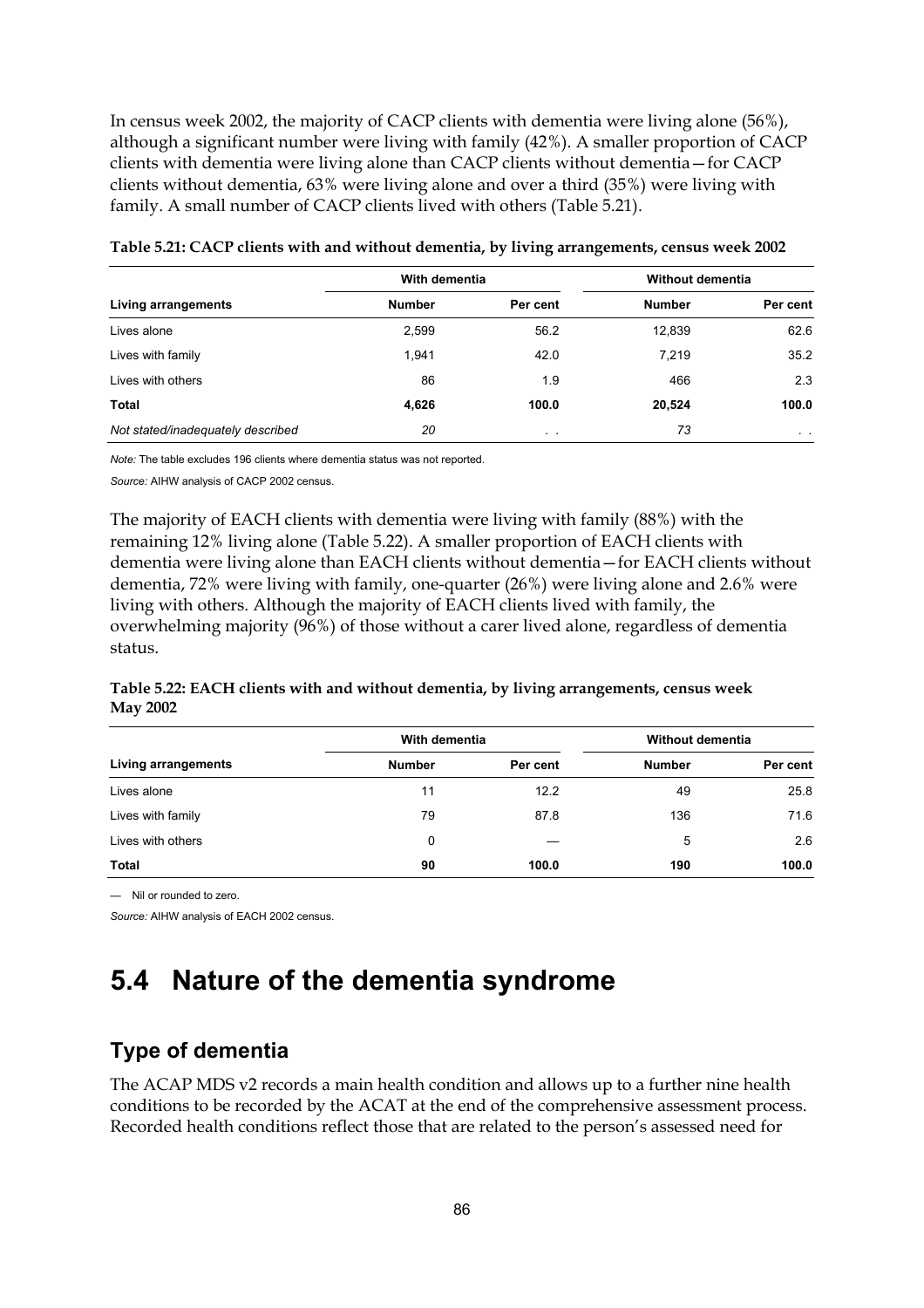assistance with activities of daily living and social participation. The main condition is the diagnosis with the most impact on the person's need for assistance.

In the nine months between July 2004 and March 2005 26,158 ACAP clients reported 26,444 diagnoses of dementia. Around 69% of these clients listed dementia as their main condition. Alzheimer's dementias were the most common diagnoses, making up over half of the dementias recorded (Table 5.23).

| Type of dementia           | <b>Main condition</b> | Main or other<br>condition | Per cent with dementia<br>as main condition |
|----------------------------|-----------------------|----------------------------|---------------------------------------------|
| Alzheimer's dementia       | 10.944                | 14.193                     | 77.1                                        |
| Vascular dementia          | 2,171                 | 3,610                      | 60.1                                        |
| Dementia in other diseases | 639                   | 1.116                      | 57.3                                        |
| Other dementia             | 4.454                 | 7,525                      | 59.2                                        |
| Total                      | 18,208                | 26,444                     | 68.9                                        |

| Table 5.23: Type of dementia, ACAP client with dementia, July 2004 to March 2005 |  |
|----------------------------------------------------------------------------------|--|
|----------------------------------------------------------------------------------|--|

*Notes* 

1. Alzheimer's dementia includes Dementia in Alzheimer's disease, Dementia in Alzheimer's disease with early onset, Dementia in Alzheimer's disease with late onset, Dementia in Alzheimer's disease, atypical or mixed type and Dementia in Alzheimer's disease, unspecified.

2. Vascular dementia includes Vascular dementia, Vascular dementia of acute onset, Multi-infarct dementia, Subcortical vascular dementia, Mixed cortical and subcortical vascular dementia, Other vascular dementia, and Vascular dementia—unspecified.

3. Dementia in other diseases includes Dementia in other disease classified elsewhere, Dementia in Pick's disease, Dementia in Creutzfeldt-Jakob disease, Dementia in Huntington's disease, Dementia in Parkinson's disease, Dementia in HIV disease and Dementia in other specified diseases classified elsewhere.

Other dementia includes Other dementia, Alcoholic dementia, Unspecified dementia (includes presenile and senile dementia), and Delirium superimposed on dementia.

*Source:* AIHW analysis of the ACAP MDS v2.

The majority (73%) of patients in the study conducted by Brodaty & Gresham (1989) had Alzheimer's disease, 20% had multi-infarct dementia and 7.3% had other forms of dementia.

In a study of carers of younger people with dementia, Luscombe et al. (1998) found that 48% had Alzheimer's disease, 24% had Huntington's disease and 28% had other types of dementia.

Of the subjects seen in the study by LoGiudice et al. (1999), 48% fulfilled ICD-10 criteria for Alzheimer's disease, 22% for vascular dementia, 2.2% for alcoholic dementia, 15% for cognitive impairment not meeting criteria for dementia, 11% combined dementia and 2.2% unspecified dementia.

However, Bruce & Paterson (2000) found that many carers were uncertain about the diagnosis of dementia and in some there was uncertainty about whether the diagnosis of Alzheimer's disease had actually been established. Furthermore, several carers were confused about the distinctions between Alzheimer's disease, dementia and age-related memory disturbance.

### **Duration**

A number of small Australian studies, whose primary focus is carers and care recipients with dementia, report data about the length of time someone has had dementia. The duration of dementia reported in these studies ranged from six months to 8 years.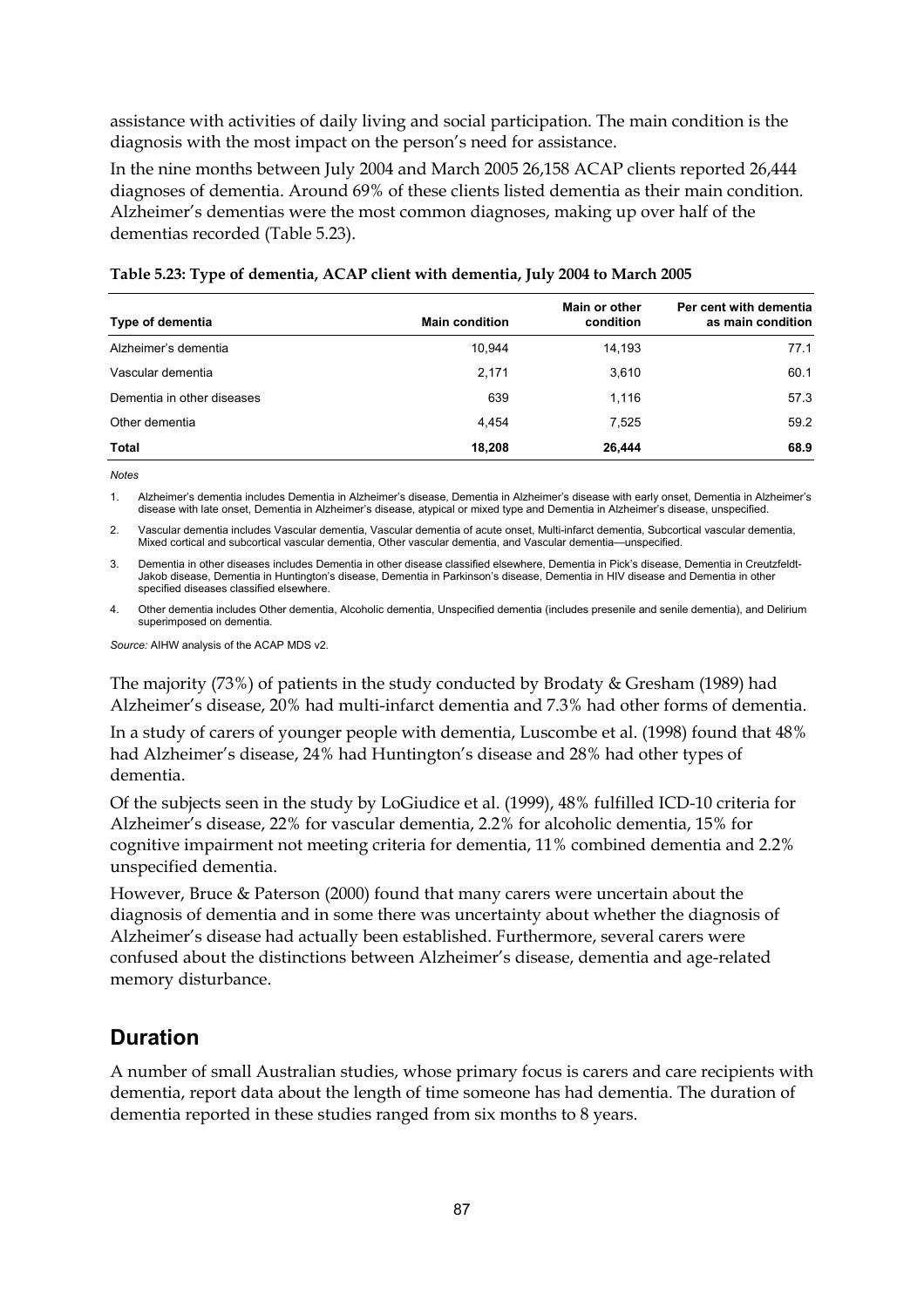| Study                               | <b>Duration of dementia</b>                                                                                                                                                                                                                                                                                                |
|-------------------------------------|----------------------------------------------------------------------------------------------------------------------------------------------------------------------------------------------------------------------------------------------------------------------------------------------------------------------------|
| Brodaty & Hadzi-<br>Pavlovic (1990) | Patients who were still alive at survey had been dementing for about four years (mean 48.2)<br>months, standard deviation 24.4, range 10–97)                                                                                                                                                                               |
|                                     | Carers had been members of the NSW Alzheimer's Disease and Related Disorders Society for an<br>average of 28.7 months (standard deviation 11.0, range 6–60)                                                                                                                                                                |
| Bindoff et al.<br>(1997)            | The duration of disability for those with a dementia-related disorder (5.23 years) was significantly<br>٠<br>less than that for either those with a physical disability (7.15 years) or an intellectual disability (7.68<br>years), as some developmental and physical impairments are present at birth or early childhood |
| Bruce et al. (2002)                 | Carers' estimates of the first time they consulted a general practitioner (GP) about the dementia<br>٠<br>ranged from six months to 6.5 years previously (average 1.8 years)                                                                                                                                               |
| Bruce et al. (2005)                 | The median duration of memory loss was 24 months (with a range of 17 to 48 months) and the<br>median duration of need for care was 18 months (with a range of 6 to 30 months), although eligible<br>carers were those who had been caring for the care recipient for at least 6 months                                     |

### **Behavioural and psychological symptoms of dementia**

Behavioural and psychological symptoms of dementia (BPSD) is an umbrella term for a heterogeneous group of non-cognitive symptoms that are almost ubiquitous in dementia, including psychosis, depression, agitation, aggression and disinhibition (Brodaty et al. 2003). BPSD may create problems for the individual, the community and health and care workers, and is associated with lowered functional abilities and poorer prognosis, an increased burden on caregivers and nursing-home staff, higher costs of care and earlier institutionalisation. It is not known whether changes in behaviour result from disease-related neurochemical imbalance, from psychological reactions to the cognitive deficits associated with the dementing process or from concomitant physical or psychiatric illness (Baumgarten et al. 1990). Some studies suggest that there is an association between premorbid personality and BPSD (see Low et al. 2002). Quantification of behavioural disturbance is important in determining disease severity and prognosis and has a significant impact on carer stress.

Two issues associated with BPSD include manifestation (e.g. nature, frequency of occurrence and duration of episodes of BPSD) and impact on carers, family, friends or other people. Frequency and duration of challenging behaviour are important indicators of its impact. For example, some types of behaviour may feel disruptive because they occur often (e.g. hiding things, throwing things) and other behaviours may be best defined by how long they last when they do occur, as well as how often they occur (e.g. yelling, screaming or pacing).

Carers, family, friends or other people will vary in terms of the extent to which behaviours are experienced as disrupting or challenging. Challenging behaviour may be described as 'any behaviour associated with the dementing illness which causes distress or danger to the person with dementia and/or others' (Bird 2003). The impact of this behaviour on those around them cannot be simply explained by differences in frequency or the apparently less disruptive behaviour of pacing compared with screaming. The impact of challenging behaviours on the carer is also affected by personal factors, the extent to which modifications to the physical environment have facilitated the management of the behaviour, the development of effective strategies for managing the behaviour, and the nature and type of support available for the carer. For example, wandering at home into a garden without a secure fence is more likely to cause concern that wandering in a secure facility, and training and support may increase a carer's capacity to manage some behaviours more effectively, thereby reducing their disruptive effect.

BPSD has implications for management. The goals of managing challenging behaviour are to reduce the disruptive effects of the behaviour and/or to ameliorate distress or danger (Bird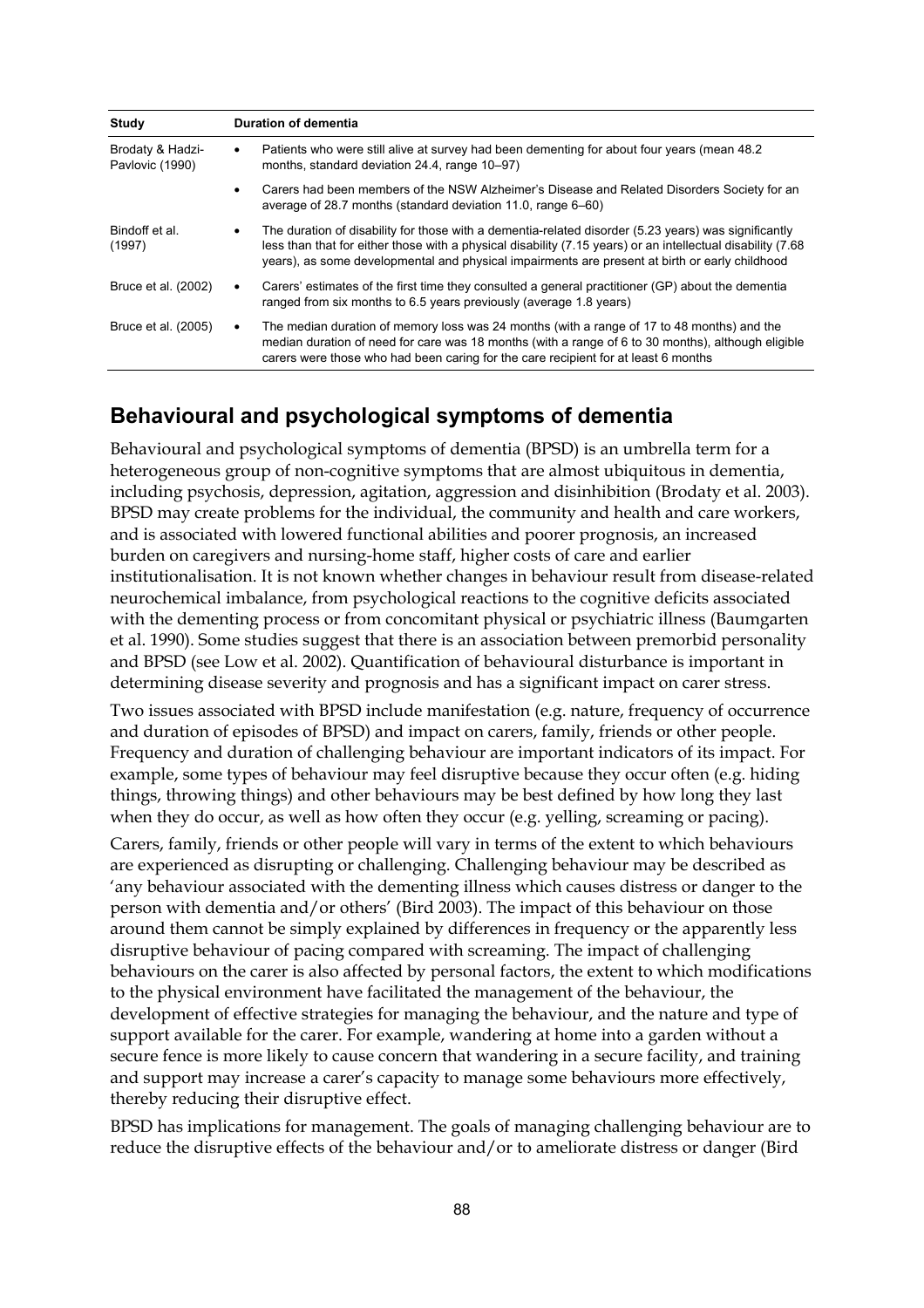et al. 2002). Management strategies include psychosocial approaches, pharmacotherapy and working with carers or nursing staff. Brodaty et al. (2003) proposed a seven-tiered model for the management of behavioural and psychological symptoms of dementia, which indicated that increasing severity of BPSD requires treatment and management in specialised health and care settings (Figure 5.1).



Published Australian studies have examined the range of symptoms and their effects. According to these studies:

- 1. Multiple behavioural symptoms are common:
- LoGiudice et al. (1999) found that care recipients with dementia had on average 10.5 problem behaviours on the 20-item Clifton Assessment Procedures for the Elderly-Behaviour Rating Scale (CAPE-BRS).
- Brodaty & Hadzi-Pavlovic (1990) found that multiple behavioural symptoms are the rule, especially dependency and demand behaviours; all patients with dementia who were alive at completion of their study exhibited BPSD. Mean scores for patients living at home on the *Problem Behaviour Check List* and subscales are shown in Table 5.24.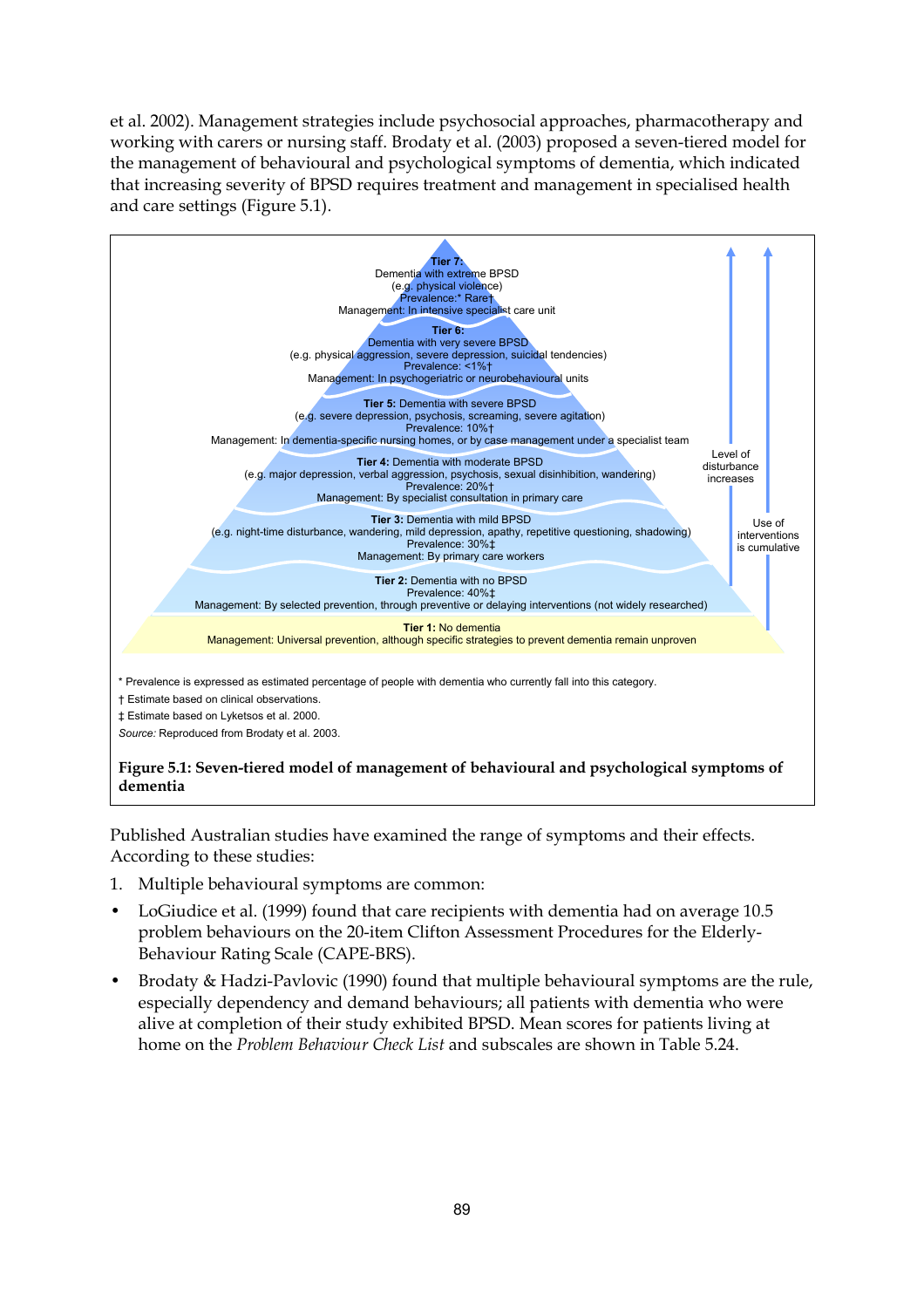|                                           | <b>Mean score</b> | <b>Standard deviation</b> | Median / possible maximum score |
|-------------------------------------------|-------------------|---------------------------|---------------------------------|
| Problem Behaviour Check List ( $n = 47$ ) | 16.2              | 6.8                       | Median = $14$                   |
| Subscales ( $n = 50-53$ )                 |                   |                           |                                 |
| Dependency                                | 6.3               | 3.3                       | 6/12                            |
| Demand                                    | 4.2               | 2.5                       | 3/10                            |
| Disturbance                               | 2.0               | 1.9                       | 1/8                             |
| Disability                                | 2.6               | 2.6                       | 2/8                             |
| Wandering                                 | 1.1               | 1.2                       | 0/4                             |

#### **Table 5.24: Scores on the total Problem Behaviour Check List and subscales**

*Source:* Reproduced from Brodaty & Hadzi-Pavlovic 1990.

- 2. Aggression has been commonly reported in some studies:
- In a study of female primary caregivers, Cahill & Shapiro (1993) found that aggression against caregivers was reported in 89% of cases. Verbal aggression was most prevalent (82%), but more than half (58%) of carers claimed they had been victims of physical aggression including threatening gestures, hitting, kicking, shoving and being struck by flying objects, and 5% experienced sexual aggression. Serious violence was experienced by 26% of carers in the sample.
- Schofield et al. (1998b) found differences in the reports of three groups of carers, depending on whether they were caring for a person with dementia or not. Carers of people with a physical impairment reported fewer instances of aggressive behaviour on the part of the care recipient than carers of people with dementia or undiagnosed memory loss. Carers of people with a physical impairment and no cognitive impairment also reported fewer depressive problems among their care recipients than carers of people with dementia or undiagnosed memory loss.
- 3. A significant proportion of care recipients experience moderate to severe behavioural symptoms:
- The vast majority of care recipients with dementia or memory loss in a study by Brodaty et al. (2005) displayed behavioural problems: 17% displayed no behavioural symptoms; 35% displayed mild symptoms; 41% displayed moderate symptoms; and 6.4% displayed severe behavioural disturbances, such as severe aggression.
- An evaluation of the Aged Care Innovative Pool Dementia Pilot found that over 64% of care recipients referred for dementia-specific pilot services experienced severe BPSD at time of referral and almost three-quarters experienced at least moderate BPSD (AIHW: Hales et al. 2006).
- 4. Carer stress:

For each BPSD surveyed, the evaluation of the Aged Care Innovative Pool Dementia Pilot found that at least 50% of family carers reported a level of distress associated with the symptom. Carers experienced distress from symptoms of a non-aggressive nature as well as from verbal and physical aggression: over 60% of carers with a care recipient who exhibited memory loss, emotional or psychological symptoms, or wandering or intrusive behaviour reported moderate to extreme distress in relation to these symptoms. These results provide strong evidence of an association between BPSD characteristics of care recipients with dementia and psychological symptoms in carers. The study also found a statistically significant association between carer strain and carer psychological symptoms; given the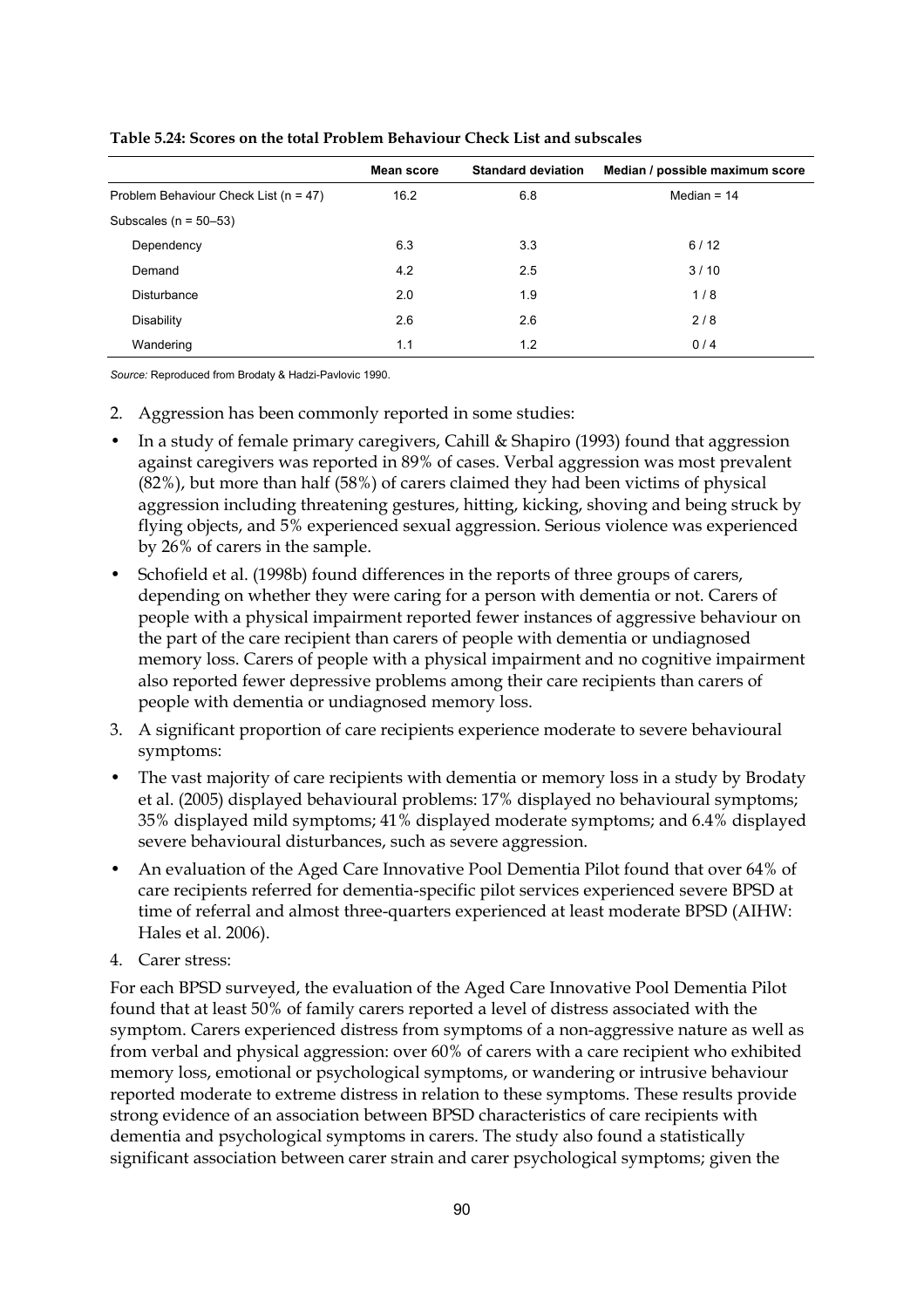widely reported association between carer burden and higher rates of institutionalisation of people with dementia, the Pilot data suggest a relationship between the BPSD characteristics and risk of residential placement. Further, some service providers in the Pilot reported that mainstream community care providers are sometimes unwilling to accept people with dementia who exhibit moderate to severe behavioural symptoms, due to difficulties that can arise in providing care such as resisting assistance and occupational health and safety concerns for staff.

## **5.5 Disability, health and need for assistance**

The impact of a health condition on the population depends on the combination of the prevalence of the health condition and the severity of disability among those with the condition. Dementia does not feature among the most common conditions in the older population, being reported by 4% of people aged 65 and older and by 17% of those with a severe or profound core activity limitation in the 2003 SDAC (Table 5.25). However, dementia is among the health conditions associated with the most severe levels of disability.

For a number of selected health conditions, Table 5.25 measures severity of disability in the older population in terms of:

- the proportion of people with a health condition for whom that condition is their main disabling condition
- the proportion of people with each health condition reporting a severe or profound core activity limitation
- the mean number of conditions reported by people with each health condition.

The selected conditions are examined in people aged 65 years or older in order to account for the increase in the number of comorbid conditions associated with older age. For people aged 65 years or older:

- Those with dementia or Parkinson's disease were much more likely to report that these health conditions were their main disabling conditions than people with other health conditions. Over two-thirds of people with dementia reported that dementia was their main disabling condition (68% or 67,300 people), followed closely by people with Parkinson's disease (66%). The next group of health conditions which people reported as a main disabling condition were arthritis (48%), leg, knee, foot or hip damage from injury or accident (46%), back problems (45%) and cancer (42%).
- Dementia is prominent as the health condition most likely to be associated with a severe or profound core activity limitation—98% of those with dementia (97,300 people) reported a severe or profound core activity limitation. This estimate must be treated with some caution due to the difficulties of identifying people with mild and moderate dementia in population surveys which have been discussed earlier in this report. Other highly disabling conditions identified through the SDAC were problems with speech (87% have a severe or profound core activity limitation) and Parkinson's disease (77%).
- People with dementia reported the third highest mean number of health conditions (5.3 conditions), after those with depression (5.5 conditions) and those with phobic and anxiety disorders (5.3 conditions). Multiple conditions were also associated with nervous tension/stress and head injury/acquired brain damage (5.1 conditions) and leg, knee, foot or hip damage from injury or accident and stroke (4.9 conditions).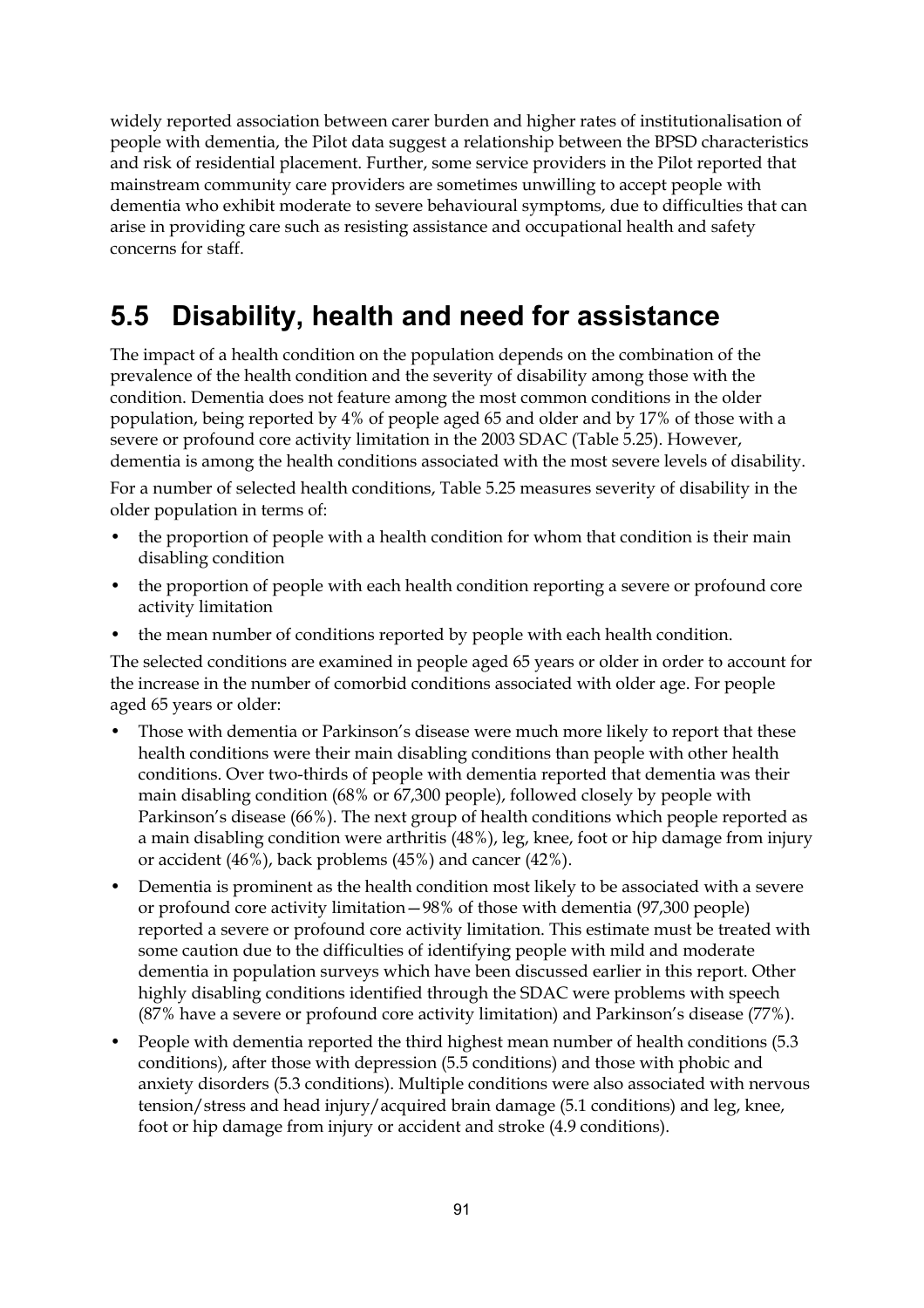|                                                  |           |                            | With health condition                                        |                                                         |                                        |                            | With health condition & profound or severe core<br>activity limitation |                                                     |
|--------------------------------------------------|-----------|----------------------------|--------------------------------------------------------------|---------------------------------------------------------|----------------------------------------|----------------------------|------------------------------------------------------------------------|-----------------------------------------------------|
| <b>Health condition</b>                          | Number    | people<br>% of<br>aged 65+ | health condition is<br>Number for whom<br>the main condition | condition is the<br>main condition<br>% for whom health | Mean number<br>of health<br>conditions | Number                     | condition<br>% of those with<br>the health                             | % of people with a<br>profound/severe<br>limitation |
| Hypertension                                     | 927,500   | 37.1                       | 242,100                                                      | 26.1                                                    | 3.72                                   | 210,300                    | 22.7                                                                   | 37.5                                                |
| Arthritis                                        | 893,400   | 35.8                       | 428,100                                                      | 47.9                                                    | 4.01                                   | 280,500                    | 31.4                                                                   | 50.0                                                |
| Total hearing disorders <sup>(a)</sup>           | 733,100   | 29.4                       |                                                              | Į.                                                      | :                                      | 242,600                    | 33.1                                                                   | 43.3                                                |
| Heart diseases                                   | 448,800   | 18.0                       | 143,900                                                      | 32.1                                                    | 4.60                                   | 167,000                    | 37.2                                                                   | 29.8                                                |
| Back problems                                    | 408,900   | 16.4                       | 183,700                                                      | 44.9                                                    | 4.43                                   | 112,000                    | 27.4                                                                   | 20.0                                                |
| <b>Diabetes</b>                                  | 304,000   | 12.2                       | 110,700                                                      | 36.4                                                    | 4.09                                   | 100,300                    | 33.0                                                                   | 0.11                                                |
| High cholesterol                                 | 291,400   | 11.7                       | 28,100                                                       | 0.7                                                     | 4.12                                   | 47,500                     | 16.3                                                                   | 8.5                                                 |
| Stroke                                           | 252,800   | 10.1                       | 61,800                                                       | 24.5                                                    | 4.87                                   | 126,200                    | 49.9                                                                   | 22.5                                                |
| Osteoporosis                                     | 221,900   | 8.9                        | 67,400                                                       | 30.4                                                    | 4.37                                   | 85,100                     | 38.3                                                                   | 15.2                                                |
| Total vision disorders <sup>(a)</sup>            | 205,700   | $\frac{2}{8}$              | $\ddot{\phantom{a}}$                                         | $\frac{1}{2}$                                           | $\vdots$                               | 116,200                    | 56.5                                                                   | 20.7                                                |
| Asthma                                           | 176,500   |                            | 61,300                                                       | 34.8                                                    | 4.25                                   | 56,700                     | 32.2                                                                   | $\frac{1}{2}$                                       |
| Head injury/acquired brain damage                | 133,600   | 54                         | $*6,400$                                                     | $*4.8$                                                  | 5.09                                   | 45,400                     | 34.0                                                                   | $\frac{1}{8}$                                       |
| Nervous tension/stress                           | 106,300   | $4.\overline{3}$           | 23,900                                                       | 22.5                                                    | 5.14                                   | 39,700                     | 37.3                                                                   | $\frac{1}{2}$                                       |
| Dementia & Alzheimer's disease                   | 99,300    | 4.0                        | 67,300                                                       | 67.8                                                    | 5.26                                   | 97,300                     | 98.0                                                                   | 17.4                                                |
| Cancer                                           | 99,300    | $\frac{0}{4}$              | 41,400                                                       | 41.6                                                    | 4.17                                   | 37,600                     | 37.9                                                                   | 5 0                                                 |
| Depression                                       | 98,000    | 3.9                        | 21,400                                                       | 21.8                                                    | 5.51                                   | 58,400                     | 59.5                                                                   | 10.4                                                |
| Leg/knee/foot/hip damage from<br>injury/accident | 97,300    | 39                         | 44,600                                                       | 45.8                                                    | 4.94                                   | 49,200                     | 50.5                                                                   | $\frac{8}{6}$                                       |
| Problems with speech <sup>(a)</sup>              | 78,000    | $\overline{3}$ .           |                                                              | $\ddot{\phantom{0}}$                                    | İ,                                     | 67,800                     | 86.9                                                                   | 12.1                                                |
| Phobic & anxiety disorders                       | 45,500    | $\frac{8}{1}$              | 10,700                                                       | 23.5                                                    | 5.33                                   | 27,400                     | 60.3                                                                   | $\frac{9}{4}$                                       |
| Parkinson's disease                              | 26,500    | $\tilde{\cdot}$            | 17,600                                                       | 66.5                                                    | 3.93                                   | 20,800                     | 78.6                                                                   | 5.7                                                 |
| Any condition                                    | 2,164,800 | 86.7                       | ,                                                            |                                                         | 3.27                                   | 560,900                    | 25.9                                                                   | 100.0                                               |
| Total 65+                                        | 2,496,800 | 100.0                      | $\blacksquare$                                               | $\blacksquare$                                          | 2.84                                   | $(22.5\% \text{ of } 65+)$ | $\blacksquare$                                                         |                                                     |

Table 5.25: Severity of disability among older people with selected health conditions, 2003 **Table 5.25: Severity of disability among older people with selected health conditions, 2003** 

(a) The number of people with hearing disorders, vision disorders and problems with speech was calculated using information about these conditions as well as information about restrictions in these areas. (a) The number of people with hearing disorders, vision disorders and problems with speech was calculated using information as information about restrictions in these areas.

\* Estimate has a relative standard error of 25% to 50% and should be used with caution. \* Estimate has a relative standard error of 25% to 50% and should be used with caution.

*Note:* People may have more than one health condition so percentages do not sum to 100. Note: People may have more than one health condition so percentages do not sum to 100.

Source: AIHW analysis of ABS 2003 Survey of Disability, Ageing and Carers confidentialised unit record file. *Source:* AIHW analysis of ABS 2003 Survey of Disability, Ageing and Carers confidentialised unit record file.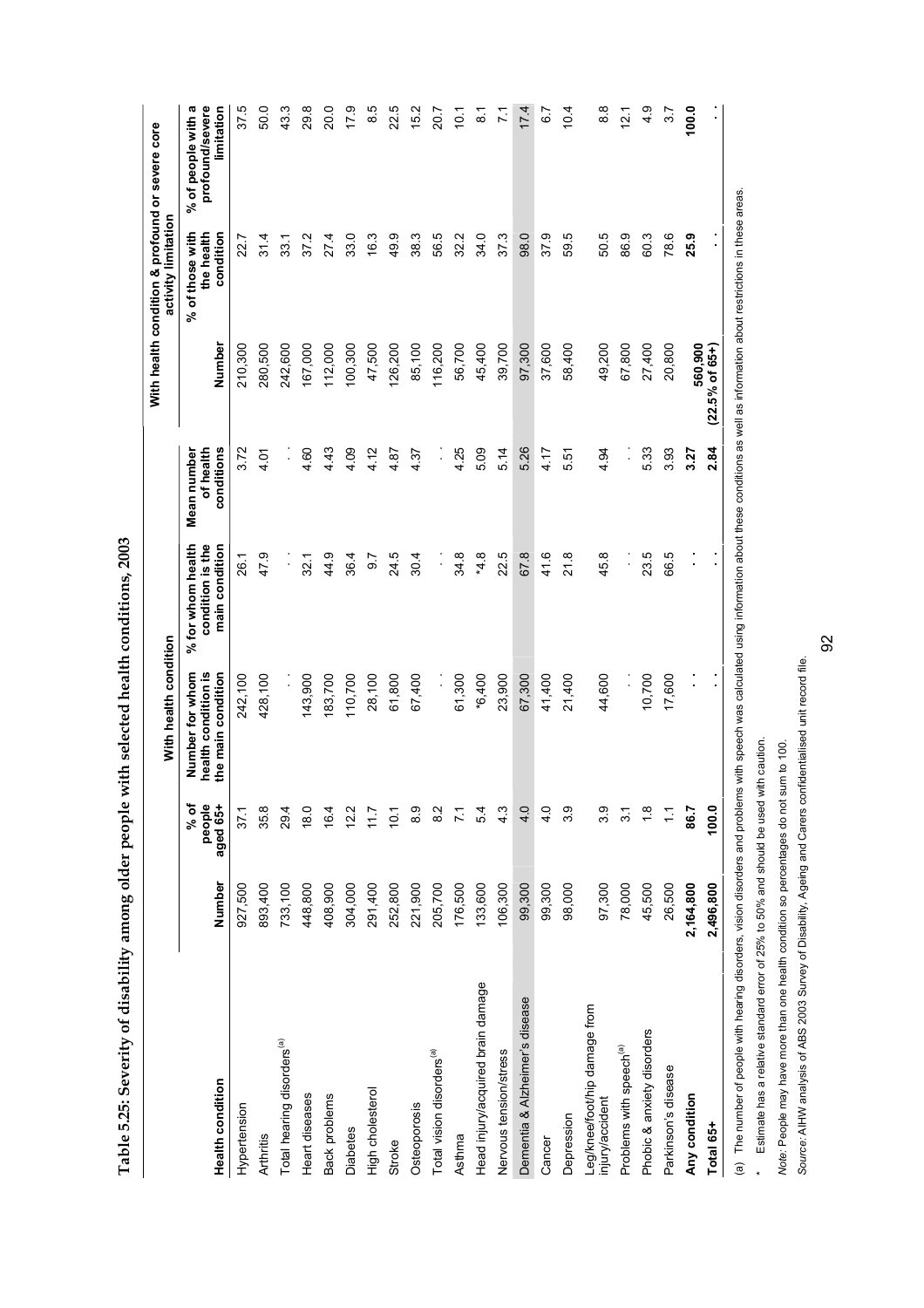### **Need for assistance**

The disabling impact of dementia means that people with severe or advanced dementia may require a variety of assistance, including help with activities of daily living (ADLs) related to basic self-care (e.g. bathing, dressing, toileting, getting in and out of bed, continence and feeding). Even those with mild or moderate dementia may require assistance with instrumental activities of daily living (IADLs) central to independent functioning in the community (such as light housework, laundry, meal preparation, grocery shopping, outside mobility, travel, money management, and telephoning). ADLs and IADLs are two basic measures of activity limitation—however, the ADL scale is considered to represent a more basic level of functioning than the IADL scale (AIHW: Wen & Fortune 1999).

The SDAC identifies a range of activities with which assistance is needed by those with a disability or who are frail aged. Certain activities are designated as core activities (self-care, communication and mobility) which are closely aligned with ADLs. Non-core activities include health care, paperwork, transport, housework, property maintenance, meal preparation and cognition or emotion and are similar to IADLs. According to the 2003 SDAC, 98% of people with dementia living in households (26,100 persons) and almost all people with dementia living in cared accommodation (75,200 persons) reported needing assistance with at least one activity (Table 5.26).

|                                                                    | <b>Households</b> |          | <b>Cared accommodation</b> |           |
|--------------------------------------------------------------------|-------------------|----------|----------------------------|-----------|
|                                                                    | <b>Number</b>     | Per cent | <b>Number</b>              | Per cent  |
| Personal activities <sup>(a)</sup>                                 |                   |          |                            |           |
| Self-care                                                          | 16,700            | 62.8     | 73,900                     | 98.1      |
| Mobility                                                           | 21,600            | 81.3     | 70,600                     | 93.8      |
| Communication                                                      | 11,900            | 44.7     | 62,800                     | 83.5      |
| Cognition or emotion                                               | 20,400            | 76.6     | 70,300                     | 93.4      |
| Health care                                                        | 21,900            | 82.2     | 74,700                     | 99.3      |
| Total needing assistance with personal activities <sup>(b)</sup>   | 25,800            | 96.9     | 74,900                     | 99.5      |
| <b>Other activities</b>                                            |                   |          |                            |           |
| Paperwork                                                          | 20,300            | 76.5     | $(a)$ 61,400               | (a)81.6   |
| Private transport <sup>(c)</sup>                                   | 22,800            | 85.8     | . .                        | $\sim$    |
| Housework <sup>(c)</sup>                                           | 20,700            | 77.7     | $\sim$                     | $\sim$    |
| Property maintenance <sup>(c)</sup>                                | 18,200            | 68.6     | $\ddot{\phantom{1}}$       | $\ddotsc$ |
| Meal preparation <sup>(c)</sup>                                    | 14,800            | 55.7     | $\ddot{\phantom{1}}$       | $\cdots$  |
| Total needing assistance with at least one activity <sup>(b)</sup> | 26,100            | 98.3     | 75,200                     | 99.8      |
| Assistance not needed                                              | **500             | $*1.7$   | **100                      | $*0.2$    |
| All persons                                                        | 26,600            | 100.0    | 75,300                     | 100.0     |

**Table 5.26: Need for assistance of people with dementia, by residency, 2003** 

(a) These activities were only asked of persons with a disability.

(b) Total may be less than the sum of the components as persons may need assistance with more than one activity.

(c) These activities were only asked of persons living in households.

\*\* Estimate has a relative standard error of greater than 50% and is considered too unreliable for general use.

*Source:* AIHW analysis of ABS 2003 Survey of Disability, Ageing and Carers confidentialised unit record file.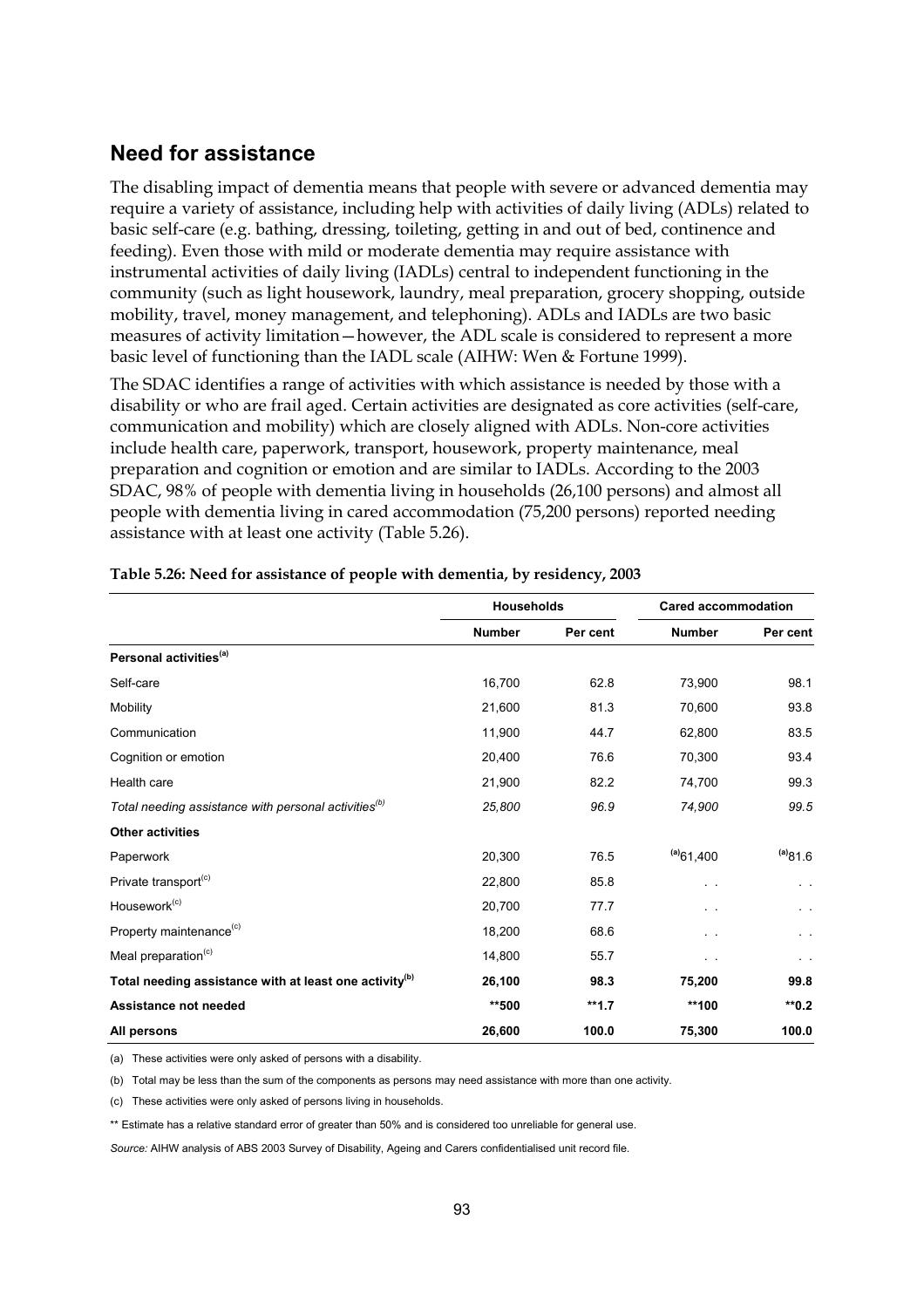Ninety-seven per cent of people with dementia living in households and almost all people with dementia living in cared accommodation needed assistance with **personal activities**. Health care was the most common personal activity with which people living in households needed assistance (82% needed assistance in this area). This was followed by need for assistance with mobility (81%), cognition or emotion (77%), and self-care (63%). At 42%, assistance with communication was required the least. However, this is still considerably higher than for people without dementia. Other common areas of need included transport (86%), housework (78%) and paperwork (77%).

In cared accommodation, health care was also the most common area of need by those living in households, with 99% needing assistance in this area; this was followed by need for assistance with self-care (98%), mobility (94%) and cognition or emotion (93%). At 84%, assistance with communication was required the least. A higher proportion of people with dementia living in cared accommodation needed assistance with every relevant activity than those living in households.

However, some people with dementia experienced difficulty with activities, but did not necessarily need assistance with these activities. Figure 5.2 shows that, for people with dementia living in households, this was particularly the case in the area of cognition or emotion. Around 92% of people with dementia had difficulty with cognitive or emotional tasks, but only 77% needed assistance with this activity. Data about difficulty with activities are not shown for people with dementia living in cared accommodation, as the vast majority needed assistance with each activity.



**Figure 5.2: Need for assistance and difficulty with activities, people with dementia in households, 2003** 

The proportion of people with dementia needing assistance with activities is significantly greater than the proportion of the total population of older people needing assistance with activities (see AIHW 2005b:156–7).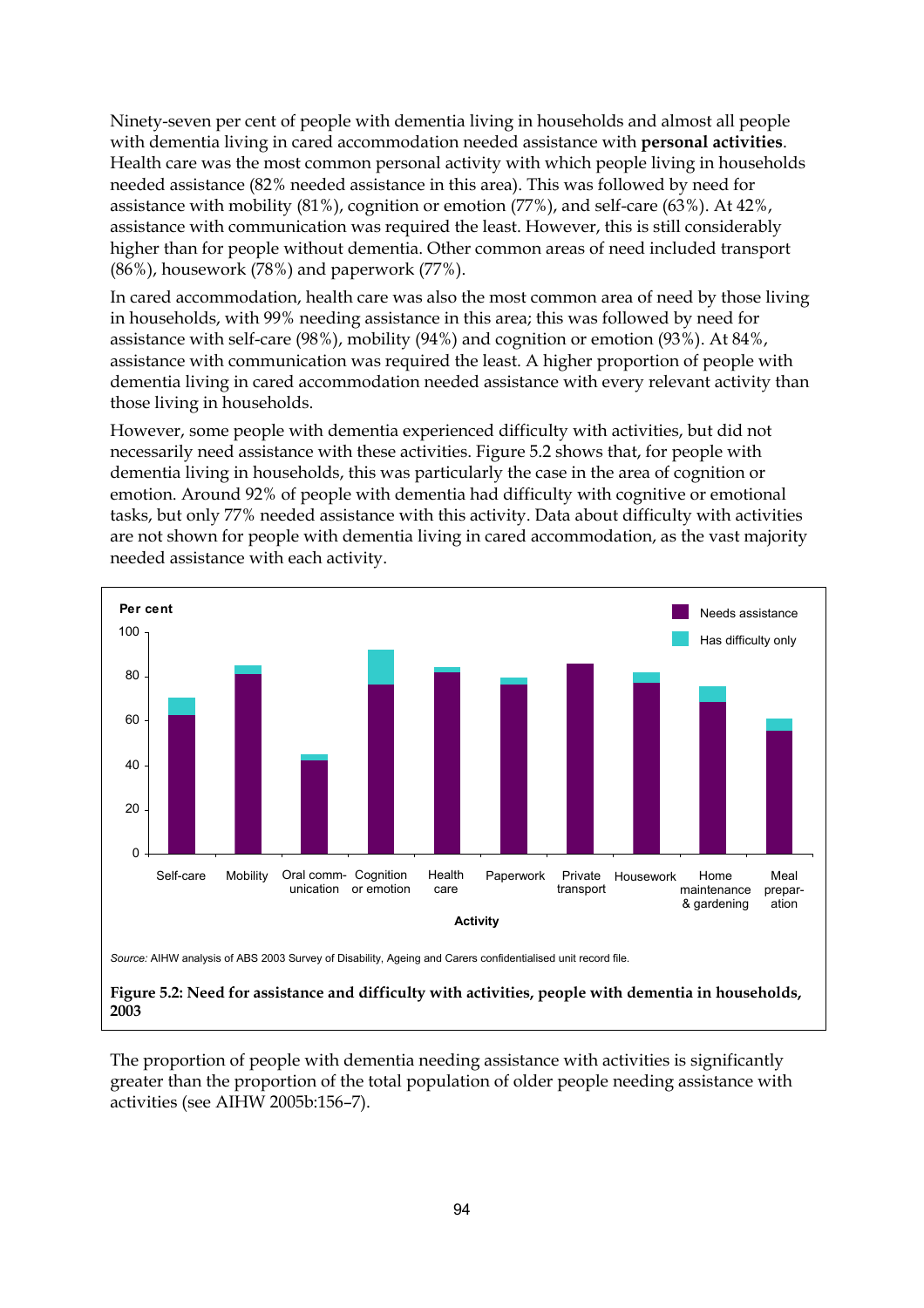ACAP clients with dementia experience more activity limitations per person than those without dementia. Areas of activity were recorded if the client needed the assistance or supervision of another person, from either formal agencies or informal carers, regardless of whether the assistance was available or not. These categories of assistance are designed to identify severe or profound core activity restriction. The person's need for assistance with activities was reported in relation to their usual accommodation setting. More than one activity can be recorded.

The main activity limitations were the similar for both ACAP clients with dementia and ACAP clients without dementia. For clients with dementia, these were domestic assistance, meals, transport, health care tasks and activities involved in social and community participation (Table 5.27).

|                                                         | With dementia |          | Without dementia |          |  |
|---------------------------------------------------------|---------------|----------|------------------|----------|--|
| <b>Activity limitations</b>                             | <b>Number</b> | Per cent | <b>Number</b>    | Per cent |  |
| Self-care                                               | 19,164        | 73.3     | 39,595           | 48.0     |  |
| Movement activities                                     | 8,022         | 30.7     | 18,781           | 22.8     |  |
| Moving around places at or away from home               | 14,977        | 57.3     | 34,134           | 41.4     |  |
| Communication                                           | 7,911         | 30.2     | 9,050            | 11.0     |  |
| Health care tasks                                       | 22,030        | 84.2     | 43,811           | 53.1     |  |
| Transport                                               | 22,488        | 86.0     | 54,274           | 65.8     |  |
| Activities involved in social & community participation | 20,726        | 79.2     | 44,269           | 53.7     |  |
| Domestic assistance                                     | 20,186        | 177.2    | 57,880           | 170.2    |  |
| Meals                                                   | 19,840        | 175.8    | 49,160           | 159.6    |  |
| Home maintenance                                        | 14,217        | 154.4    | 39,990           | 148.5    |  |
| Other                                                   | 1,449         | 5.5      | 3,884            | 4.7      |  |
| None                                                    | 346           | 1.3      | 3,031            | 3.7      |  |
| Unable to determine                                     | 294           | 1.1      | 7,143            | 8.7      |  |
| Not stated/inadequately described                       | 135           | 0.5      | 4,792            | 5.8      |  |
| Total                                                   | 26,158        | 100.0    | 82,480           | 100.0    |  |

#### **Table 5.27: Activity limitations, by dementia status of ACAP client, July 2004 to March 2005**

† *Domestic assistance*, *Meals* and *Home maintenance* do not apply to those whose usual accommodation setting was in a residential aged care service, hospital or other institutional care setting. For clients living in households, the percentage with limitations in these activities are 90.5%, 89.0% and 64.0% for clients with dementia and 83.3%, 70.8% and 57.5% for clients without dementia.

#### *Notes*

1. Total may be less than the sum of the components as clients may need assistance with more than one activity.

2. If a client independently used an aid (or equipment) to help them with a particular activity, or could independently use such an aid, they were not recorded as needing the help or supervision of another individual.

*Source:* AIHW analysis of the ACAP MDS v2.

Figure 5.3 shows that all limitations are more prevalent among ACAP clients with dementia than those without. The biggest differences in proportion of ACAP clients with activity limitation between those with and those without dementia occur with health care tasks, activities involved in social and community participation, self-care, transport and communication.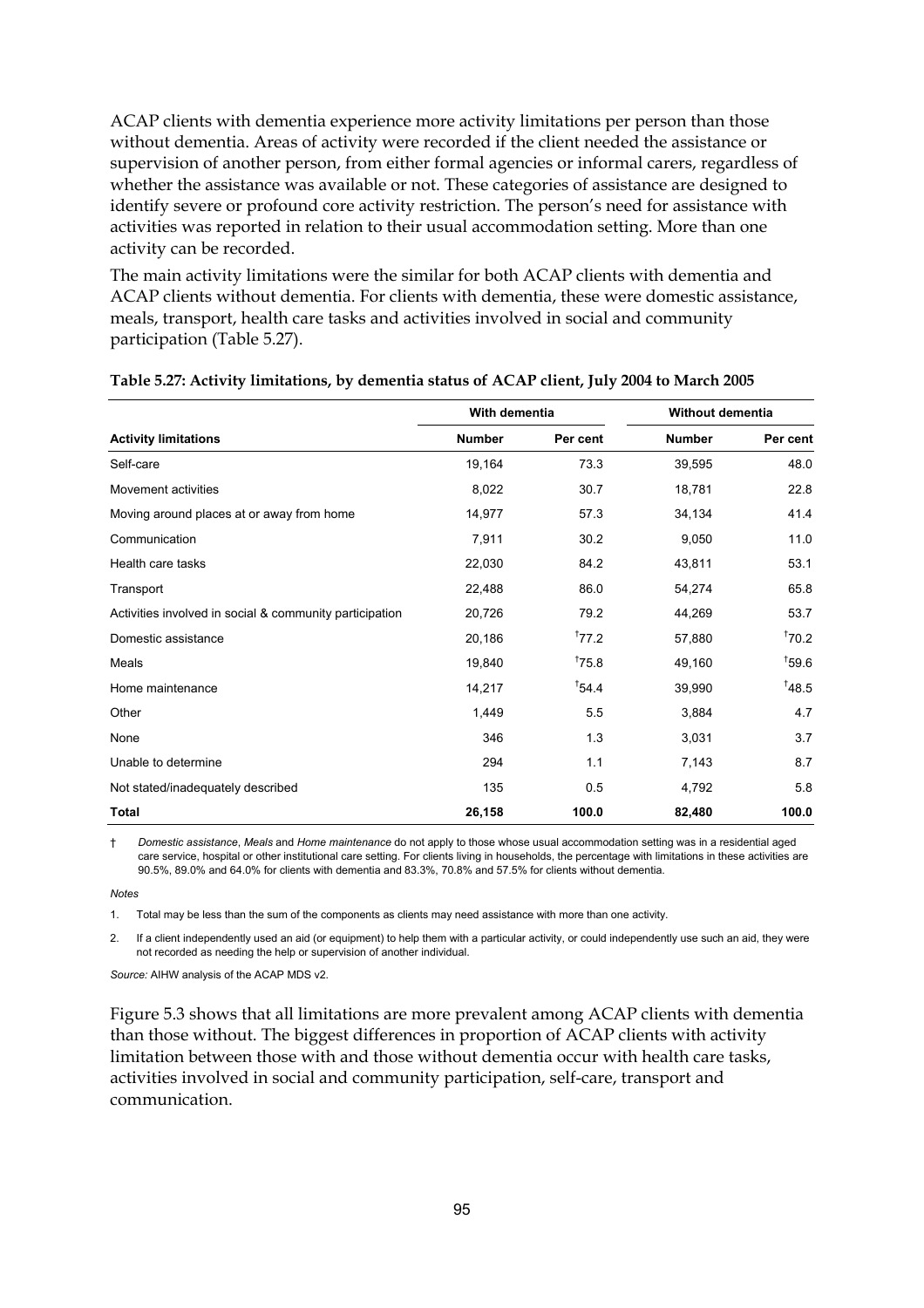

For CACP clients without dementia the proportion requiring self-care assistance was 59%; this is lower than the proportion of clients with dementia requiring such assistance (79%) (Table 5.28). The proportions of clients with and without dementia requiring assistance with mobility were similar—66% and 69%, respectively. Relatively few CACP clients required assistance with communication; however, more clients with dementia required this type of assistance compared with clients without dementia (36% versus 10%). A higher proportion of clients with carers tended to need assistance with each activity, regardless of dementia status.

|                      | With dementia |          | <b>Without dementia</b> |               |
|----------------------|---------------|----------|-------------------------|---------------|
| Core activity        | <b>Number</b> | Per cent | <b>Number</b>           | Per cent      |
| Self-care            | 3,665         | 78.9     | 12,161                  | 59.0          |
| Mobility             | 3,057         | 65.8     | 14,156                  | 68.7          |
| Communication        | 1,689         | 36.4     | 2,102                   | 10.2          |
| None                 | 386           | 8.3      | 3,448                   | 16.7          |
| <b>Total persons</b> | 4,646         | $\sim$   | 20,597                  | $\sim$ $\sim$ |

**Table 5.28: CACP clients with and without dementia, core activity in which assistance was needed, census week 2002** 

*Notes* 

1. The table excludes 196 clients where dementia status was not reported.

2. Clients may need more than one type of assistance, and so percentages do not sum to 100.

3. Clients with a self-care limitation sometimes or always needed assistance or supervision with one or more of: eating; showering or bathing; dressing; toileting; or managing incontinence.

- 4. Clients with a mobility limitation sometimes or always needed assistance or supervision in at least one of the following: maintaining or<br>changing body position; carrying, moving and manipulating objects; getting in or o without other severe or profound mobility limitations but who sometimes or always need assistance using public transport are considered to have a mild mobility limitation.
- 5. Clients with a communication limitation sometimes or always needed assistance or supervision with understanding others or being understood by others.

*Source:* AIHW analysis of CACP 2002 census.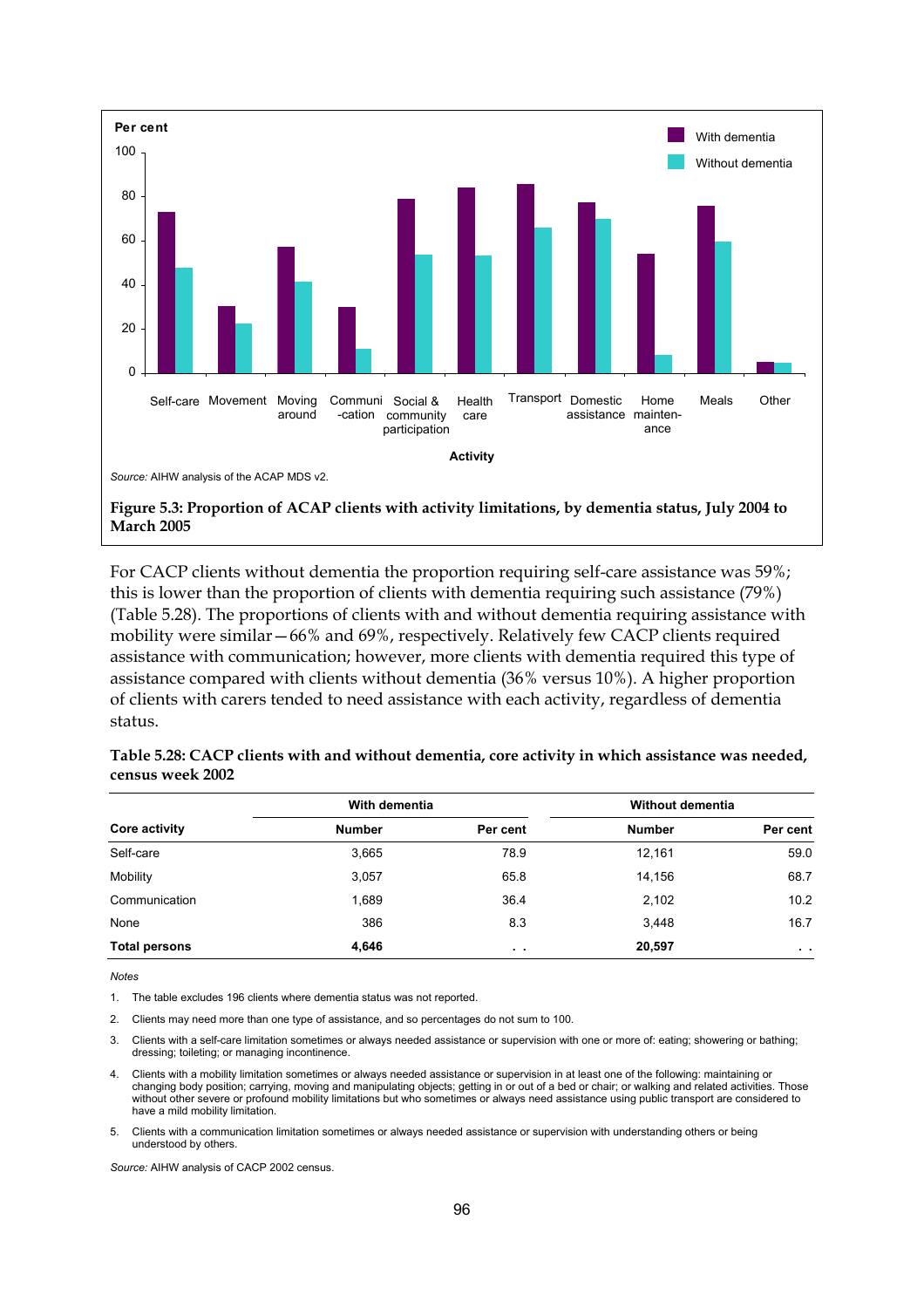Because of targeting, EACH clients have high care needs. All EACH clients, whether with or without dementia, required assistance with self-care tasks, and almost all required assistance with mobility (99% of clients with dementia and 98% of clients without dementia). EACH clients were less likely to require assistance with communication; however, more clients with dementia required this type of assistance (76%), compared with clients without dementia (46%) (Table 5.29). A higher proportion of clients with carers tended to need assistance with each activity.

|                      | With dementia |               | Without dementia |               |
|----------------------|---------------|---------------|------------------|---------------|
| <b>Core activity</b> | <b>Number</b> | Per cent      | <b>Number</b>    | Per cent      |
| Self-care            | 90            | 100.0         | 190              | 100.0         |
| Mobility             | 89            | 98.9          | 187              | 98.4          |
| Communication        | 68            | 75.5          | 88               | 46.3          |
| <b>Total persons</b> | 90            | $\sim$ $\sim$ | 190              | $\sim$ $\sim$ |

**Table 5.29: EACH clients with and without dementia, core activity in which assistance was needed, by age, census week May 2002** 

*Note:* The table excludes 8 clients where dementia status was not reported. See also notes 3, 4 and 5 to Table 5.28.

*Source:* AIHW analysis of EACH 2002 census.

CACP clients with dementia tended to need assistance with more activities (Table 5.30). In addition, a higher proportion of EACH clients with dementia required assistance with a large number of personal activities (Table 5.31).

| Number of personal activities     | <b>Number</b> |                | With dementia |              | Without dementia |  |
|-----------------------------------|---------------|----------------|---------------|--------------|------------------|--|
| requiring assistance              |               | Per cent       | <b>Number</b> | Per cent     |                  |  |
| $\mathbf 0$                       | 195           | 4.2            | 2,147         | 10.6         |                  |  |
| 1                                 | 392           | 8.5            | 2,597         | 12.8         |                  |  |
| $\overline{2}$                    | 550           | 11.9           | 3,447         | 17.0         |                  |  |
| 3                                 | 697           | 15.1           | 3,419         | 16.9         |                  |  |
| 4                                 | 634           | 13.8           | 2,699         | 13.3         |                  |  |
| 5                                 | 591           | 12.8           | 2,172         | 10.7         |                  |  |
| 6                                 | 466           | 10.1           | 1,439         | 7.1          |                  |  |
| 7                                 | 381           | 8.3            | 979           | 4.8          |                  |  |
| 8                                 | 285           | 6.2            | 571           | 2.8          |                  |  |
| 9                                 | 155           | 3.4            | 409           | 2.0          |                  |  |
| 10                                | 126           | 2.7            | 253           | 1.2          |                  |  |
| 11                                | 132           | 2.9            | 119           | 0.6          |                  |  |
| <b>Total</b>                      | 4,604         | 100.0          | 20,251        | 100.0        |                  |  |
| Not stated/inadequately described | 42            | $\sim$ $ \sim$ | 346           | $\alpha = 1$ |                  |  |

**Table 5.30: Number of personal activities in which CACP clients sometimes or always need the assistance or supervision of another person, by dementia status, census week 2002** 

*Note:* The table excludes 196 clients where dementia status was not reported.

*Source:* AIHW analysis of CACP 2002 census.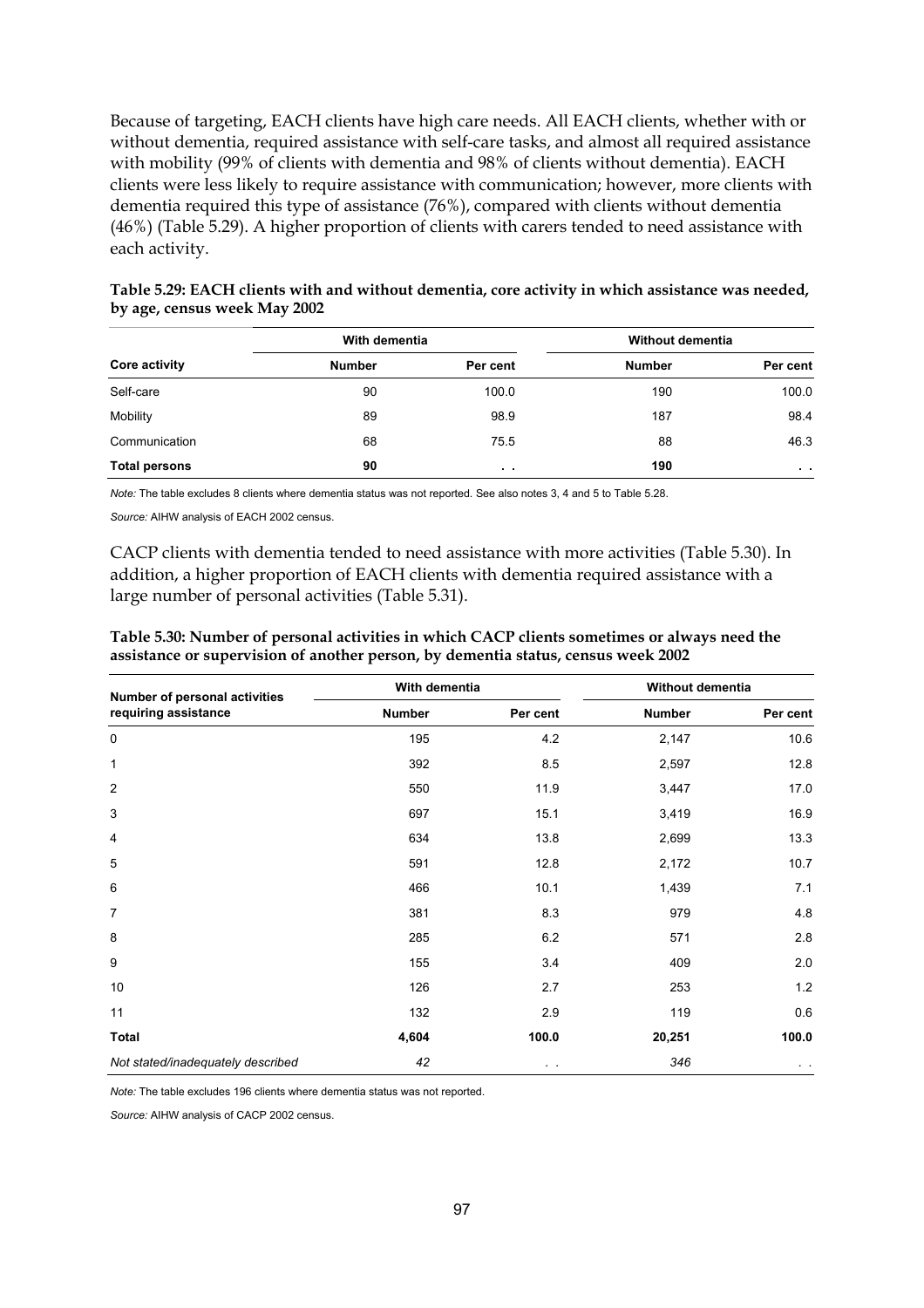| Number of personal activities | With dementia  |          | Without dementia |          |
|-------------------------------|----------------|----------|------------------|----------|
| requiring assistance          | <b>Number</b>  | Per cent | <b>Number</b>    | Per cent |
| $\overline{4}$                | 1              | 1.1      | 5                | 2.6      |
| 5                             | 1              | 1.1      | 7                | 3.7      |
| 6                             | 0              |          | 7                | 3.7      |
| $\overline{7}$                | $\overline{2}$ | 2.2      | 16               | 8.4      |
| 8                             | 7              | 7.8      | 27               | 14.2     |
| 9                             | 18             | 17.8     | 45               | 23.7     |
| 10                            | 24             | 26.7     | 49               | 25.8     |
| 11                            | 39             | 43.3     | 34               | 17.9     |
| <b>Total</b>                  | 90             | 100.0    | 190              | 100.0    |

**Table 5.31: Number of personal activities in which EACH clients sometimes or always need the assistance or supervision of another person, by dementia status, census week May 2002** 

— Nil or rounded to zero.

*Source:* AIHW analysis of EACH 2002 census.

Results from published Australian studies show that people with dementia have higher IADL dependence, and to a lesser extent, higher ADL dependence:

- Schofield et al. (1998b) found that carers of those with dementia reported higher ADL and IADL dependence than the other groups. Similarly, carers of those with undiagnosed memory loss reported more IADL dependence than carers of those with a physical impairment, although the groups did not differ in ADL dependence.
- In a study of carers of people with dementia or memory loss, Brodaty et al. (2005) reported that 24% of care recipients needed no help, 61% needed some help and 15% needed a lot of help with ADLs. In the case of IADLs, 3.7% of care recipients needed no help, 19% needed some help and 99% needed a lot of help.
- Patients with dementia in the study conducted by Helmes et al. (2005) presented with mild functional difficulties — on average, patients had a score of 2.3 (standard deviation  $=$ 3.2) on the ADL scale (range = 0–12) and 8.9 (standard deviation = 4.25) on the IADL scale (range  $= 0-14$ ).
- None of the subjects in the study conducted by LoGiudice et al. (1999) were dependent in more than two activities—39% were ADL dependent and 46% were IADL dependent. Similarly, Bruce et al. (2005) found that the majority of people with dementia were independent in performing basic ADLs, but required assistance with cooking, shopping, managing finances and medications (Table 5.32).

Brodaty et al. (2005) found that the majority of care recipients with dementia or memory loss were moderately or severely physically disabled and had moderate to severe cognitive impairment (Table 5.33). Not surprisingly, Schofield et al. (1998b) found that care recipients with a physical impairment were more physically, and less mentally, impaired than recipients with undiagnosed memory loss or dementia. Care recipients with dementia were more severely mentally disabled than those with undiagnosed memory loss. The frequency of cognitive problems in those with dementia was higher than in those with undiagnosed memory loss or physical impairment.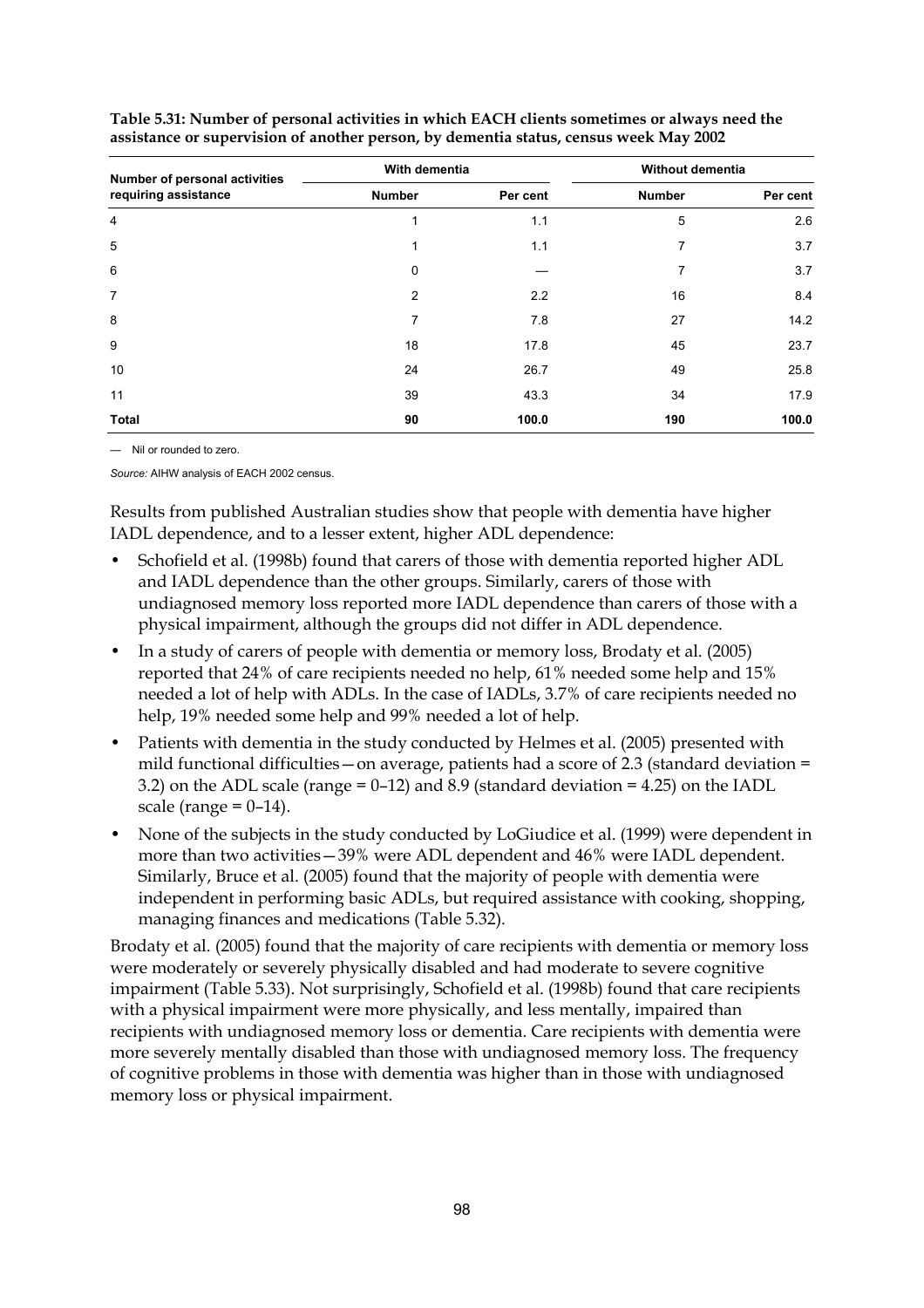|                        | <b>Supervision only</b> | Assistance/dependence |
|------------------------|-------------------------|-----------------------|
| <b>ADL</b> assistance  |                         |                       |
| <b>Bathing</b>         | 8.8                     | 17.6                  |
| Toileting              | 3.3                     | 9.9                   |
| Dressing               | 18.7                    | 17.6                  |
| Feeding                | 7.7                     | 2.2                   |
| Grooming               | 11.0                    | 14.3                  |
| Mobility               | 13.2                    | 8.8                   |
| <b>IADL</b> assistance |                         |                       |
| Shopping               | 14.3                    | 63.8                  |
| Cooking                | 9.9                     | 53.9                  |
| Finances               | 11.1                    | 74.4                  |
| <b>Medications</b>     | 29.7                    | 59.4                  |
| Housework              | 9.9                     | 48.4                  |

#### **Table 5.32: Proportion needing ADL and IADL assistance (per cent)**

*Source:* Reproduced from Bruce et al. 2005.

#### **Table 5.33: Physical and cognitive impairment**

|                         |             | cognitive disabilities | Brodaty et al. (2005): Proportion of physical and |               |                                       |                 | Schofield et al. (1998b): Mean severity of impairment<br>scores <sup>(a)</sup> |                               |
|-------------------------|-------------|------------------------|---------------------------------------------------|---------------|---------------------------------------|-----------------|--------------------------------------------------------------------------------|-------------------------------|
|                         | <b>None</b> | Mild                   | Moderate                                          | <b>Severe</b> |                                       | <b>Dementia</b> | Undiagnosed<br>memory loss                                                     | <b>Physical</b><br>impairment |
| Physical<br>disability  | 28.4        | 21.1                   | 18.3                                              | 32.1          | Physical<br>impairment <sup>(b)</sup> | 10.38           | 12.43                                                                          | 14.92                         |
| Cognitive<br>impairment |             | 32.1                   | 33.9                                              | 33.9          | Mental<br>impairment <sup>(c)</sup>   | 12.62           | 6.63                                                                           | 0.19                          |

(a) A score of 9 = severe impairment,  $3$  = moderate impairment,  $1$  = minor impairment and  $0$  = no impairment.

(b) Includes physical/mobility, coordination, sensory and long-term health problems.

(c) Includes intellectual, communication and psychiatric problems.

### **Need for assistance with cognition and behaviour**

The SDAC collects information from people with a disability about their need for assistance relating to cognition, emotions and behaviour. In 2003, 94% of an estimated 101,900 people with dementia reported a need for assistance with cognitive or emotional tasks (Table 5.34). Most people with dementia in fact need assistance in each of these areas and 62% said they needed help with personal relationships. Over 60% of people with dementia in 2003 recorded a need for behaviour management assistance (Table 5.35).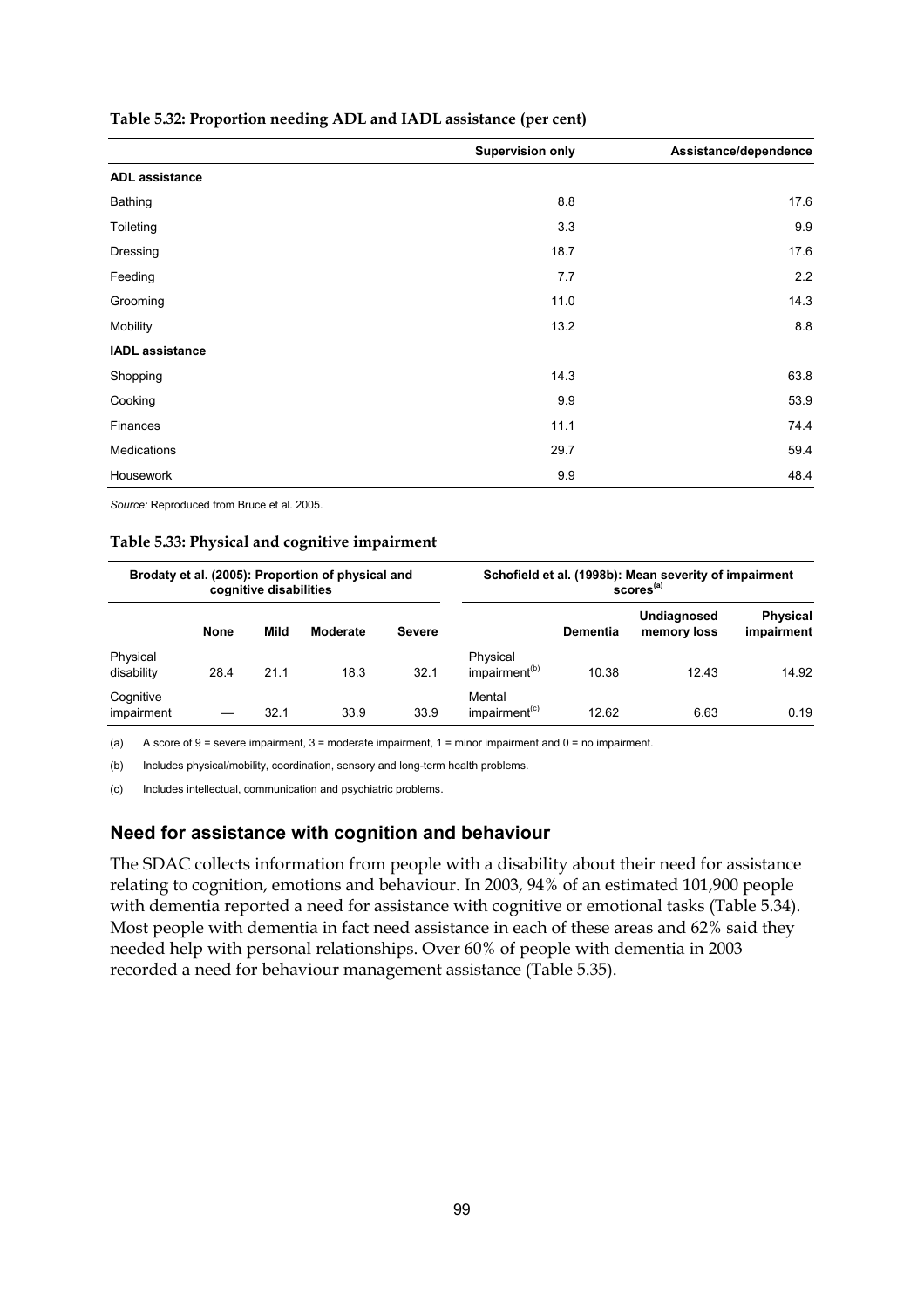### **Table 5.34: People with dementia, estimated number and percentage of people, by stated need for assistance with cognition and emotions, 2003**

|                                                                                            | <b>Number</b> | Per cent           |
|--------------------------------------------------------------------------------------------|---------------|--------------------|
| Whether needs assistance or has difficulty with cognitive or emotional tasks               |               |                    |
| Needs assistance or has difficulty with cognitive or emotional tasks                       | 95,200        | 93.5               |
| Does not need assistance/does not have difficulty with cognitive or emotional tasks        | $*2.200$      | $*2.2$             |
| Assessment of cognitive or emotional support tasks not performed (establishments only)     | $*3,900$      | $*3.8$             |
| Not applicable (heath condition without disability)                                        | **500         | $*$ <sup>0.5</sup> |
| Total                                                                                      | 101,900       | 100.0              |
| Whether needs assistance to make decisions or think through problems because of disability |               |                    |
| Needs assistance to make decisions or think through problems                               | 80,600        | 79.1               |
| Does not need assistance to make decisions or think through problems                       | $*8,400$      | $*8.3$             |
| Activity not performed (establishments only)                                               | 12.300        | 12.1               |
| Not applicable (heath condition without disability)                                        | **500         | $*$ 0.5            |
| Total                                                                                      | 101,900       | 100.0              |
| Whether needs assistance to cope with feelings or emotions because of disability           |               |                    |
| Needs assistance to cope with emotions                                                     | 72,000        | 70.7               |
| Does not need assistance to cope with emotions                                             | 21,200        | 20.8               |
| Activity not performed (establishments only)                                               | $*8,100$      | $*8.0$             |
| Not applicable (heath condition without disability)                                        | **500         | $*$ <sup>0.5</sup> |
| Total                                                                                      | 101,900       | 100.0              |
| Whether needs assistance with relationships because of disability                          |               |                    |
| Needs assistance with relationships                                                        | 63,300        | 62.2               |
| Does not need assistance with relationships                                                | 27,100        | 26.6               |
| Activity not performed (establishments only)                                               | 10,900        | 10.7               |
| Not applicable (heath condition without disability)                                        | **500         | $*$ 0.5            |
| Total                                                                                      | 101,900       | 100.0              |
| Number of cognitive/emotional tasks for which assistance is needed                         |               |                    |
| None                                                                                       | 10,700        | 10.5               |
| One                                                                                        | 13,300        | 13.0               |
| Two                                                                                        | 21,800        | 21.4               |
| Three                                                                                      | 55,600        | 54.6               |
| Not applicable (heath condition without disability)                                        | **500         | $*$ 0.5            |
| Total                                                                                      | 101,900       | 100.0              |

\* Estimate has a relative standard error of 25% to 50% and should be used with caution.

\*\* Estimate has a relative standard error of greater than 50% and is considered too unreliable for general use*.* 

*Source:* AIHW analysis of the ABS 2003 Survey of Disability, Ageing and Carers confidentialised unit record file.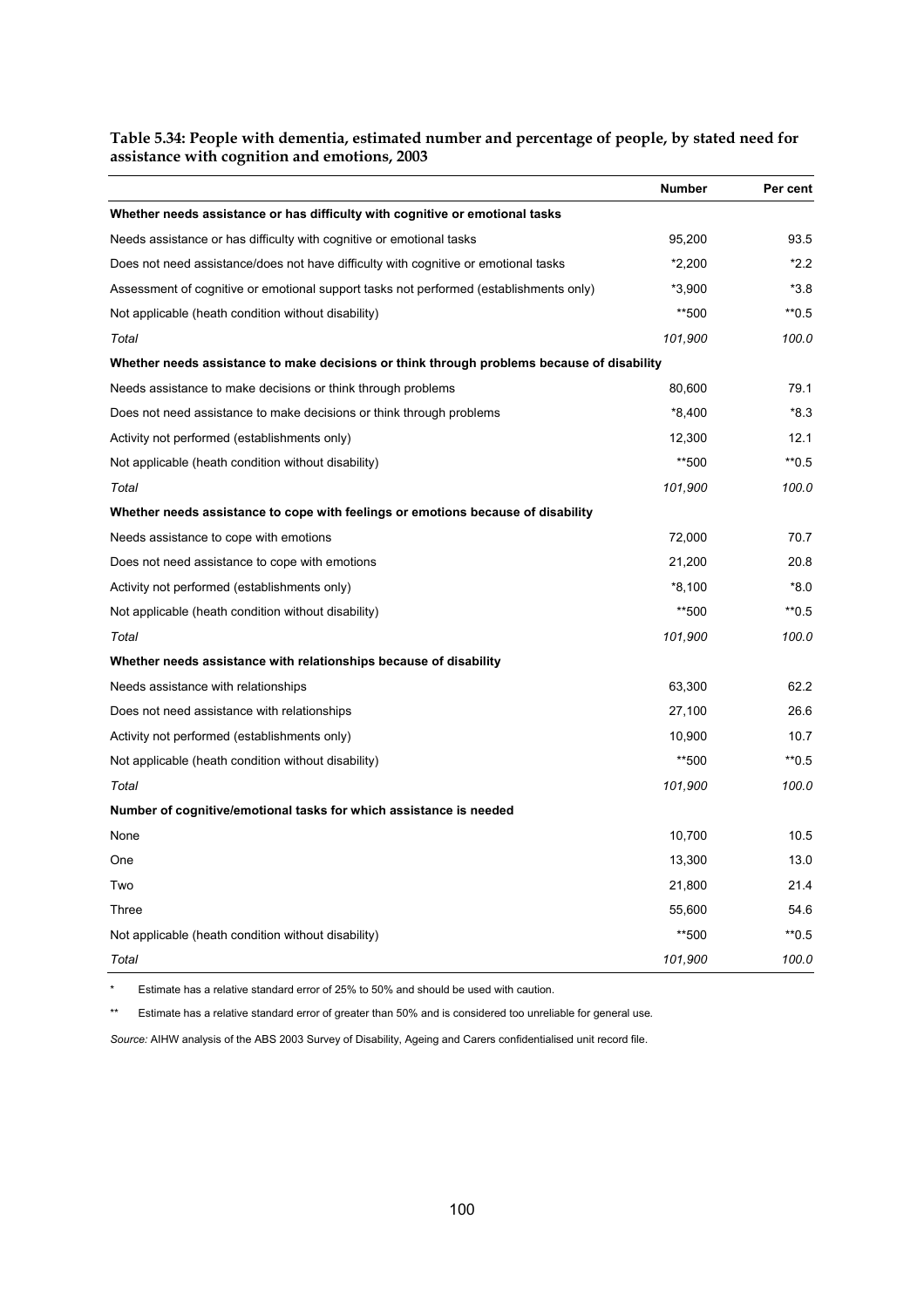**Table 5.35: People with dementia, estimated number and percentage of people with behaviour management needs, 2003** 

| Whether needs assistance to manage own behaviour | <b>Number</b> | Per cent |
|--------------------------------------------------|---------------|----------|
| Needs assistance to manage own behaviour         | 62.900        | 61.7     |
| Does not need assistance to manage behaviour     | *5.900        | $*5.8$   |
| Activity not performed (establishments only)     | $*6.300$      | $*6.1$   |
| Not applicable                                   | 26.900        | 26.4     |
| Total                                            | 101.900       | 100.0    |

\* Estimate has a relative standard error of 25% to 50% and should be used with caution.

*Source:* AIHW analysis of the ABS 2003 Survey of Disability, Ageing and Carers confidentialised unit record file.

Similar proportions of care recipients registered with a CCRC demonstrate BPSD. In 2004–05, 5,648 CCRC care recipients with dementia (57%) were recorded as having behavioural and psychological symptoms (Table 5.36).

**Table 5.36: Dementia status and challenging behaviour of care recipients registered with a CCRC, by sex, 2004–05** 

|                                   | Care recipients with<br>dementia |           | Care recipients with<br>behavioural symptoms |               | $%$ with             | <b>Care recipients</b><br>with BPSD as a |
|-----------------------------------|----------------------------------|-----------|----------------------------------------------|---------------|----------------------|------------------------------------------|
| <b>Sex</b>                        | <b>Number</b>                    | Per cent  | <b>Number</b>                                | Per cent      | dementia<br>and BPSD | % of all CCRC<br>recipients              |
| Males                             | 4.290                            | 44.3      | 2,438                                        | 44.3          | 56.8                 | 8.5                                      |
| Females                           | 5.391                            | 55.7      | 3.063                                        | 55.7          | 56.8                 | 10.5                                     |
| Total                             | 9,681                            | 100.0     | 5.501                                        | 100.0         | 56.8                 | 9.5                                      |
| Not stated/inadequately described | 259                              | $\cdot$ . | 147                                          | $\sim$ $\sim$ | 56.8                 | 8.0                                      |

*Source:* DoHA analysis of the NRCP MDS.

The NRCP data collection also describes the level of support need in relation to a care recipient's BPSD. This rating reflects the carer's perception of the level of support that is needed to manage behavioural and psychological symptoms. It does not imply an assessment process and is a descriptive category only. If the carer is the primary carer of more than one person with care needs, level of support need for BPSD is recorded for each care recipient. More than half of the CCRC care recipients with BPSD were reported to have a need for assistance directly related to this class of symptoms.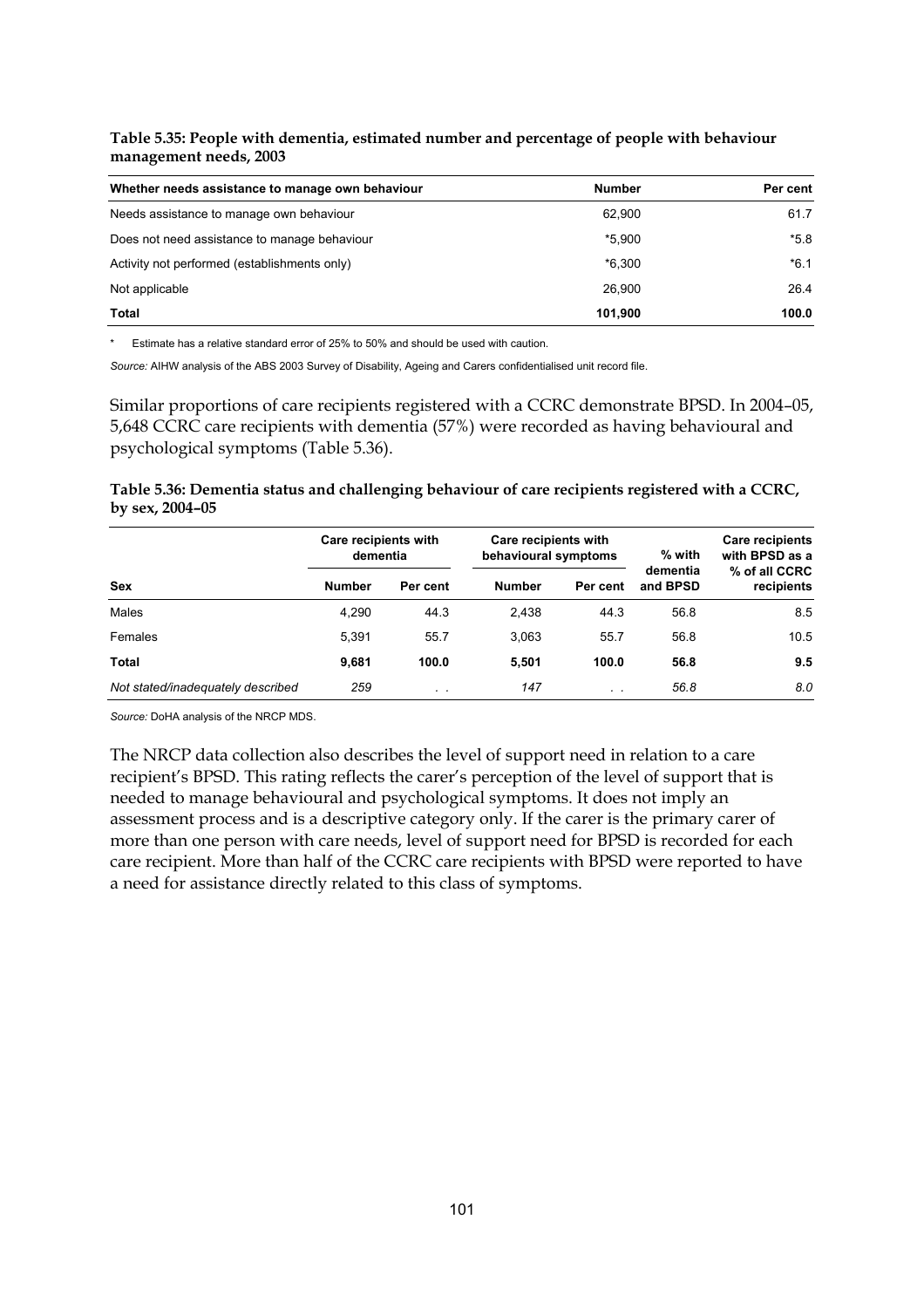

### **Figure 5.4: CCRC care recipients, distribution of levels of support required for BPSD, by sex, 2004–05**

### **Main health condition**

As discussed earlier in this section, according to the SDAC, the majority of people with dementia reported that dementia was their main disabling condition. Table 5.37 shows the main health conditions reported by people with dementia from a number of data sources. The meaning of main health condition varies with data collection source:

- The 2003 SDAC asks which long-term condition causes the most problems. Where only one long-term condition is reported, this is the main long-term condition.
- The ACAP MDS v2 records a main condition and allows up to a further nine health conditions to be recorded. The health conditions are recorded at the end of the comprehensive assessment process. Recorded health conditions reflect the health conditions that are related to the person's assessed need for assistance with activities of daily living and social participation. The main condition is the diagnosis with the most impact on the person's need for assistance.
- The principal diagnosis associated with a hospital separation is the diagnosis established after study to be chiefly responsible for the patient's episode of care in hospital. A person with dementia may be admitted to hospital for management of dementia, in which case their record of separation is likely to show dementia as a principal diagnosis, or they may be admitted for some other reason. Where the admission is attributed to a health condition other than dementia, dementia will also be coded on the record as an additional diagnosis if it contributes to the cost of hospital care.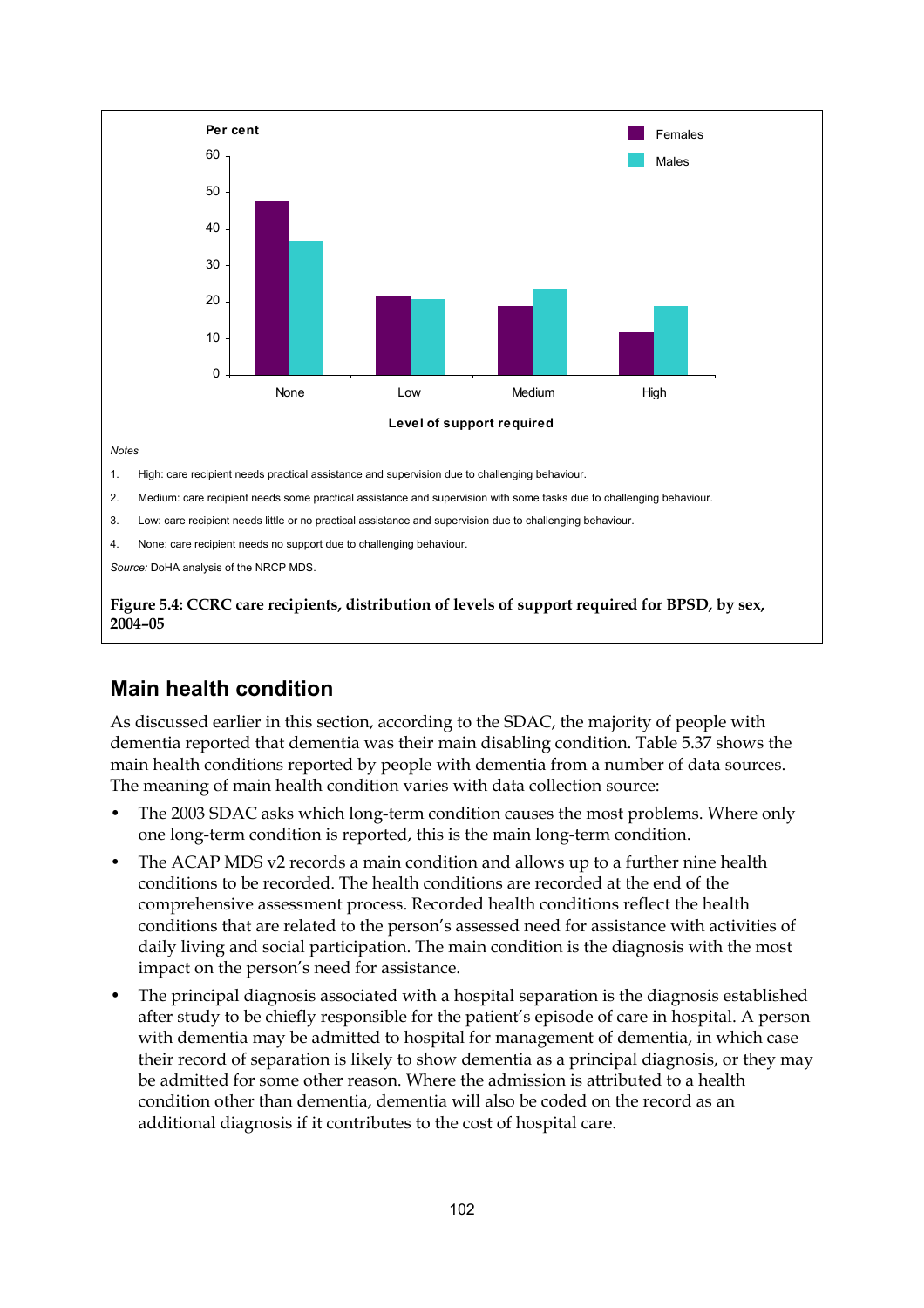According to the 2003 SDAC and 2004–05 ACAP, over two-thirds of people with dementia or Alzheimer's disease reported that this was their main disabling condition or main health condition (67% and 70%, respectively). Additionally, a further 7.2% of people in the 2003 SDAC reported stroke, head injury/acquired brain damage or Parkinson's disease as their main disabling condition. Collectively, 75% of people with dementia or Alzheimer's disease reported one of these conditions as their main disabling condition.

SDAC respondents with dementia also commonly reported diseases of the circulatory system and diseases of the musculoskeletal system and connective tissue as main health conditions; 9% of ACAP clients reported diseases of the circulatory system as a main health condition. This is not unexpected, considering that conditions such as cardiovascular diseases, arthritis and osteoporosis are common conditions among the older population.

For those in hospital, problems coded to *Factors influencing health status and contact with health services* make up 15.1% of the principal diagnoses for people with dementia (mostly people awaiting admission to an adequate facility elsewhere). In 13% of cases *Dementia and Alzheimer's disease* was the principal diagnosis. Conditions associated with *Injury, poisoning and certain other consequences of external causes* accounted for 14.6% of principal diagnoses. *Diseases of the circulatory system* were the principal cause of hospitalisation in 10.8% of separations with a diagnosis of dementia. These four disease categories were the principal diagnosis for over half (53%) of all hospital separations associated with a diagnosis of dementia in 2003–04.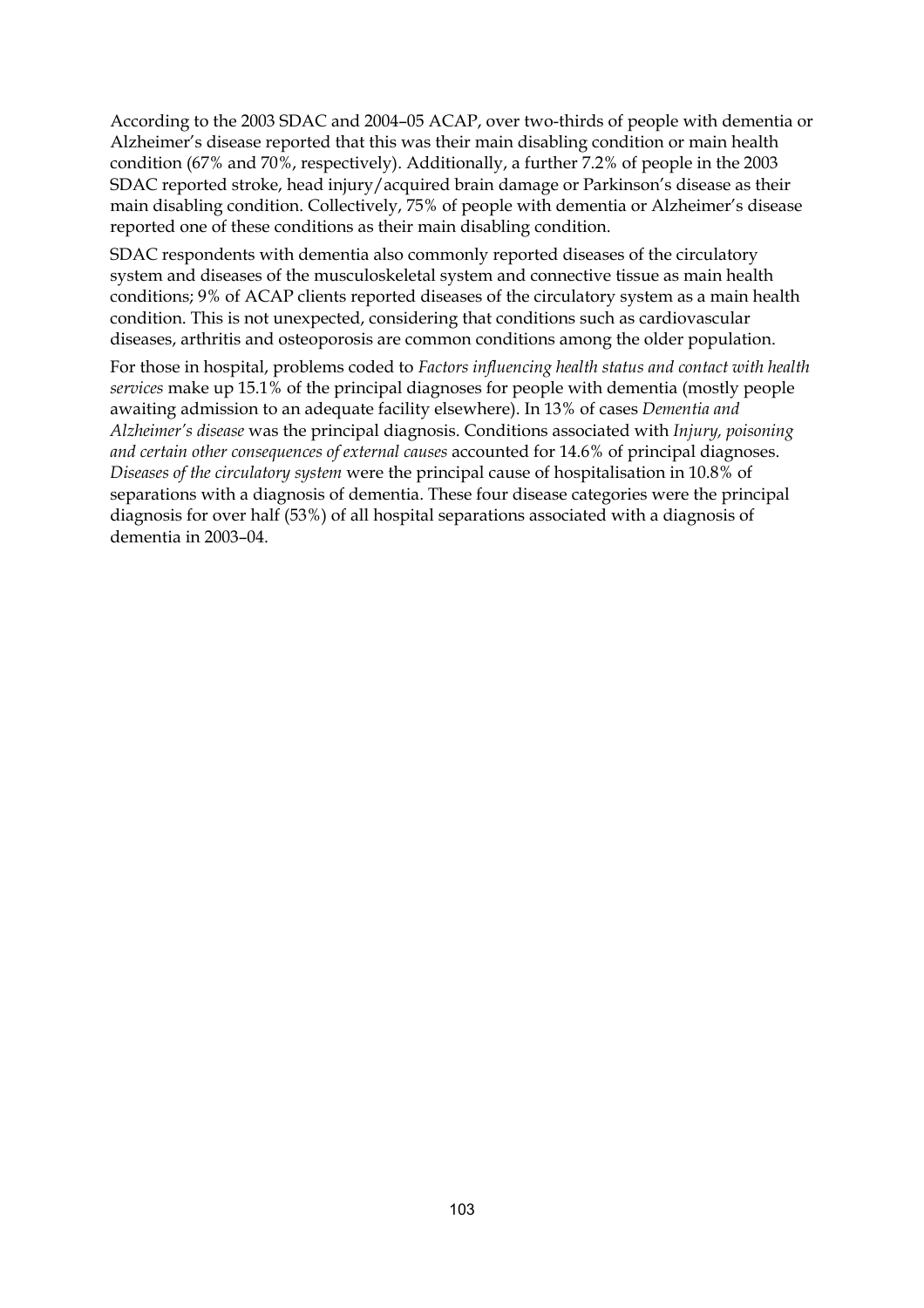| 【【 】 】 】 】 , ( ( ( ( )                                            |
|-------------------------------------------------------------------|
|                                                                   |
|                                                                   |
|                                                                   |
|                                                                   |
|                                                                   |
|                                                                   |
|                                                                   |
| ֖֖֢ׅׅׅ֖֖ׅ֖ׅ֪ׅ֖ׅׅ֖֧֪ׅ֪֧֪ׅ֪֧֚֚֚֚֚֚֚֚֚֚֚֚֚֚֚֚֚֚֡֝֬֝֬֝֬֓֞֝֓֞֓֞֬֝֓֞֬֝֬ |
|                                                                   |
|                                                                   |
| :                                                                 |
|                                                                   |
|                                                                   |
| ו<br>ו                                                            |
|                                                                   |
|                                                                   |
|                                                                   |
|                                                                   |
|                                                                   |
|                                                                   |
|                                                                   |
|                                                                   |
|                                                                   |
|                                                                   |
|                                                                   |
|                                                                   |
|                                                                   |
| ׇׅ֘֝֬                                                             |
|                                                                   |
|                                                                   |
|                                                                   |
|                                                                   |
|                                                                   |
|                                                                   |
|                                                                   |
|                                                                   |
|                                                                   |
|                                                                   |
|                                                                   |
|                                                                   |
|                                                                   |
|                                                                   |
|                                                                   |
|                                                                   |
|                                                                   |
|                                                                   |
|                                                                   |
|                                                                   |
|                                                                   |
|                                                                   |
|                                                                   |
|                                                                   |
|                                                                   |
|                                                                   |
|                                                                   |
|                                                                   |
|                                                                   |
|                                                                   |
|                                                                   |
|                                                                   |
|                                                                   |
|                                                                   |
|                                                                   |
|                                                                   |
|                                                                   |
|                                                                   |
|                                                                   |
|                                                                   |
|                                                                   |
|                                                                   |
|                                                                   |
|                                                                   |
|                                                                   |
|                                                                   |
|                                                                   |
|                                                                   |
|                                                                   |
|                                                                   |
|                                                                   |
| l                                                                 |

|                                                                                              | SDAC main disabling |            |                | ACAP main condition |                      |                | NHMD principal           |                  |
|----------------------------------------------------------------------------------------------|---------------------|------------|----------------|---------------------|----------------------|----------------|--------------------------|------------------|
|                                                                                              | condition           |            | With dementia  |                     | Without dementia     |                | diagnosis                |                  |
| Health condition group                                                                       | Number              | Per cent   | Number         | Per cent            | Number               | Per cent       | Number                   | Per cent         |
| Dementia & Alzheimer's disease                                                               | 68,800              | 67.5       | 18,208         | 69.6                |                      | $\vdots$       | $(a)$ <sub>10</sub> ,989 | $(a)$ 13.3       |
| Certain infectious & parasitic disease                                                       |                     |            | 40             | $\overline{C}$      | 164                  | 0.2            | 1,595                    | $\ddot{0}$       |
| Neoplasms (tumours/cancers)                                                                  | $*400$              | $*0.4$     | 433            |                     | 4,877                | တ<br>ژی        | 2,482                    | 3.0              |
| Diseases of the blood & blood forming organs & certain disorders involving the immune system |                     |            | 52             | 0.2                 | 450                  | 0.5            | 821                      | $\frac{0}{1}$    |
| Endocrine, nutritional & metabolic disorders                                                 | **700               | $10**$     | 464            | $\frac{8}{1}$       | 3,446                | 4.2            | 2,335                    | 2.8              |
| Mental & behavioural disorders (excluding dementia & Alzheimer's disease)                    | $*3,900$            | $*3.8$     | 541            | $\overline{2.1}$    | 3,896                | 4.7            | (b)2,398                 | $6\bar{c}_{(q)}$ |
| Diseases of the nervous system (excluding Alzheimer's disease)                               | $*2,200$            | $*2.2$     | 723            | 2.8                 | 5,132                | 6.2            | $^{(c)}2,376$            | $6^{20}$         |
| Disease of the eye & adnexa                                                                  | $*1,500$            | $51*$      | 202            | $\frac{8}{2}$       | 2,672                | 3.2            |                          | 0.4              |
| Diseases of the ear & mastoid process                                                        | **500               | $6.0**$    | 5              | $0.\overline{3}$    | 584                  | 0.7            | 348                      |                  |
| Diseases of the circulatory system                                                           | $*8,500$            | $*8.4$     | 2,393          | 5.                  | 19,156               | 23.2           | 8,953                    | 10.8             |
| Diseases of the respiratory system                                                           | $**1,400$           | $+1.4$     | 361            | $\overline{4}$      | 4,985                | 6.0            | 7,365                    | Q,<br>ထံ         |
| Diseases of the digestive system                                                             | **800               | **0.8      | 118            | 0.5                 | 1,019                | $\frac{2}{1}$  | 4,556                    | rö<br>ທ່         |
| Diseases of the skin & subcutaneous tissue                                                   | **300               | $*0.3$     | 55             | 0.2                 | 499                  | 0.6            | 1,539                    |                  |
| Diseases of the musculoskeletal system & connective tissue                                   | $*10,100$           | $0.9*$     | 755            | Q,<br>۸i            | 11,480               | 13.9           | 2,011                    | 24               |
| Diseases of the genitourinary system                                                         | **400               | $*0.4$     | 197            | $\frac{8}{2}$       | 1,378                | $\ddot{ }$ :   | 4,262                    | 5.1              |
| Pregnancy, childbirth & the puerperium                                                       | $\vdots$            |            |                |                     | $\ddot{\phantom{0}}$ | $\vdots$       |                          |                  |
| Congenital malformations, deformations & chromosomal abnormalities                           | $\vert$             |            | 22             | $\overline{0}$      | 58                   | $\overline{0}$ | $\frac{4}{3}$            |                  |
| Injury, poisoning & certain other consequences of external causes                            | **700               | $0.0**$    | 822            | $\overline{3}$ .    | 4,677                | 5.7            | 12,071                   | 14.6             |
| Symptoms, signs & abnormal clinical & laboratory findings, not elsewhere classified          | **600               | $^{**}0.6$ | 642            | 2.5                 | 5,696                | 6.9            | 6,170                    | 7.5              |
| Other <sup>(d)</sup>                                                                         | $*1,000$            | $^{**}1.0$ | 89             | $\sim$              | 816                  | $\frac{0}{1}$  | 12,520                   | 15.1             |
| Total                                                                                        | 101,900             | 100.0      | $^{(0)}26,158$ | 100.0               | $^{(f)}82,480$       | 100.0          | 82,806                   | 100.0            |
| with caution.<br>Estimate has a relative standard error of 25% to 50% and should be used     |                     |            |                |                     |                      |                |                          |                  |

Estimate has a relative standard error greater than 50% and is considered too unreliable for general use. \*\* Estimate has a relative standard error greater than 50% and is considered too unreliable for general use.

Nil or rounded to zero. — Nil or rounded to zero.  $\overline{1}$ 

 $\ddot{\ddot{\ast}}$ 

(a) Includes separations where principal diagnosis is in F01, F03, F051, G30 and G31. Includes separations where principal diagnosis is in F01, F03, F051, G30 and G31.  $\widehat{\mathbf{e}}$ 

Excludes separations where the principal diagnosis is in F01, F03 or F051. (b) Excludes separations where the principal diagnosis is in F01, F03 or F051.  $\widehat{E}$   $\widehat{C}$   $\widehat{D}$ 

(c) Excludes separations where the principal diagnosis is in G30 or G31. Excludes separations where the principal diagnosis is in G30 or G31.

Includes Other conditions which have no ICD-10 equivalent and Restriction in physical activity or physical work (SDAC); Other health condition not elsewhere specified (ACAP); and Factors influencing health status<br>and conta (d) Includes Other conditions which have no ICD-10 equivalent and Restriction in physical activity or physical work (SDAC); Other health condition not elsewhere specified (ACAP); and Factors influencing health status *and contact with health services* (NHMD).

Total includes clients where no main health condition diagnosed (3), no formal diagnosis available (15) or main health conditions not stated/inadequately described (12). (e) Total includes clients where no main health condition diagnosed (3), no formal diagnosis available (15) or main health conditions not stated/inadequately described (12).  $\widehat{e}$   $\in$ 

Total includes clients where no main health condition diagnosed (322), no formal diagnosis available (655) or main health conditions not stated/inadequately described (10,518). (f) Total includes clients where no main health condition diagnosed (322), no formal diagnosis available (655) or main health conditions not stated/inadequately described (10,518).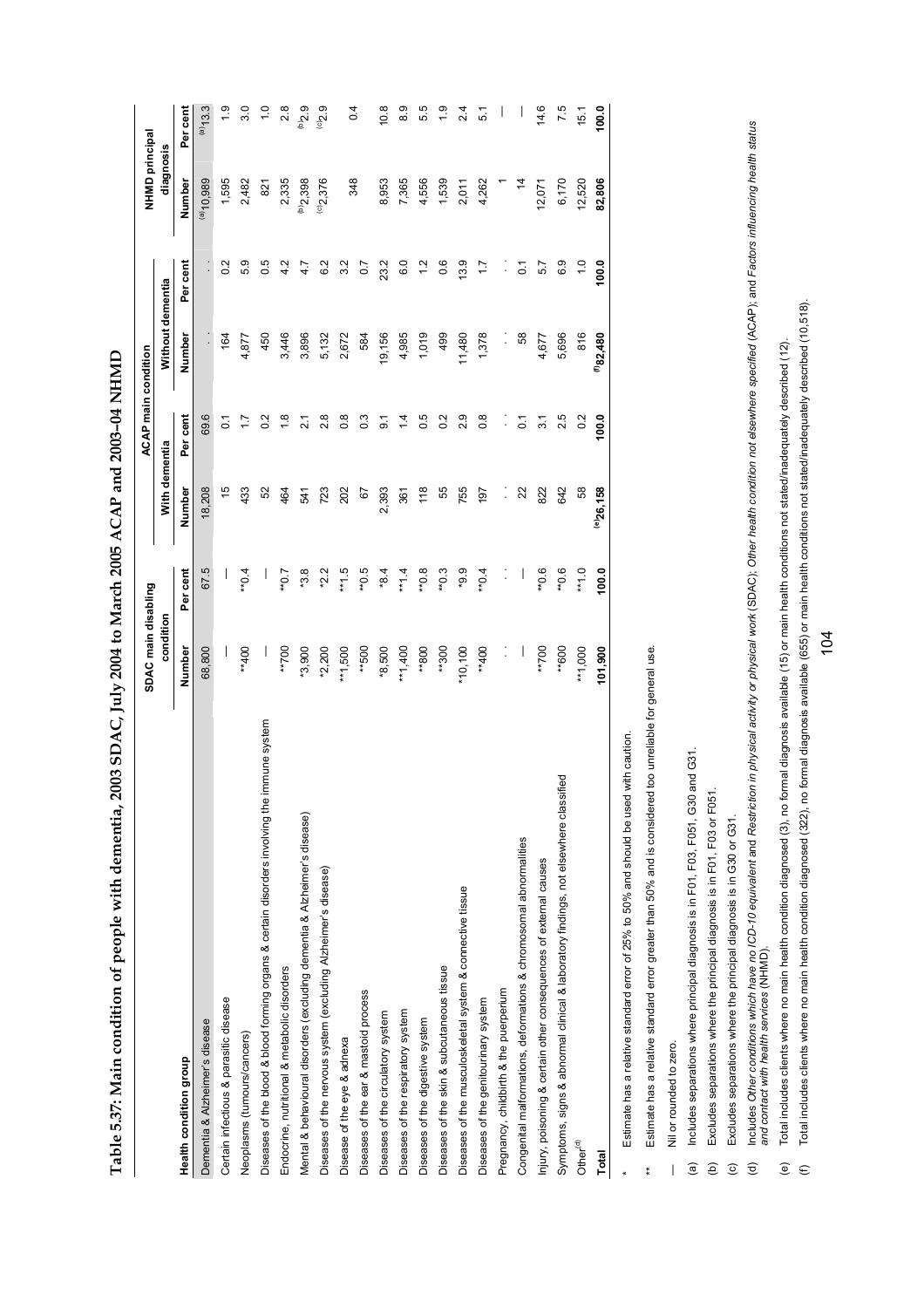## **5.6 Sources of care**

The SDAC allows the sources of care for the 26,600 people with dementia living in households to be examined. In 2003, informal care networks of family, friends and neighbours provided much of the assistance received by people with dementia living in the community—57% of assistance with core activities came solely from informal sources; 29% of people receiving help with core activities received assistance from a combination of both informal and formal care providers (Table 5.38). None of those who needed assistance with core activities received such assistance only from formal care providers, such as government organisations and private for-profit and not-for-profit agencies in the community. Fourteen per cent of people with dementia who needed assistance with self-care, mobility and/or communication, received no assistance.

Assistance with communication (100%) and paperwork (92%) were the most likely kinds of assistance to be provided through informal sources for people with dementia living in households with a profound or severe limitation. Health care was the least likely kind of assistance to be obtained only through informal providers (34%), and the most likely kind of assistance to be obtained only through formal providers (19%).

| Assistance needed                               | None    | Informal only | <b>Formal only</b> | <b>Informal</b><br>and formal | Number needing<br>assistance |
|-------------------------------------------------|---------|---------------|--------------------|-------------------------------|------------------------------|
| <b>Core activities</b>                          |         |               |                    |                               |                              |
| Self-care                                       | 20.0    | 50.8          |                    | 29.2                          | 16,700                       |
| Mobility                                        | 6.2     | 63.8          |                    | 30.0                          | 21,600                       |
| Communication                                   |         | 100.0         |                    |                               | 11,900                       |
| Total for core activities <sup>(a)</sup>        | 14.4    | 56.6          |                    | 29.0                          | 23,700                       |
| Other activities (in addition to core activity) |         |               |                    |                               |                              |
| Cognition or emotion                            |         | 75.7          |                    | $*24.3$                       | 18,900                       |
| Health care                                     |         | $*34.1$       | $*18.6$            | $*47.3$                       | 20,700                       |
| Housework                                       | $*3.1$  | 56.1          | $**2.7$            | $*38.1$                       | 20,100                       |
| Property maintenance                            | $**1.1$ | 72.5          | $**4.9$            | $*21.5$                       | 17,700                       |
| Paperwork                                       |         | 92.3          |                    | $**7.7$                       | 19,800                       |
| Meal preparation                                | $**4.2$ | $*68.4$       | $**1.6$            | $*25.8$                       | 14,800                       |
| Transport                                       | $*2.6$  | 79.0          |                    | $*18.4$                       | 20,800                       |

#### **Table 5.38: Source of assistance received by people with dementia living in households with a profound or severe limitation, 2003 (per cent)**

Estimate has a relative standard error of 25% to 50% and should be used with caution.

Estimate has a relative standard error greater than 50% and is considered too unreliable for general use.

Nil or rounded to zero.

(a) Includes people who need help sometimes or always with at least one core activity. As people may have different sources of care for different activities, these percentages are not simply the average of the percentages for the individual activities.

*Note:* Components may not add to total due to rounding.

*Source:* AIHW analysis of ABS 2003 Survey of Disability, Ageing and Carers confidentialised unit record file.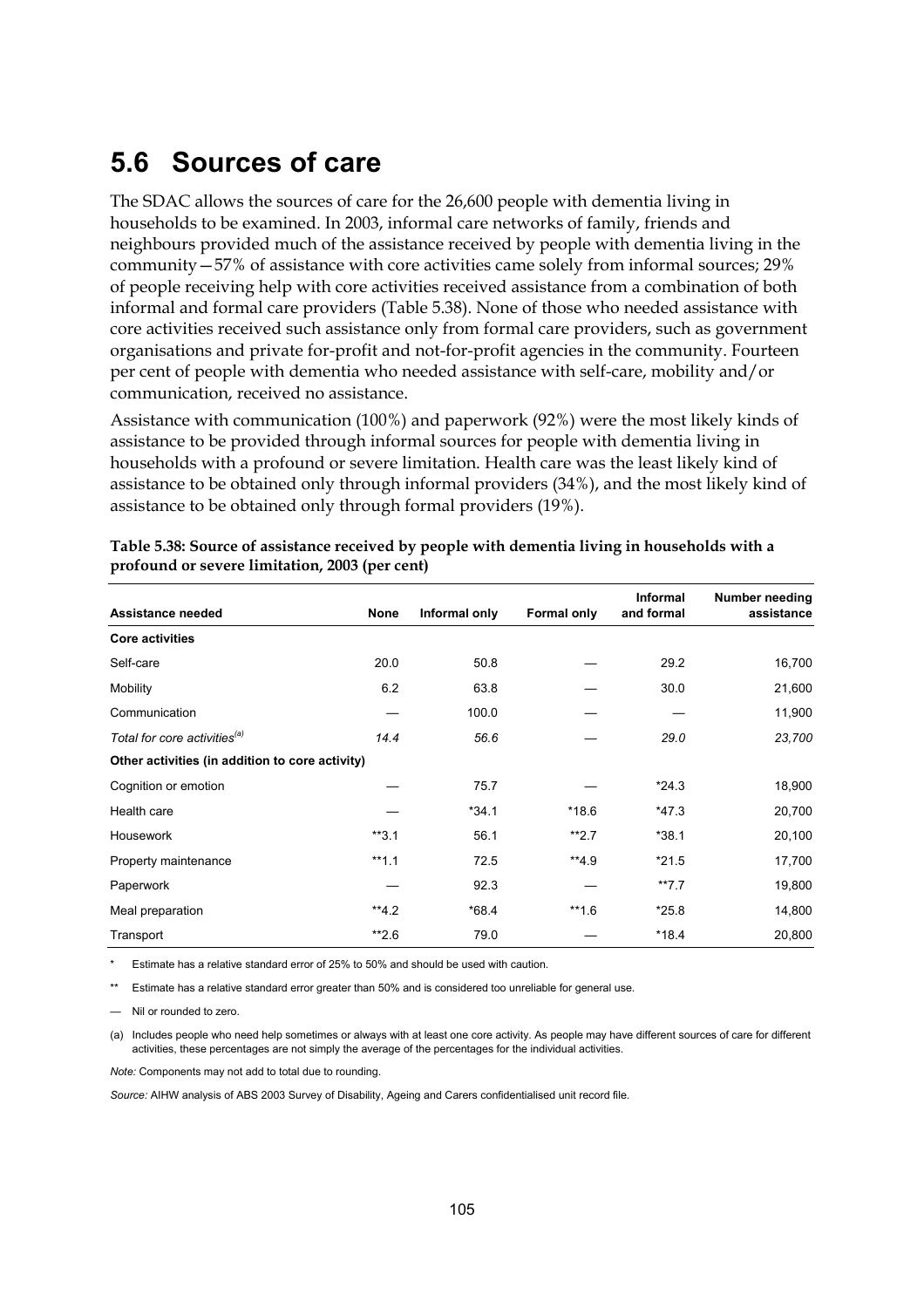Unmet need occurs when a person does not have sufficient assistance with activities when help is required. The 2003 SDAC provides information on perceptions of unmet need. The area of greatest unmet need was self-care, with 20% of people with dementia living in households with a profound or severe core activity limitation reporting no provider of the assistance needed (Table 5.39). The areas with the highest proportions of people reporting that their need for assistance was fully met were paperwork (97%), meal preparation (91%) and transport (91%).

|                                    |              | <b>Extent to which need is met</b> |            |              | Number needing |
|------------------------------------|--------------|------------------------------------|------------|--------------|----------------|
|                                    | <b>Fully</b> | Partly                             | Not at all | <b>Total</b> | assistance     |
| Personal activities <sup>(a)</sup> |              |                                    |            |              |                |
| Self-care                          | 62.9         | 17.1                               | 20.0       | 100.0        | 16,700         |
| Mobility                           | 83.9         | 9.9                                | 6.2        | 100.0        | 21,600         |
| Communication                      | 79.4         | 20.6                               |            | 100.0        | 11,900         |
| Cognition or emotion               | 80.9         | 16.2                               | 2.8        | 100.0        | 20,400         |
| Health care                        | 90.2         | 9.8                                |            | 100.0        | 21,900         |
| <b>Other activities</b>            |              |                                    |            |              |                |
| Paperwork                          | 97.4         | 2.6                                |            | 100.0        | 20,300         |
| Transport                          | 91.3         | 1.3                                | 7.5        | 100.0        | 22,800         |
| <b>Housework</b>                   | 88.5         | 8.5                                | 3.0        | 100.0        | 20,700         |
| Property maintenance               | 85.2         | 13.6                               | 1.1        | 100.0        | 18,200         |
| Meal preparation                   | 91.3         | 4.5                                | 4.2        | 100.0        | 14,800         |

### **Table 5.39: People with dementia living in households, whether need for assistance was met, by type of assistance required, 2003 (per cent)**

— Nil or rounded to zero.

(a) These activities were only asked of persons with a disability.

*Source:* AIHW analysis of ABS 2003 Survey of Disability, Ageing and Carers confidentialised unit record file.

For ACAP clients with dementia, informal assistance was the most common source of assistance for all activities (Table 5.40). For ACAP clients without dementia, informal assistance was the most common source of assistance for all activities except self-care and domestic assistance, where the number receiving informal assistance was roughly equal to the number receiving formal assistance for these activities.

A greater proportion of ACAP clients with dementia than those without dementia relied on informal assistance with activities, for all activities except those involved in social and community participation—for these activities, ACAP clients without dementia were more likely to rely on informal assistance. Conversely, ACAP clients with dementia were less likely than ACAP clients without dementia to rely on formal assistance with all activities except those involved in social and community participation.

Formal assistance is most often used for self-care regardless of dementia status.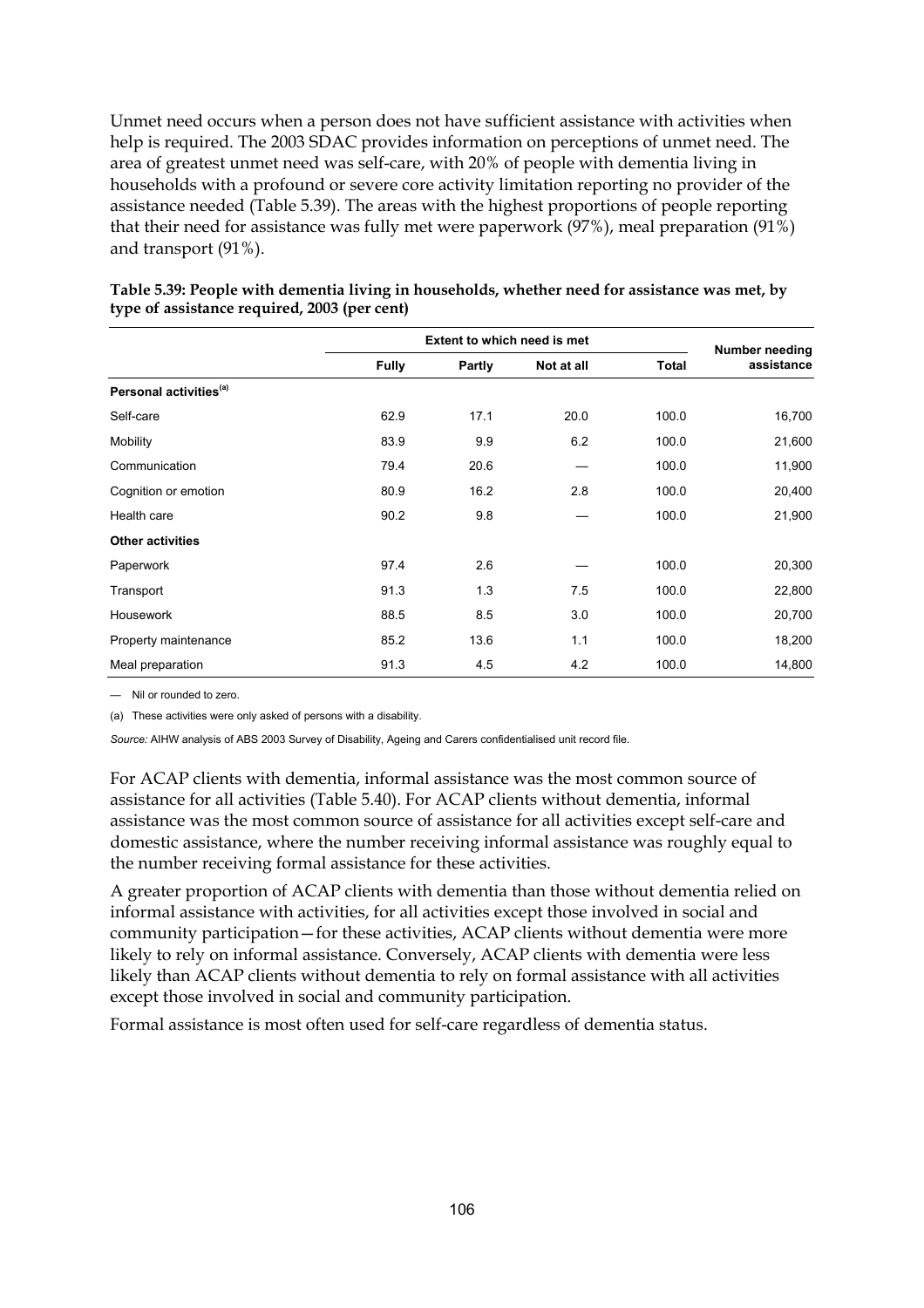|                                                            | Formal | <b>Informal</b> | Formal &<br>informal | Total | <b>Number</b> | Not stated/<br>inadequately<br>described | <b>Not</b><br>applicable |
|------------------------------------------------------------|--------|-----------------|----------------------|-------|---------------|------------------------------------------|--------------------------|
| With dementia                                              |        |                 |                      |       |               |                                          |                          |
| Self-care                                                  | 30.1   | 55.3            | 14.5                 | 100.0 | 11,890        | 2,494                                    | 11,774                   |
| Movement activities                                        | 19.4   | 68.9            | 11.7                 | 100.0 | 3,999         | 3,825                                    | 18,334                   |
| Moving around places at or<br>away from home               | 11.9   | 76.2            | 11.9                 | 100.0 | 9,448         | 3,021                                    | 13,689                   |
| Communication                                              | 8.9    | 81.1            | 10.1                 | 100.0 | 4,715         | 3,701                                    | 17,742                   |
| Activities involved in social<br>& community participation | 17.5   | 63.8            | 18.7                 | 100.0 | 14,076        | 2,105                                    | 9,977                    |
| Health care tasks                                          | 24.5   | 62.5            | 12.9                 | 100.0 | 15,149        | 1,972                                    | 9,037                    |
| Transport                                                  | 10.9   | 75.2            | 14.0                 | 100.0 | 16,170        | 1,704                                    | 8,284                    |
| Domestic assistance                                        | 29.1   | 54.9            | 16.0                 | 100.0 | 17,428        | 1,565                                    | 7,165                    |
| Home maintenance                                           | 18.0   | 75.6            | 6.5                  | 100.0 | 11,514        | 2,491                                    | 12,153                   |
| Meals                                                      | 21.8   | 68.0            | 10.2                 | 100.0 | 16.898        | 1,629                                    | 7,631                    |
| Other                                                      | 29.1   | 65.9            | 4.9                  | 100.0 | 1,095         | 4,459                                    | 20,604                   |
| <b>Without dementia</b>                                    |        |                 |                      |       |               |                                          |                          |
| Self-care                                                  | 43.4   | 42.4            | 14.1                 | 100.0 | 25,918        | 12,003                                   | 44,559                   |
| Movement activities                                        | 23.8   | 63.4            | 12.9                 | 100.0 | 10,298        | 14,421                                   | 57,761                   |
| Moving around places at or<br>away from home               | 14.6   | 74.6            | 10.8                 | 100.0 | 22,828        | 12,726                                   | 46,926                   |
| Communication                                              | 14.7   | 74.2            | 11.1                 | 100.0 | 5.726         | 14,961                                   | 61,793                   |
| Activities involved in social<br>& community participation | 17.1   | 69.8            | 13.0                 | 100.0 | 32,268        | 10,671                                   | 39,541                   |
| Health care tasks                                          | 39.5   | 47.1            | 13.4                 | 100.0 | 31,414        | 11,543                                   | 39,523                   |
| Transport                                                  | 15.7   | 69.6            | 14.7                 | 100.0 | 42,459        | 8,956                                    | 31,065                   |
| Domestic assistance                                        | 43.1   | 42.3            | 14.6                 | 100.0 | 49,965        | 8,301                                    | 24,214                   |
| Home maintenance                                           | 25.6   | 66.6            | 7.8                  | 100.0 | 32,199        | 10,733                                   | 39,548                   |
| Meals                                                      | 30.6   | 59.9            | 9.4                  | 100.0 | 41,016        | 9,451                                    | 32,013                   |
| Other                                                      | 39.5   | 56.2            | 4.3                  | 100.0 | 2,786         | 15,756                                   | 63,938                   |

#### **Table 5.40: Source of current assistance with activities for ACAP clients, by dementia status**

*Source:* AIHW analysis of the ACAP MDS v2.

Data on ACAP clients' use of formal services such as government community program support and respite care, as well as recommendations for the use of these services, is included in Chapter 7.

### **Carer availability**

The majority of people with dementia living in households have a carer, particularly those who have a more severe level of disability or dependency. Attempts to estimate the number of people with dementia who receive assistance from an informal carer are complicated by the different definitions of informal care that are used by available data sources.

The SDAC defines informal assistance as unpaid help or supervision that is provided to persons with one or more disabilities or to persons aged 60 years and over living in households. It includes only assistance that is provided for one or more of the specified tasks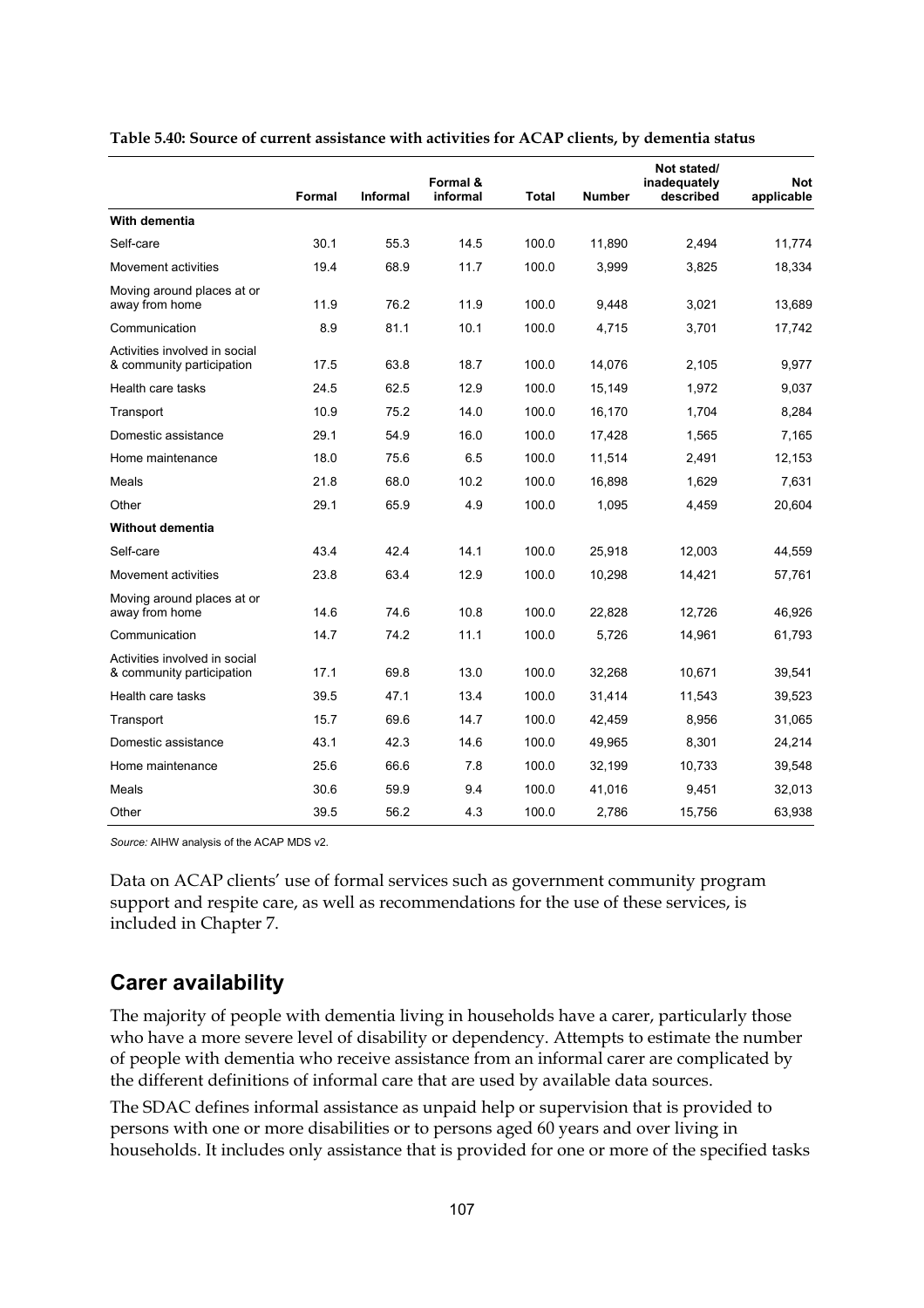comprising an activity because of a person's disability or age. Informal assistance may be provided by family, friends or neighbours. Any assistance received from family or friends living in the same household was considered to be informal assistance regardless of whether or not the provider was paid (ABS 2004:75). In 2003, the SDAC identified around 25,800 people with dementia who received informal assistance. This represents around 97% of those with dementia living in households. As previously discussed, the 2003 SDAC tends to identify those people with dementia living in households who have a severe or profound disability.

CACP, EACH and ACAP define a carer similarly as someone such as a family member, friend or neighbour, excluding paid or volunteer carers organised by formal services (including paid staff in funded group houses), who has been identified as providing regular and sustained care and assistance to the client without payment other than possibly a pension or benefit.

Over three-quarters (77%) of ACAP clients living in households, 56% of CACP clients and 91% of EACH clients reported having a carer (Table 5.41). The high dependency needs of people eligible for the EACH program mean that they require a high level of support to remain in their homes. This support most commonly includes the assistance of family and unpaid carers. However, the ACAP client group includes a wider range of need than the EACH client group, as the program determines eligibility for CACP places and low level residential aged care, as well as EACH places and high level residential care. Therefore, a smaller proportion of ACAP than EACH clients with dementia were reported to have a carer. CACP clients were less likely to have a carer than EACH or ACAP clients.

|                                   | With dementia |           | Without dementia |               | Total  |                     |
|-----------------------------------|---------------|-----------|------------------|---------------|--------|---------------------|
| Program/carer availability        | Number        | Per cent  | <b>Number</b>    | Per cent      | Number | Per cent            |
| <b>ACAP</b>                       |               |           |                  |               |        |                     |
| Has a carer                       | 18,586        | 88.0      | 46,735           | 73.5          | 65,321 | 77.1                |
| Has no carer                      | 2,545         | 12.0      | 16,893           | 26.5          | 19,438 | 22.9                |
| Total                             | 21,131        | 100.0     | 63,628           | 100.0         | 84,759 | 100.0               |
| Not applicable                    | 4,160         | $\ddotsc$ | 6,259            | $\sim$ $\sim$ | 10,419 | $\sigma_{\rm{max}}$ |
| Not stated/inadequately described | 867           | $\sim$    | 12,593           | . .           | 13,460 | $\sim$ $\sim$       |
| CACP <sup>(a)</sup>               |               |           |                  |               |        |                     |
| Has a carer                       | 3,404         | 73.8      | 10,727           | 52.6          | 14,131 | 56.5                |
| Has no carer                      | 1,207         | 26.2      | 9,673            | 47.4          | 10,880 | 43.5                |
| Total                             | 4,611         | 100.0     | 20,400           | 100.0         | 25,011 | 100.0               |
| Not stated                        | 35            | $\sim$    | 197              | $\sim$ $\sim$ | 232    | $\alpha = \alpha$ . |
| EACH <sup>(b)</sup>               |               |           |                  |               |        |                     |
| Has a carer                       | 87            | 96.7      | 167              | 87.9          | 254    | 90.7                |
| Has no carer                      | 3             | 3.3       | 23               | 12.1          | 26     | 9.3                 |
| Total                             | 90            | 100.0     | 190              | 100.0         | 280    | 100.0               |

#### **Table 5.41: ACAP, CACP and EACH clients, by dementia status and carer availability**

(a) Excludes 196 cases with missing dementia status.

(b) Excludes 8 cases with missing dementia status.

*Note: Not applicable* was recorded for people who were permanent residents of residential aged care services, multipurpose services or centres, Indigenous flexible pilots, hospitals or other institutional settings at the time of assessment.

*Source:* AIHW analysis of the ACAP MDS v2, CACP 2002 census and EACH 2002 census.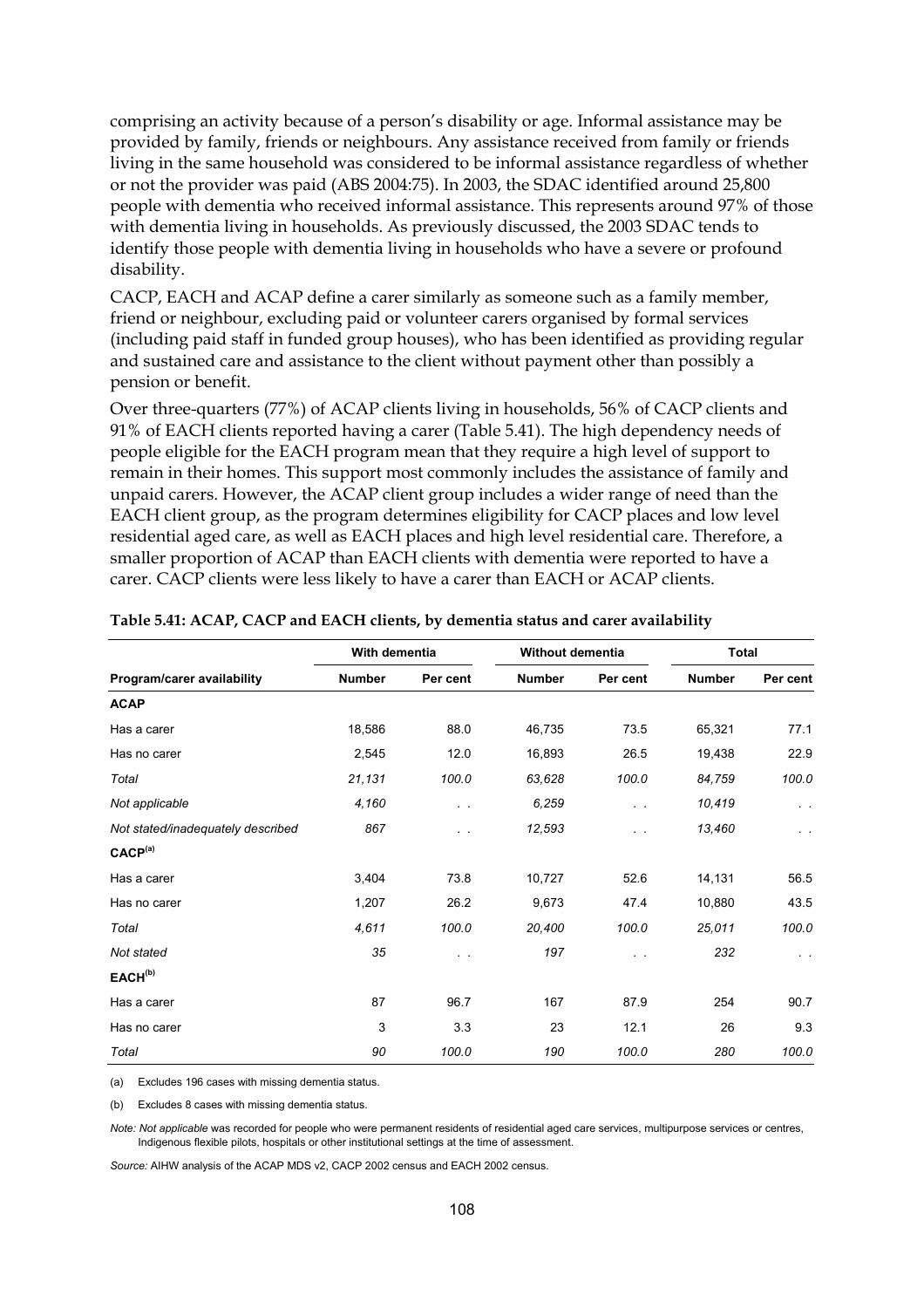Clients diagnosed with dementia were more likely to have a carer than clients without dementia. Around 88% of ACAP clients, 74% of CACP clients and 97% of EACH clients with dementia reported having a carer. In contrast, 73% of ACAP clients, 53% of CACP clients and 88% of EACH clients without dementia reported having a carer.

There were no substantial differences between male and female ACAP clients for carer availability by dementia status (Table 5.42). For both men and women, almost 90%of those with dementia had a carer and approximately three-quarters of those without dementia had a carer.

|                        | With dementia |               | Without dementia |               |
|------------------------|---------------|---------------|------------------|---------------|
| Sex/carer availability | <b>Number</b> | Per cent      | <b>Number</b>    | Per cent      |
| <b>Males</b>           |               |               |                  |               |
| Has a carer            | 7,247         | 89.0          | 17,622           | 75.2          |
| No carer               | 895           | 11.0          | 5,802            | 24.8          |
| Total males            | 8,142         | 100.0         | 23,424           | 100.0         |
| Not stated             | 293           | $\sim$ $\sim$ | 4,770            | $\sim$ $\sim$ |
| Not applicable         | 1,196         | . .           | 2,189            | $\epsilon$ .  |
| <b>Females</b>         |               |               |                  |               |
| Has a carer            | 11,337        | 87.3          | 29,106           | 72.4          |
| No carer               | 1,649         | 12.7          | 11,088           | 27.6          |
| <b>Total females</b>   | 12,986        | 100.0         | 40,194           | 100.0         |
| Not stated             | 574           | $\ddotsc$     | 7,817            | $\epsilon$ .  |
| Not applicable         | 2,963         | $\sim$        | 4,067            | $\sim$ $\sim$ |
| <b>Persons</b>         |               |               |                  |               |
| Has a carer            | 18,586        | 88.0          | 46,735           | 73.5          |
| No carer               | 2,545         | 12.0          | 16,893           | 26.5          |
| <b>Total persons</b>   | 21,131        | 100.0         | 63,628           | 100.0         |
| Not stated             | 867           | . .           | 12,593           | $\sim$        |
| Not applicable         | 4,160         | $\sim$        | 6,259            | $\epsilon$ .  |

| Table 5.42: ACAP clients with and without dementia, by carer availability and sex, July 2004 to |  |
|-------------------------------------------------------------------------------------------------|--|
| <b>March 2005</b>                                                                               |  |

*Note:* Cases with missing sex are included in the persons data.

*Source:* AIHW analysis of the ACAP MDS v2.

For all age categories, ACAP clients with dementia were more likely to have a carer than those without dementia (Table 5.43). For all ACAP clients, carer availability was lowest for those under 65 years (83% of those with dementia in this age group had a carer and 67% of those without dementia had a carer) and highest for those aged 95 years and over (89% of those with dementia in this age group had a carer and 80% of those without dementia had a carer).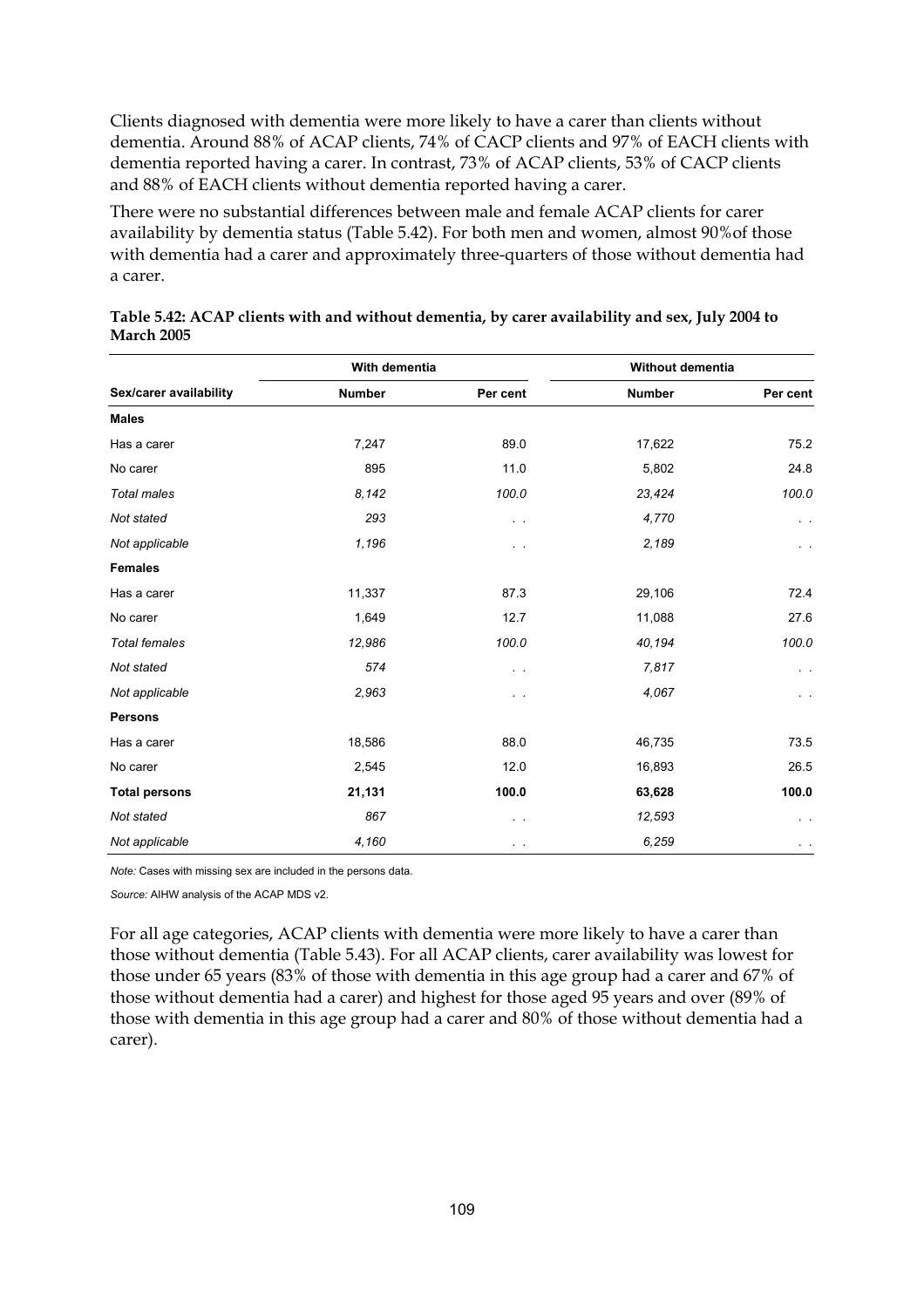|                                  | With a carer  |          | Without a carer |          | <b>Total</b>   |          | <b>Not</b>     | <b>Not</b> |
|----------------------------------|---------------|----------|-----------------|----------|----------------|----------|----------------|------------|
| Dementia status/age              | <b>Number</b> | Per cent | <b>Number</b>   | Per cent | <b>Number</b>  | Per cent | stated         | applicable |
| With dementia                    |               |          |                 |          |                |          |                |            |
| < 65                             | 498           | 82.9     | 103             | 17.1     | 601            | 100.0    | 33             | 87         |
| $65 - 74$                        | 2,154         | 88.7     | 275             | 11.3     | 2,429          | 100.0    | 87             | 298        |
| $75 - 84$                        | 9,233         | 88.5     | 1,196           | 11.5     | 10,429         | 100.0    | 400            | 1,645      |
| $85 - 94$                        | 6,300         | 87.2     | 923             | 12.8     | 7,223          | 100.0    | 325            | 1,919      |
| $95+$                            | 394           | 89.1     | 48              | 10.9     | 442            | 100.0    | 22             | 211        |
| Total with dementia              | 18,579        | 88.0     | 2,545           | 12.0     | 21,124         | 100.0    | 867            | 4,160      |
| Age not stated                   | 7             | 100.0    | 0               |          | $\overline{7}$ | 100.0    | 0              | 0          |
| <b>Without dementia</b>          |               |          |                 |          |                |          |                |            |
| < 65                             | 2,881         | 67.4     | 1,396           | 32.6     | 4,277          | 100.0    | 954            | 450        |
| $65 - 74$                        | 6,728         | 71.7     | 2,657           | 28.3     | 9,385          | 100.0    | 2,083          | 692        |
| $75 - 84$                        | 20,145        | 72.6     | 7,584           | 27.4     | 27,729         | 100.0    | 5,517          | 2,161      |
| $85 - 94$                        | 15,611        | 76.1     | 4,906           | 23.9     | 20,517         | 100.0    | 3,745          | 2,552      |
| $95+$                            | 1,351         | 79.6     | 346             | 20.4     | 1,697          | 100.0    | 292            | 396        |
| <b>Total without</b><br>dementia | 46,716        | 73.4     | 16,887          | 26.6     | 63,603         | 100.0    | 12,591         | 6,251      |
| Age not stated                   | 19            | 76.0     | 6               | 24.0     | 25             | 100.0    | $\overline{c}$ | 8          |

**Table 5.43: ACAP clients with and without dementia, by carer availability and age** 

— Nil or rounded to zero.

*Note:* Age is at beginning of assessment.

*Source:* AIHW analysis of the ACAP MDS v2.

There were no substantial differences between male and female CACP clients for carer availability by dementia status (Table 5.44). For both men and women, approximately three-quarters of those with dementia had a carer and approximately one-half of those without dementia had a carer.

For all age categories, CACP clients with dementia were more likely to have a carer than those without dementia (Table 5.45). For all clients, carer availability was lowest for those under 65 years (64% of those with dementia in this age group had a carer and 46% of those without dementia had a carer) and highest for those aged 95 years and over (76% of those with dementia in this age group had a carer and 56% of those without dementia had a carer).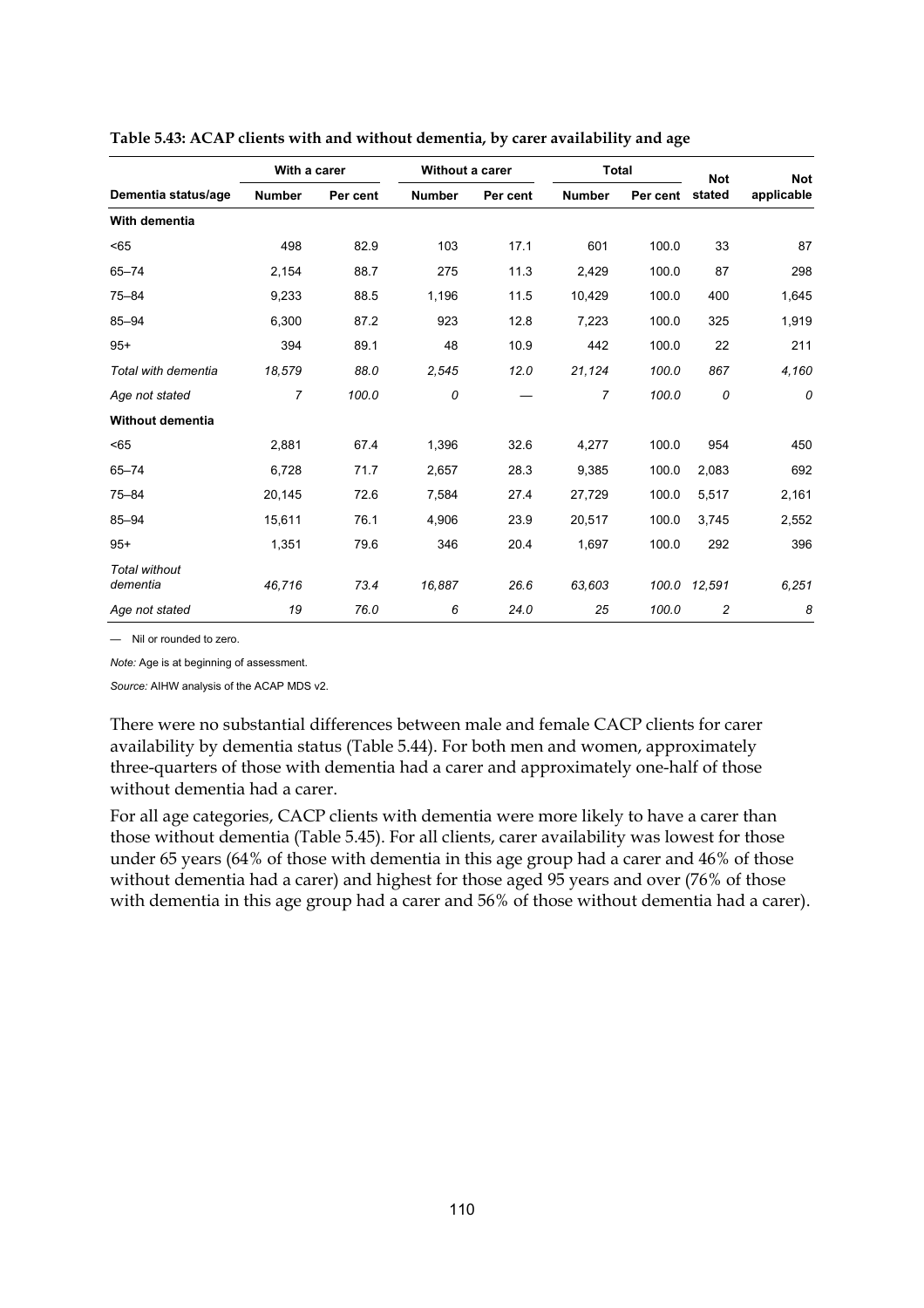|                        | With dementia |                | Without dementia |            |
|------------------------|---------------|----------------|------------------|------------|
| Sex/carer availability | <b>Number</b> | Per cent       | <b>Number</b>    | Per cent   |
| <b>Males</b>           |               |                |                  |            |
| Has a carer            | 935           | 72.6           | 3,213            | 53.5       |
| No carer               | 353           | 27.4           | 2,789            | 46.5       |
| Total males            | 1,288         | 100.0          | 6,002            | 100.0      |
| Not stated             | 7             | $\sim$ $\sim$  | 50               | $\sim$ $-$ |
| <b>Females</b>         |               |                |                  |            |
| Has a carer            | 2,449         | 74.4           | 7,457            | 52.2       |
| No carer               | 844           | 25.6           | 6,828            | 47.8       |
| <b>Total females</b>   | 3,293         | 100.0          | 14,285           | 100.0      |
| Not stated             | 28            | $\sim$ $\sim$  | 144              | $\sim$     |
| <b>Persons</b>         |               |                |                  |            |
| Has a carer            | 3,404         | 73.8           | 10,727           | 52.6       |
| No carer               | 1,207         | 26.2           | 9,673            | 47.4       |
| <b>Total persons</b>   | 4,611         | 100.0          | 20,400           | 100.0      |
| Not stated             | 35            | $\sim$ $ \sim$ | 197              | $\sim$     |

### **Table 5.44: CACP clients, by dementia status, carer availability and sex, census week 2002**

*Note:* The table excludes 196 cases with missing dementia status. Cases with missing sex are included in the persons data.

*Source:* AIHW analysis of CACP 2002 census.

|      | Table 5.45: CACP clients with and without dementia, by carer availability and age, census week |  |  |
|------|------------------------------------------------------------------------------------------------|--|--|
| 2002 |                                                                                                |  |  |

|                         | With a carer  |          | Without a carer |          | <b>Total</b>  |          | <b>Not</b>     |
|-------------------------|---------------|----------|-----------------|----------|---------------|----------|----------------|
| Dementia status/age     | <b>Number</b> | Per cent | <b>Number</b>   | Per cent | <b>Number</b> | Per cent | stated         |
| With dementia           |               |          |                 |          |               |          |                |
| < 65                    | 92            | 64.3     | 51              | 35.7     | 143           | 100.0    | $\overline{2}$ |
| $65 - 74$               | 395           | 73.0     | 146             | 27.0     | 541           | 100.0    | 3              |
| $75 - 84$               | 1,552         | 73.8     | 550             | 26.2     | 2,102         | 100.0    | 16             |
| $85 - 94$               | 1,270         | 74.7     | 431             | 25.3     | 1,701         | 100.0    | 14             |
| $95+$                   | 68            | 75.6     | 22              | 24.4     | 90            | 100.0    | 0              |
| Total with dementia     | 3,377         | 73.8     | 1,200           | 26.2     | 4,577         | 100.0    | 35             |
| Age not stated          | 27            | 79.4     | $\overline{7}$  | 20.6     | 34            | 100.0    | 0              |
| <b>Without dementia</b> |               |          |                 |          |               |          |                |
| < 65                    | 721           | 46.1     | 844             | 53.9     | 1,565         | 100.0    | 22             |
| $65 - 74$               | 1,618         | 49.0     | 1,681           | 51.0     | 3,299         | 100.0    | 33             |
| $75 - 84$               | 4,338         | 52.8     | 3,884           | 47.2     | 8,222         | 100.0    | 73             |
| $85 - 94$               | 3,702         | 55.3     | 2,989           | 44.7     | 6,691         | 100.0    | 63             |
| $95+$                   | 263           | 55.5     | 211             | 44.5     | 474           | 100.0    | 3              |
| Total without dementia  | 10,642        | 52.6     | 9,609           | 47.4     | 20,251        | 100.0    | 194            |
| Age not stated          | 85            | 57.0     | 64              | 43.0     | 149           | 100.0    | 3              |

*Note:* The table excludes 196 cases with missing dementia status. Cases with known age but missing sex are included in the persons data.

*Source:* AIHW analysis of CACP 2002 census.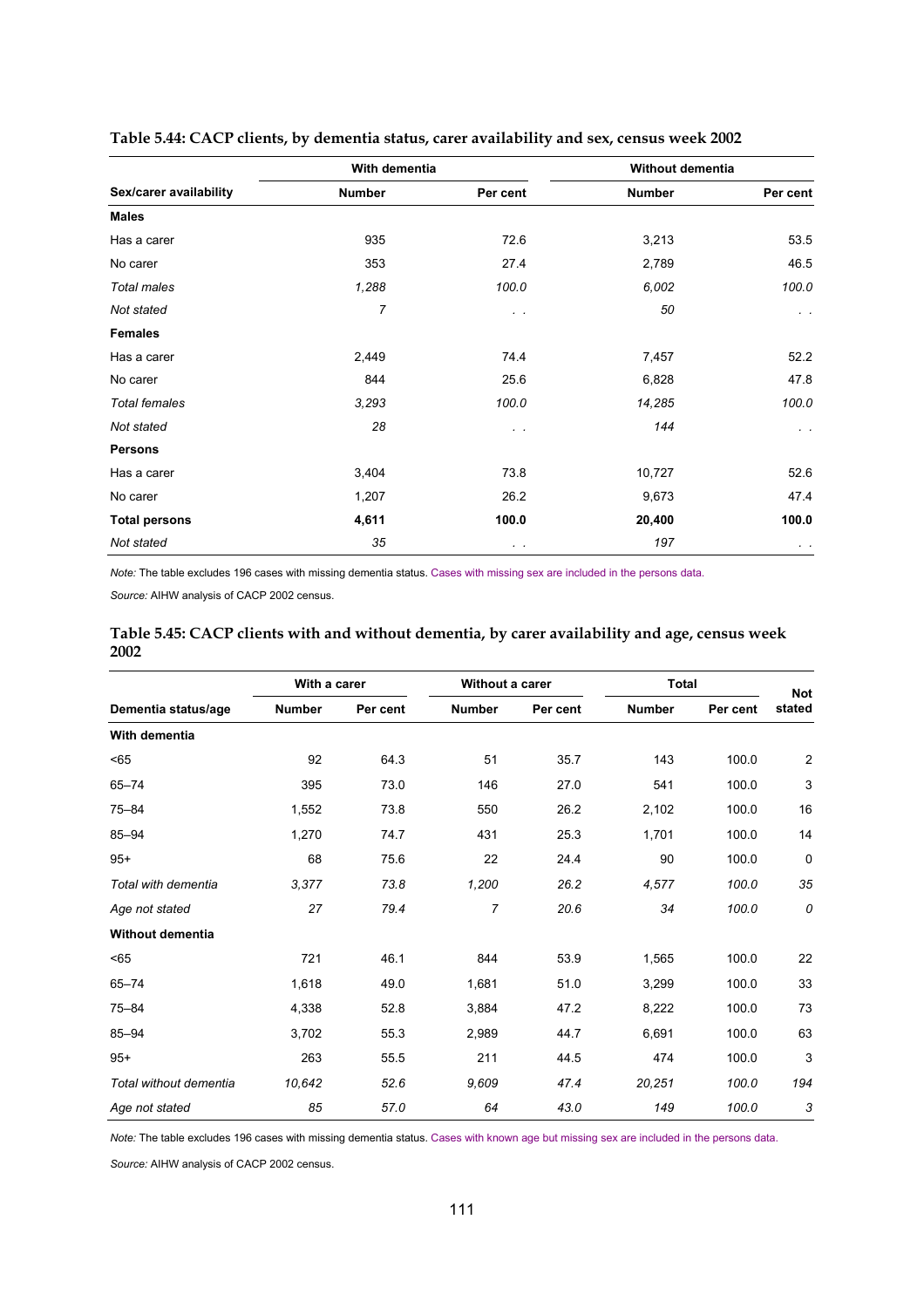For EACH clients without dementia, men were more likely to have a carer (97% compared with 83% for women) (Table 5.46). However, for EACH clients with dementia, carer availability was equally high for both men and women (96% and 97%, respectively).

|                        | With dementia  |          | Without dementia |          |
|------------------------|----------------|----------|------------------|----------|
| Sex/carer availability | <b>Number</b>  | Per cent | <b>Number</b>    | Per cent |
| <b>Males</b>           |                |          |                  |          |
| Has a carer            | 26             | 96.3     | 67               | 97.1     |
| No carer               | 1              | 3.7      | $\overline{2}$   | 2.9      |
| Total males            | 27             | 100.0    | 69               | 100.0    |
| <b>Females</b>         |                |          |                  |          |
| Has a carer            | 60             | 96.8     | 99               | 82.5     |
| No carer               | $\overline{2}$ | 3.2      | 21               | 17.5     |
| <b>Total females</b>   | 62             | 100.0    | 120              | 100.0    |
| <b>Persons</b>         |                |          |                  |          |
| Has a carer            | 87             | 96.7     | 167              | 87.9     |
| No carer               | 3              | 3.3      | 23               | 12.1     |
| <b>Total persons</b>   | 90             | 100.0    | 190              | 100.0    |

### **Table 5.46: EACH clients with and without dementia, by carer availability and sex, census week May 2002**

*Note:* The table excludes eight cases with missing dementia status. Cases with missing sex are included in the persons data.

*Source:* AIHW analysis of EACH 2002 census.

Table 5.47 shows that it was only among the very oldest EACH clients with dementia—aged 85 and over—that clients without a carer are evident. For clients without dementia, carer availability varied across age groups, averaging 88% across all groups.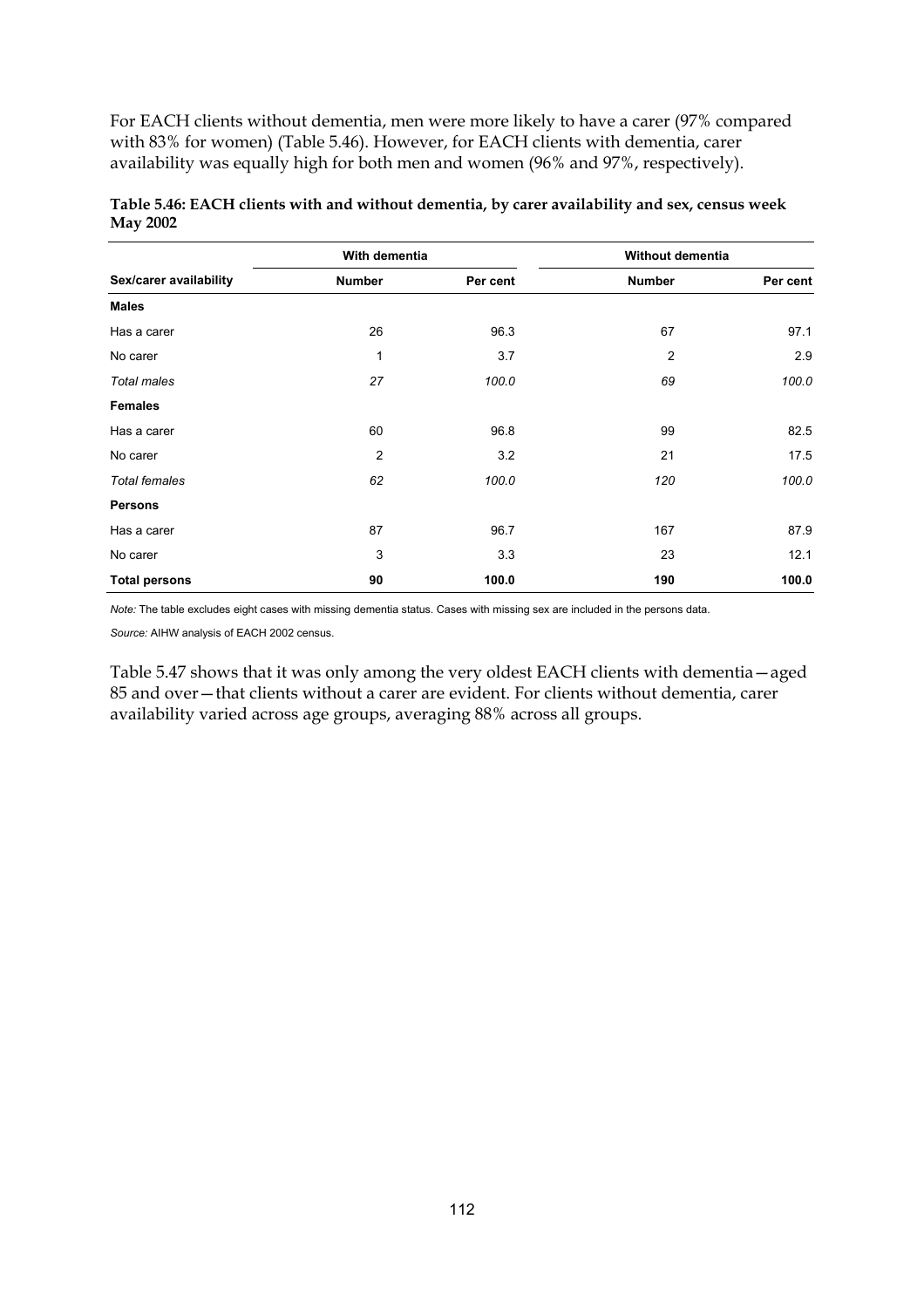| Dementia<br>status/age        | With a carer  |          | Without a carer |          | <b>Total</b>  |          |
|-------------------------------|---------------|----------|-----------------|----------|---------------|----------|
|                               | <b>Number</b> | Per cent | <b>Number</b>   | Per cent | <b>Number</b> | Per cent |
| With dementia                 |               |          |                 |          |               |          |
| $65$                          | 8             | 100.0    | $\pmb{0}$       |          | 8             | 100.0    |
| $65 - 74$                     | 9             | 100.0    | 0               |          | 9             | 100.0    |
| $75 - 84$                     | 28            | 100.0    | $\mathbf 0$     |          | 28            | 100.0    |
| $85 - 94$                     | 36            | 94.7     | $\overline{2}$  | 5.3      | 38            | 100.0    |
| $95+$                         | 4             | 80.0     | 1               | 20.0     | 5             | 100.0    |
| Total with dementia           | 85            | 96.9     | 3               | 3.4      | 88            | 100.0    |
| Without dementia              |               |          |                 |          |               |          |
| $65$                          | 21            | 91.3     | $\overline{2}$  | 8.7      | 23            | 100.0    |
| $65 - 74$                     | 44            | 84.6     | 8               | 15.4     | 52            | 100.0    |
| $75 - 84$                     | 55            | 87.3     | 8               | 12.7     | 63            | 100.0    |
| $85 - 94$                     | 41            | 91.1     | 4               | 8.9      | 45            | 100.0    |
| $95+$                         | 5             | 83.3     | $\mathbf{1}$    | 16.7     | 6             | 100.0    |
| <b>Total without dementia</b> | 166           | 87.8     | 23              | 12.2     | 189           | 100.0    |
| <b>Total persons</b>          | 251           | 90.6     | 26              | 9.4      | 277           | 100.0    |

**Table 5.47: EACH clients with and without dementia, by carer availability and age, census week May 2002** 

— Nil or rounded to zero.

*Note:* The table excludes 11 cases with either age or dementia status missing.

*Source:* AIHW analysis of EACH 2002 census.

## **5.7 Conclusion**

- Given the increasing prevalence of dementia with age and longer life expectancy for females, it is not surprising that people with dementia are mostly older women—more than half of SDAC respondents and of ACAP, CACP and EACH clients with dementia were women aged 75 years or older. While the majority of people with dementia were born in Australia, a significant minority were born overseas in non-English-speaking countries (16% of SDAC respondents and 18% of clients receiving an aged care assessment).
- According to the SDAC, the majority of people with dementia live in cared accommodation such as homes for the aged. Administrative data collections predominantly collect data from people living in households. Data from both the SDAC and ACAP MDS indicate that the majority of people with dementia living in households, lived with others (usually family) rather than living alone. A smaller proportion of those with dementia lived alone than those without dementia.
- Alzheimer's disease was the most common diagnosis of dementia, followed by vascular dementia.
- People with dementia have higher dependence in IADLs (and to a lesser extent, higher dependence in ADLs) than those without dementia. Almost all people with dementia required assistance with at least one activity (and with at least one personal activity).